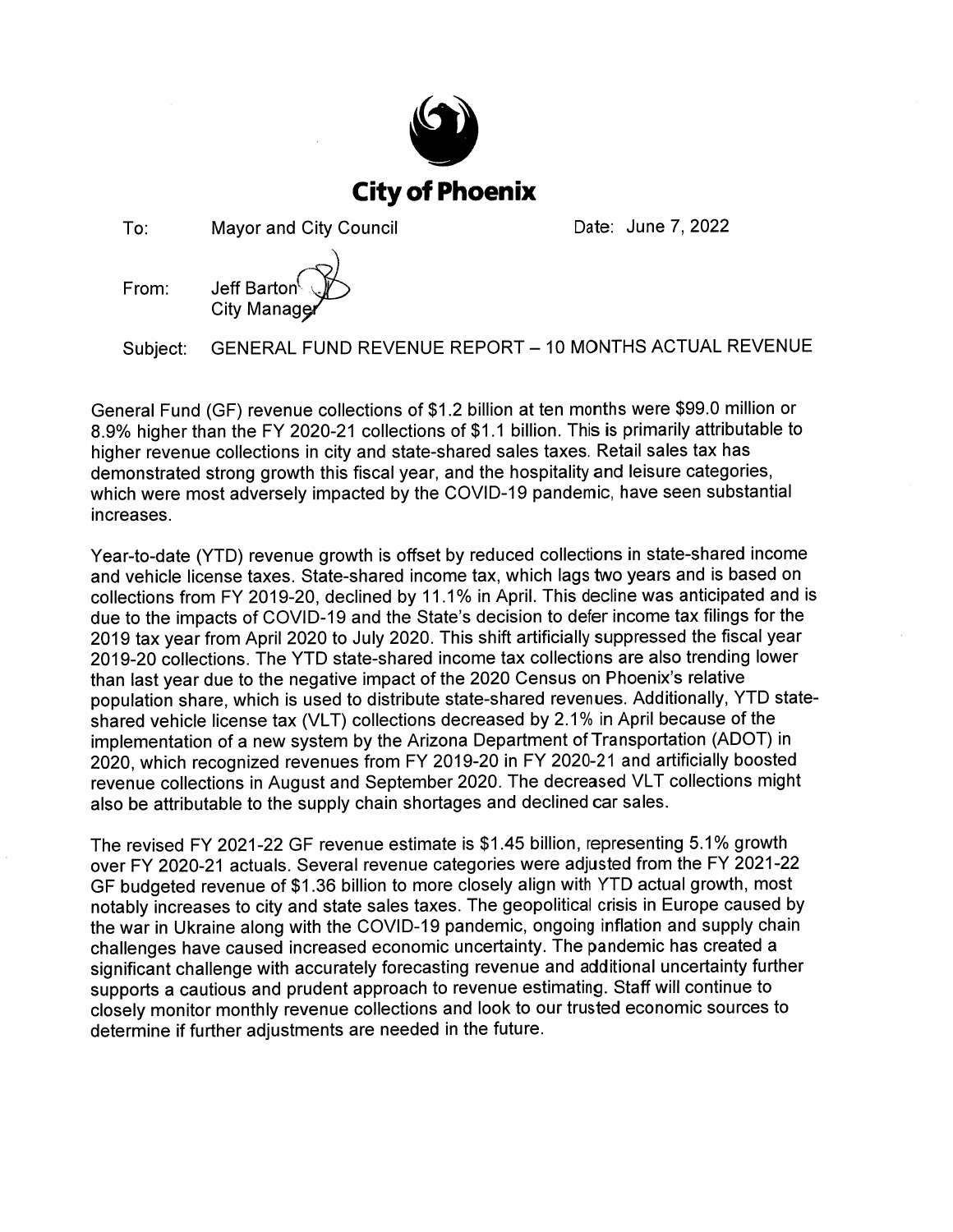# **General Fund Sales Tax (June 2021 – March 2022 Business Activity)**

At ten months of FY 2021-22, the combined GF revenue from city and state-shared sales tax was \$702.0 million, reflecting growth of 16.2% compared to the same period of FY 2020-21.

*City Sales Tax*- Year-to-date (YTD) FY 2021-22 collections were \$514.0 million, representing 16.3% growth compared to the prior year.

The cumulative YTD growth percentages in the key categories of city sales tax include:

- $\bullet$  retail: 16.7%
- contracting: 23.3%
- $\bullet$  restaurants & bars: 36.6%
- $\bullet$  hotel/motel: 127.8%
- telecommunications: -11.0%
- commercial property rentals: -1.6%

*State-Shared Sales Tax-* YTD FY 2021-22 collections were \$188.0 million, representing 15.9% growth over FY 2020-21.

The cumulative YTD growth percentages in the key categories of state sales tax include:

- $\bullet$  retail: 16.3%
- $\bullet$  contracting:  $7.0\%$
- restaurants & bars: 31.7%
- $\bullet$  hotel/motel:  $73.2\%$
- communications: -9.4%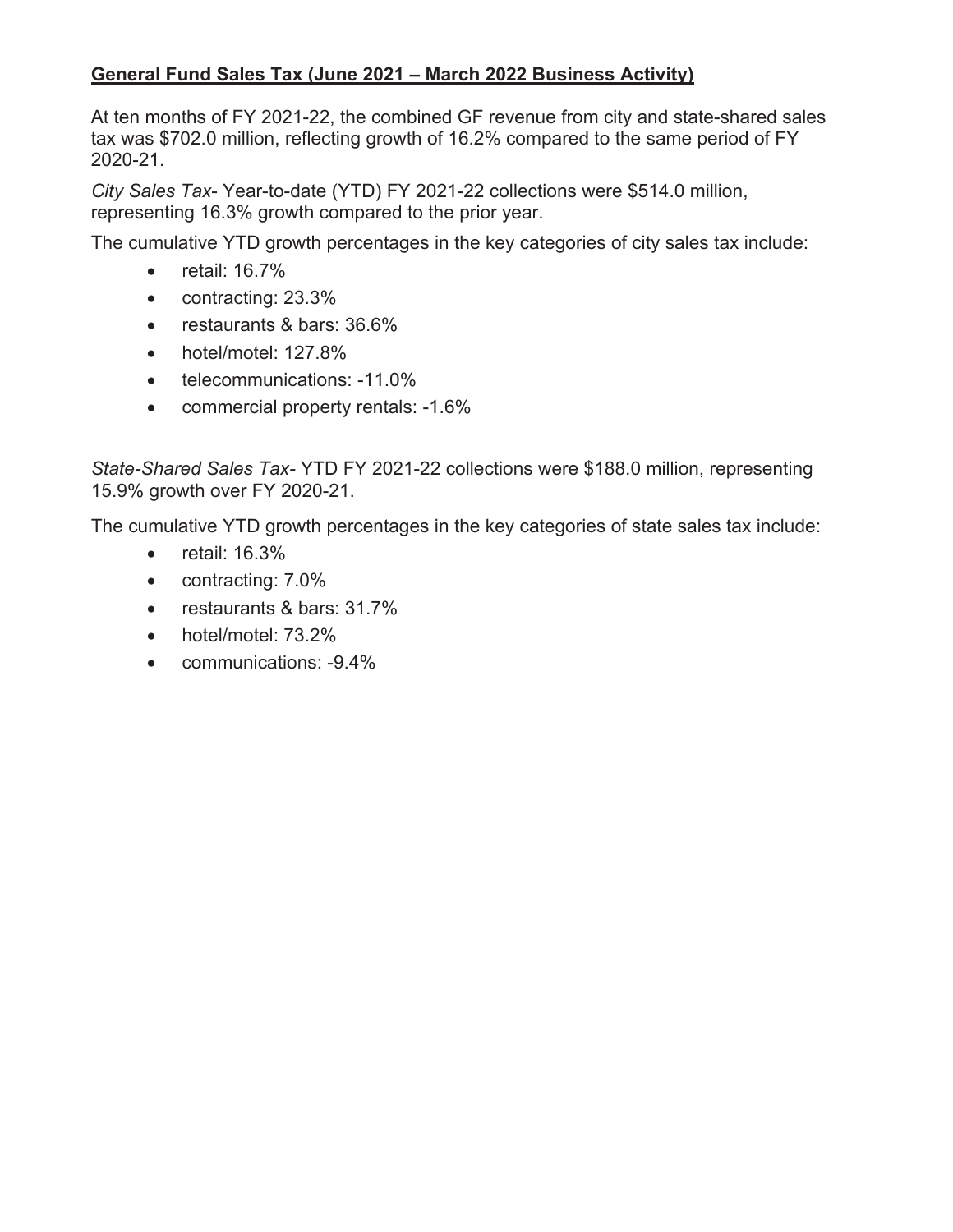#### **SUMMARY OF GENERAL FUND REVENUE** (In Thousands of Dollars)

|                                    |             |                    |                           |                           |                           |                                                             | 20-21 Act to          | 10 Month                  | 10 Month                        |                     |                            |                     | Proposed                 |                      |
|------------------------------------|-------------|--------------------|---------------------------|---------------------------|---------------------------|-------------------------------------------------------------|-----------------------|---------------------------|---------------------------------|---------------------|----------------------------|---------------------|--------------------------|----------------------|
| <b>Revenue Source</b>              |             | Actuals<br>2016-17 | <b>Actuals</b><br>2017-18 | <b>Actuals</b><br>2018-19 | <b>Actuals</b><br>2019-20 | <b>Actuals</b><br>2020-21                                   | 19-20 Act<br>% Change | <b>Actuals</b><br>2020-21 | <b>Actuals</b><br>2021-22       | % Change<br>from PY | <b>Estimate</b><br>2021-22 | % Change<br>from PY | <b>Budget</b><br>2022-23 | % Change<br>from Est |
| <b>Local Taxes</b>                 |             |                    |                           |                           |                           |                                                             |                       |                           |                                 |                     |                            |                     |                          |                      |
| Primary Property Tax               | \$          | 146.121            | 154.560<br>- \$           | 162,130<br>- \$           | 170,210 \$<br>\$          | 182,043                                                     | 7.0% \$               | 121,176                   | 128,553<br>- \$                 | $6.1\%$ \$          | 191,294                    | $5.1\%$ \$          | 199,194                  | 4.1%                 |
| <b>Sales Taxes</b>                 |             | 421,239            | 432,358                   | 468,015                   | 479,705                   | 536,889                                                     | 11.9%                 | 441,872                   | 513,973                         | 16.3%               | 589,217                    | 9.7%                | 609.803                  | 3.5%                 |
| Privilege License Fees             |             | 1,485              | 2,893                     | 2,957                     | 2,436                     | 2,915                                                       | 19.7%                 | 2,716                     | 2,978                           | 9.6%                | 3,006                      | 3.1%                | 3,006                    | 0.0%                 |
| Other General Fund Excise Taxes    |             | 17,984             | 18,138                    | 18,535                    | 18,837                    | 19,148                                                      | 1.7%                  | 16,052                    | 16,140                          | 0.5%                | 19,264                     | 0.6%                | 19,451                   | 1.0%                 |
| Subtotal                           | \$          | 586.829            | 607,949<br>- \$           | 651,637<br>- \$           | \$<br>671,188 \$          | 740,995                                                     | 10.4% \$              | 581,816                   | 661.644<br>- \$                 | 13.7% \$            | 802,781                    | 8.3% \$             | 831.454                  | 3.6%                 |
| <b>Non Taxes</b>                   |             |                    |                           |                           |                           |                                                             |                       |                           |                                 |                     |                            |                     |                          |                      |
| Licenses & Permits                 |             | 2,879              | 2,872                     | 2,969                     | 2,812                     | 2,694                                                       | $-4.2%$               | 2,261                     | 2,654                           | 17.4%               | 2,847                      | 5.7%                | 2,872                    | 0.9%                 |
| <b>Cable Communications</b>        |             | 10,391             | 10,884                    | 10,876                    | 10,369                    | 9,424                                                       | $-9.1%$               | 4,556                     | 4,411                           | $-3.2%$             | 9,200                      | $-2.4%$             | 9,000                    | $-2.2%$              |
| Fines & Forfeitures                |             | 12,039             | 12,711                    | 12,456                    | 10.734                    | 9,211                                                       | $-14.2%$              | 7,563                     | 6,692                           | $-11.5%$            | 8,256                      | $-10.4%$            | 8.184                    | $-0.9%$              |
| <b>Court Default Fee</b>           |             | 1,164              | 1,273                     | 1,320                     | 1,310                     | 1,288                                                       | $-1.7%$               | 1,070                     | 736                             | $-31.2%$            | 920                        | $-28.6%$            | 920                      | 0.0%                 |
| Parks & Libraries                  |             | 8,272              | 18,221                    | 8,629                     | 5,824                     | 3,790                                                       | $-34.9%$              | 3,203                     | 4,732                           | 47.7%               | 5.056                      | 33.4%               | 6.121                    | 21.1%                |
| Planning                           |             | 1,690              | 1,752                     | 1,783                     | 1,589                     | 1,723                                                       | 8.4%                  | 1,328                     | 1,650                           | 24.2%               | 1,792                      | 4.0%                | 1,828                    | 2.0%                 |
| Police                             |             | 13,720             | 14,347                    | 15,332                    | 14.848                    | 12.637                                                      | $-14.9%$              | 10.980                    | 12,280                          | 11.8%               | 14.766                     | 16.8%               | 14.154                   | $-4.1%$              |
| <b>Street Transportation</b>       |             | 5.194              | 5.863                     | 6,497                     | 6,155                     | 5,881                                                       | $-4.5%$               | 6,597                     | 6,821                           | 3.4%                | 9.107                      | 54.9%               | 6.831                    | $-25.0%$             |
| <b>Emergency Transportation</b>    |             | 34,518             | 35,884                    | 36,910                    | 36,706                    | 34,092                                                      | $-7.1%$               | 25,949                    | 38,995                          | 50.3%               | 42,955                     | 26.0%               | 44,313                   | 3.2%                 |
| Hazardous Materials Inspection Fee |             | 1,388              | 1,364                     | 1,369                     | 1,408                     | 1,464                                                       | 4.0%                  | 1,042                     | 1,056                           | 1.3%                | 1,500                      | 2.5%                | 1,500                    | 0.0%                 |
| Other Service Charges              |             | 16,752             | 20,302                    | 23,486                    | 22,519                    | 15,026                                                      | $-33.3%$              | 13,131                    | 12,319                          | $-6.2%$             | 14,715                     | $-2.1%$             | 19,193                   | 30.4%                |
| All Others                         |             | 14,168             | 16,456                    | 15,309                    | 16,254                    | 19,464                                                      | 19.7%                 | 17,763                    | 20,193                          | 13.7%               | 20,401                     | 4.8%                | 20,293                   | $-0.5%$              |
| Subtotal                           | \$          | 122,175            | 141,929<br>- \$           | 136,936<br>- \$           | 130,528 \$<br>- \$        | 116,694                                                     | $-10.6\%$ \$          | 95,443 \$                 | 112,539                         | 17.9% \$            | 131,514                    | 12.7% \$            | 135,209                  | 2.8%                 |
| <b>State Shared Revenues</b>       |             |                    |                           |                           |                           |                                                             |                       |                           |                                 |                     |                            |                     |                          |                      |
| Sales Tax                          |             | 143,976            | 155,998                   | 165,066                   | 171,927                   | 201,292                                                     | 17.1%                 | 162,282                   | 188,026                         | 15.9%               | 223,359                    | 11.0%               | 227,155                  | 1.7%                 |
| Income Tax                         |             | 191,225            | 200,036                   | 196,918                   | 214,697                   | 240,237                                                     | 11.9%                 | 200,198                   | 177,946                         | $-11.1%$            | 213,294                    | $-11.2%$            | 310,387                  | 45.5%                |
| Vehicle License Tax                |             | 61,586             | 66,784                    | 70,210                    | 70,484                    | 79,768                                                      | 13.2%                 | 66,184                    | 64,730                          | $-2.2%$             | 79,000                     | $-1.0%$             | 83,100                   | 5.2%                 |
| Subtotal                           | \$          | 396,787            | - \$<br>422,818           | - \$<br>432,194 \$        | 457,108 \$                | 521,297                                                     | 14.0% \$              | 428,664 \$                | 430,703                         | $0.5\%$ \$          | 515,653                    | $-1.1\%$ \$         | 620,642                  | 20.4%                |
| <b>Subtotal All GF Funds</b>       | \$1.105.791 |                    | \$1,172,696               | \$1,220,767               | \$1,258,824               | \$1,378,986                                                 |                       | 9.5% \$ 1,105,923         | \$1,204,886                     |                     | 8.9% \$1.449.948           |                     | 5.1% \$ 1,587,305        | 9.5%                 |
| <b>Coronavirus Relief Fund</b>     | \$          | $-$ \$             | $\blacksquare$            | - \$                      | - \$<br>48,533 \$         | 109,126                                                     | $100\% +$ \$          | 109,126 \$                |                                 | $-100.0\%$ \$       |                            | $-100.0\%$ \$       |                          |                      |
| <b>TOTAL</b>                       |             |                    |                           |                           |                           | \$1,105,791 \$1,172,696 \$1,220,767 \$1,307,357 \$1,488,112 |                       |                           | 13.8% \$ 1,215,049 \$ 1,204,886 |                     | $-0.8\%$ \$ 1,449,948      |                     | $-2.6\%$ \$ 1,587,305    | 9.5%                 |

| <b>Change from Prior Year</b>         |             | % Change from Prior Year and Estimate  |
|---------------------------------------|-------------|----------------------------------------|
| $20 - 21$<br>10 Month Actual Revenue: | \$1,215,049 | 21-22 % Change from Prior Year Actual: |
| 21-22 10 Month Actual Revenue:        | \$1,204.886 |                                        |
|                                       |             | 21-22 Estimate % Change                |
| Dollars Over/Under Prior Year:        | (10.163)    | from Prior Year Actual:                |
| <b>Percent Over/Under Prior Year:</b> | $-0.8%$     |                                        |
|                                       |             |                                        |

|      |                | % Change from Prior Year and Estimate  |         |
|------|----------------|----------------------------------------|---------|
| nue: | \$1,215,049    | 21-22 % Change from Prior Year Actual: | $-0.8%$ |
| nue: | \$1,204.886    |                                        |         |
|      |                | 21-22 Estimate % Change                |         |
|      | (10.163)<br>\$ | <b>Ifrom Prior Year Actual:</b>        | $-2.6%$ |
| r.   | $-0.8%$        |                                        |         |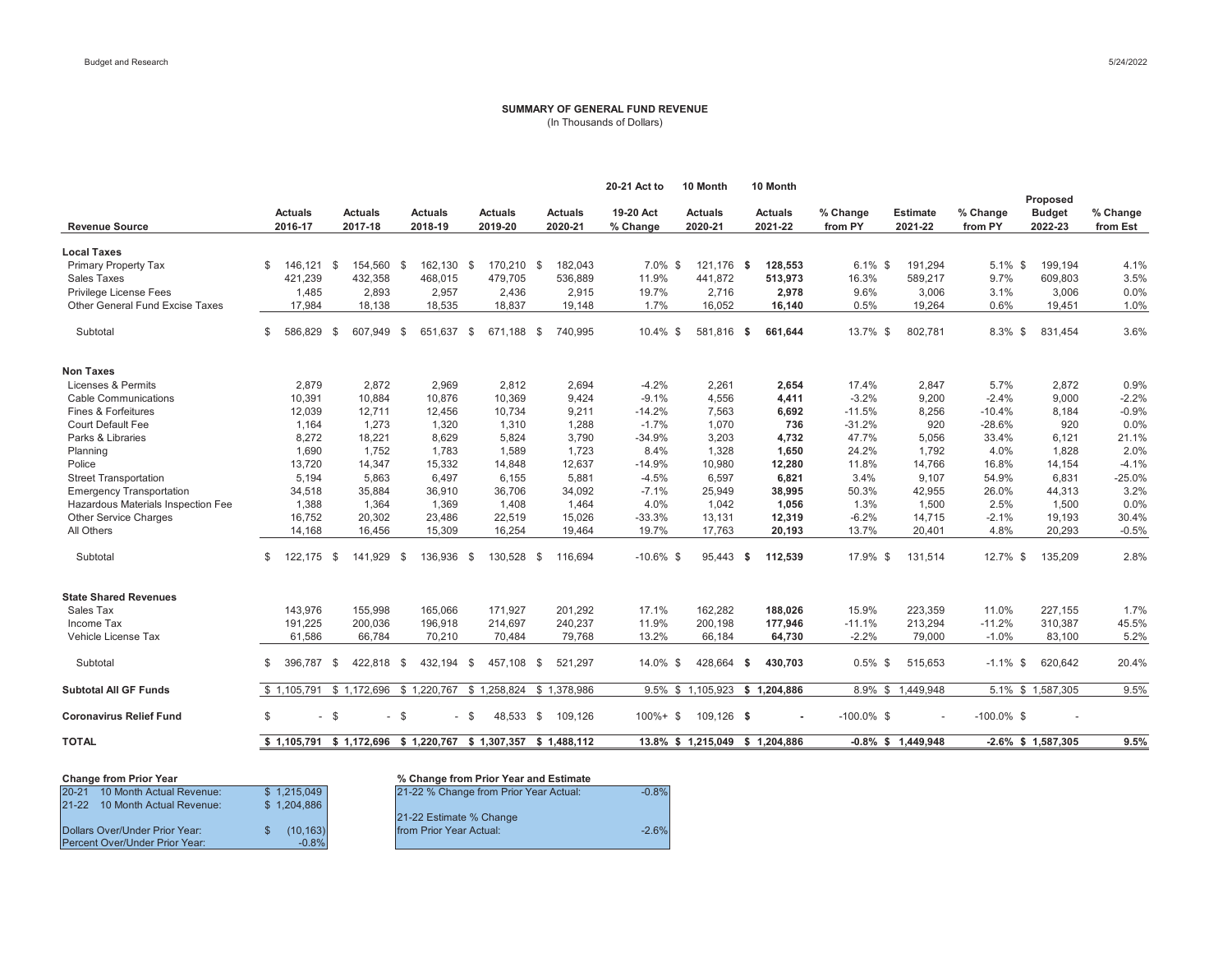# **General Fund Revenue**



### **TOTAL GENERAL FUND REVENUE**



#### **GF LOCAL TAXES**



### **GF NONͲTAXES**

### **GF STATE SHARED REVENUES**

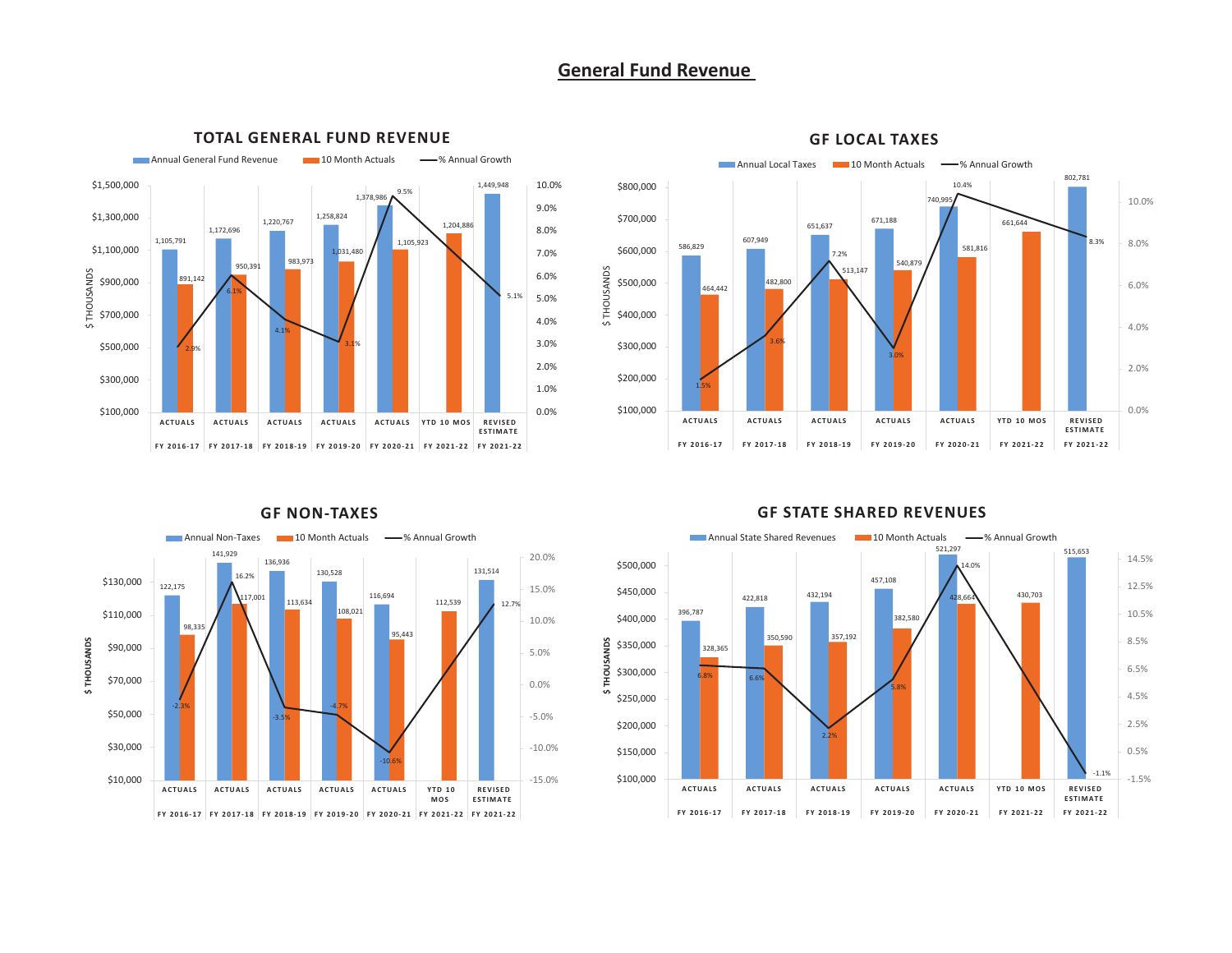#### **Notes**

• Total General Fund revenues at ten months of \$1.2 billion reflect year-over-year (YOY) growth of 8.9%, which is primarily caused by strong results in city and state sales taxes and non-taxes revenues. The FY 2021-22 revised estimate is \$1.45 billion, representing growth over FY 2020-21 of 5.1%.

• Local taxes represent approximately \$802.8 million, or 55.4% of total GF collections. Local taxes are comprised primarily of property and city sales taxes. City sales taxes include various categories, such as retail/remote sales and contracting, which have exhibited strong growth throughout the pandemic, with the YOY growth of 16.7% and 23.3%, respectively. The hospitality and leisure categories most adversely affected by the COVID-19 pandemic have seen substantial increases for eleven consecutive months. Following are the positive YOY growth rates in the hospitality and leisure categories: Restaurants and Bars (36.6%), Hotel/Motel (127.8%), and Amusements (244.8%). Beyond the aforementioned reasons, the low base of FY 2020-21 affected by COVID is contributing to the dramatic growth rates for these categories in FY 2021-22.

• Total Non-Tax revenues represent approximately \$131.5 million, or 9.1% of total annual GF revenues. The YOY collection of \$112.5 million or 17.9% growth is due to the increased revenue collections in Emergency Transportation Services, Police Personal Service Billings, Parks and Libraries, and other miscellaneous fees.

• State Shared revenues represent \$515.7 million or 35.5% of total annual GF revenue and are comprised of state sales, income, and vehicle license taxes. State Sales taxes continue to show strong positive growth with the YOY growth rate of 15.9%, primarily due to retail revenue collections and the recovery of hospitality and leisure categories. The YOY positive growth rates are: Restaurants and Bars (31.7%), Hotel/Motel (73.2%), and Amusements (121.8%). State-shared income tax declined by 11.1% in April due to the impacts of COVID-19. The FY 2019-20 collections are distributed to cities and towns for FY 2021-22 state-shared income tax. Affected by COVID-19, both the federal and state governments deferred their individual and corporate income tax filing dates from April 15 to July 15 for Tax Year 2019 (filed in 2020). This shift artificially suppressed the fiscal yea 20 collections. The year-to-date state-shared income tax collections are also trending lower than last year due to the negative impact of the 2020 Census on Phoenix's relative population share, which is used to distribute state-shared revenues. The YOY state-shared vehicle license tax category decreased by 2.2% in April because of the implementation of a new system by the Arizona Department of Transportation (ADOT) in 2020, which recognized revenues from FY 2019-20 in FY 2020-21 and artificially boosted the revenue collections in August and September 2020. The decrease might also be attributable to the supply-chain shortages and declined car sales.

• Lastly, it is important to note how the Federal stimulus funding from the CARES Act and ARPA have impacted the state and local economy. Enhanced and extended unemployment, the paycheck protection program, and individual rebates to households have certainly indirectly positively impacted city revenues. According to the Finance Advisory Committee meeting on January 20, 2022, \$78 billion in federal pandemic aid led to a 8.6% increase in Arizona personal income last year.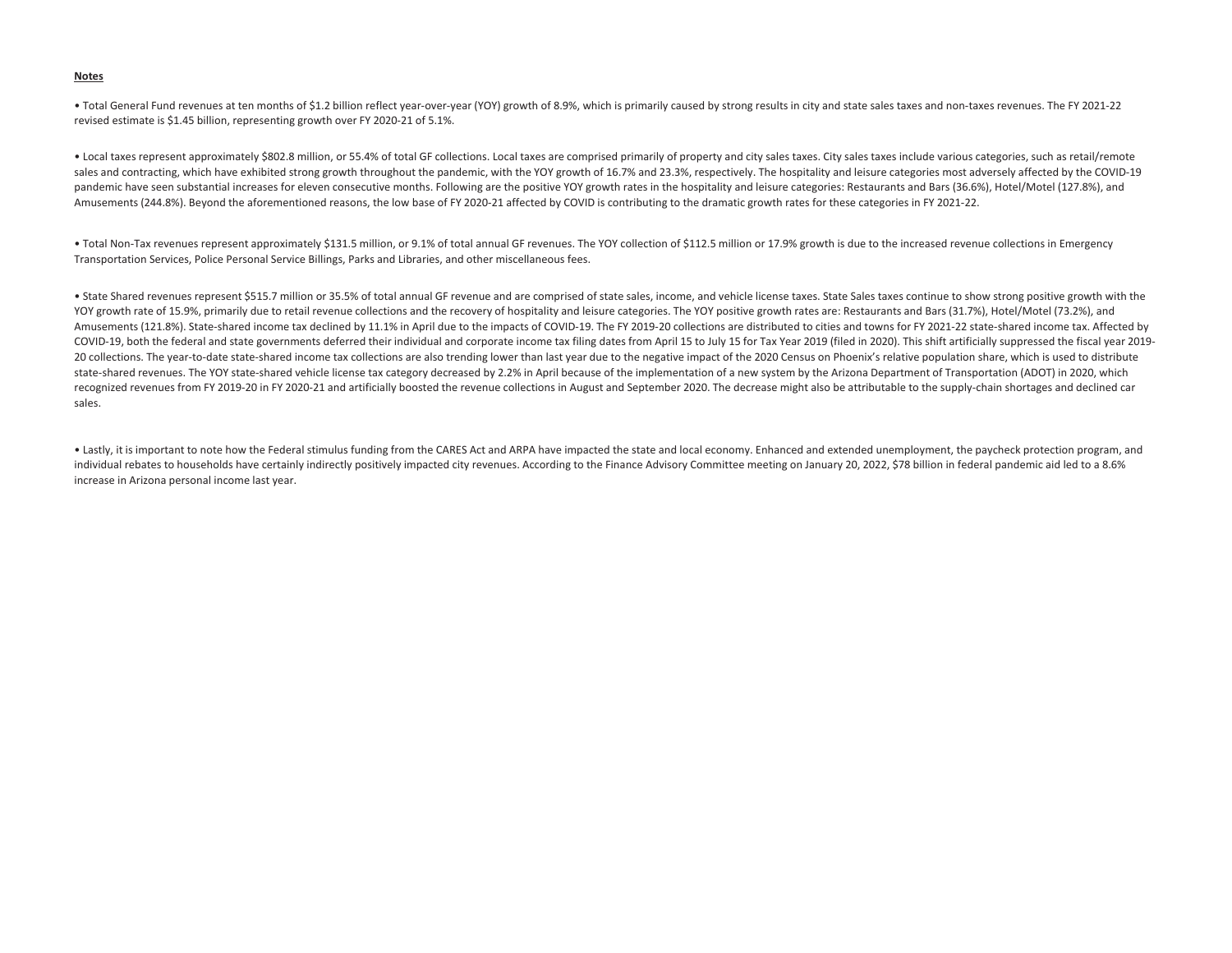# **CITY PLT BY MONTH (In Thousands) (10+2)**

|                         | 2020-21<br>Actual | 2021-22<br><b>Budget</b> | 2021-22<br>Actual | % Change<br>from PY | 2021-22<br>Estimate | % Change<br>from PY | 2022-23<br>Proposed<br><b>Budget</b> | % Change<br>from PY |
|-------------------------|-------------------|--------------------------|-------------------|---------------------|---------------------|---------------------|--------------------------------------|---------------------|
| July                    | \$42,845          | \$43,764                 | \$50,394          | 17.6%               | \$50,394            | 17.6%               | \$49,198                             | $-2.4%$             |
| August                  | 47,748            | 43,743                   | 50,505            | 5.8%                | 50,505              | 5.8%                | 50,988                               | 1.0%                |
| September               | 44,049            | 44,442                   | 49,299            | 11.9%               | 49,299              | 11.9%               | 50,335                               | 2.1%                |
| October                 | 44,815            | 45,148                   | 50,834            | 13.4%               | 50,834              | 13.4%               | 51,351                               | 1.0%                |
| November                | 42,487            | 44,532                   | 48,003            | 13.0%               | 48,003              | 13.0%               | 50,552                               | 5.3%                |
| December                | 42,968            | 43,360                   | 51,196            | 19.2%               | 51,196              | 19.2%               | 50,053                               | $-2.2%$             |
| January                 | 48,421            | 49,348                   | 58,335            | 20.5%               | 58,335              | 20.5%               | 56,504                               | $-3.1%$             |
| February                | 41,224            | 42,908                   | 46,975            | 14.0%               | 46,975              | 14.0%               | 49,268                               | 4.9%                |
| March                   | 39,573            | 42,208                   | 49,958            | 26.2%               | 49,958              | 26.2%               | 47,636                               | $-4.6%$             |
| April                   | 47,741            | 42,253                   | 58,475            | 22.5%               | 58,475              | 22.5%               | 49,974                               | $-14.5%$            |
| May                     | 47,976            | 41,744                   | 0                 | <b>NA</b>           | 35,523              | $-26.0%$            | 49,551                               | 39.5%               |
| June                    | 46,641            | 44,840                   | 0                 | <b>NA</b>           | 36,606              | $-21.5%$            | 51,877                               | 41.7%               |
| Subtotal:               | \$536,488         | \$528,292                | \$513,973         | <b>NA</b>           | \$586,102           | 9.2%                | \$607,285                            | 3.6%                |
| Year End<br>Adjustments | 401               | (181)                    | 0                 | <b>NA</b>           | 3,115               | 676.8%              | 2,518                                | $-19.2%$            |
| <b>TOTAL:</b>           | \$536,889         | \$528,111                | \$513,973         | <b>NA</b>           | \$589,217           | 9.7%                | \$609,803                            | 3.5%                |

# **Actual vs. Estimate**

| <b>YTD Actual Revenue:</b>   | \$513,973 |
|------------------------------|-----------|
| <b>YTD Revised Estimate:</b> | 489,591   |
|                              |           |
| Dollars Over/Under Rev Est:  | \$24,382  |
| Percent Over/Under Rev Est:  | 5.0%      |

# **Actual vs. PY**

| <b>YTD Actual Revenue:</b>     | \$513,973 |
|--------------------------------|-----------|
| IYTD Prior Year Actual:        | 441,872   |
|                                |           |
| Dollars Over/Under PY:         | 72,102    |
| <b>IPercent Over/Under PY:</b> | 16.3%     |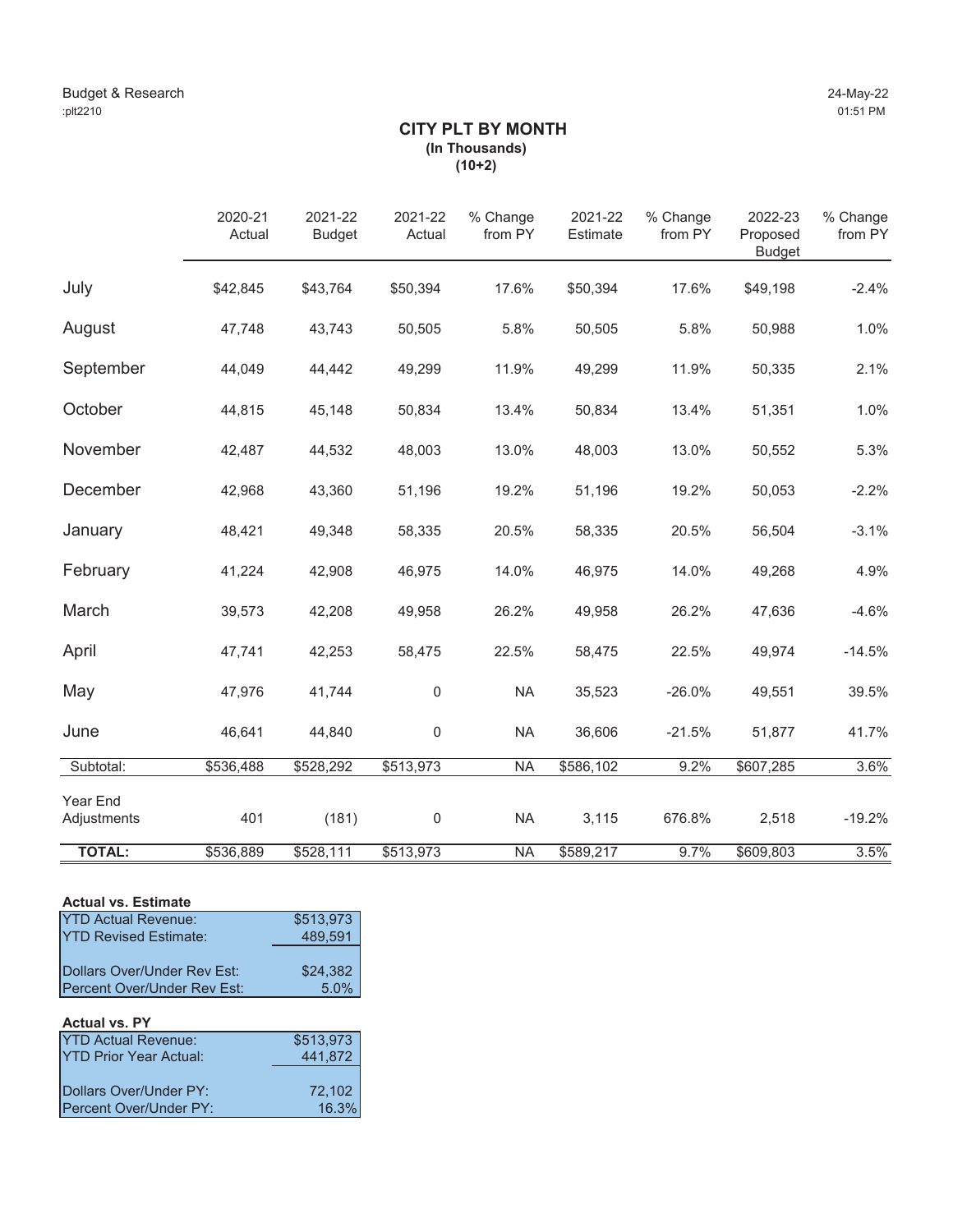### **GENERAL FUND PLT CATEGORY ANALYSIS FY 2022 ACTUALS(10+2) (000'S)**

|                                         | <b>JUL</b>     | <b>AUG</b>  | <b>SEP</b>  | OCT            | <b>NOV</b>     | <b>DEC</b>     | <b>JAN</b>     | <b>FEB</b>     | <b>MAR</b>     | <b>APR</b> | <b>MAY</b> | <b>JUN</b> | <b>Total</b> | 2021-22         | % Chg from        |
|-----------------------------------------|----------------|-------------|-------------|----------------|----------------|----------------|----------------|----------------|----------------|------------|------------|------------|--------------|-----------------|-------------------|
|                                         | (Act)          | (Act)       | (Act)       | (Act)          | (Act)          | (Act)          | (Act)          | (Act)          | (Act)          | (Act)      | (Est)      | (Est)      | Act/Est      | <b>Estimate</b> | <b>PY Actuals</b> |
| Amusements                              | 729            | 751         | 347         | 311            | 411            | 475            | 533            | 286            | 568            | 696        | (21)       | (29)       | 5,057        | 5.057           | 135.4%            |
| (% change from prior year)              | 922.5%         | 600.0%      | 296.9%      | 179.4%         | 160.0%         | 210.5%         | 300.7%         | 84.0%          | 170.7%         | 136.5%     | $-107.6%$  | $-107.4%$  | 135.4%       |                 |                   |
| <b>Commercial Property Rental</b>       | 4.171          | 3,752       | 3.913       | 3.928          | 3.791          | 3,904          | 4.294          | 3.740          | 3,970          | 4,334      | 3,968      | 3,887      | 47,652       | 47.652          | $-0.3%$           |
| (% change from prior year)              | $-0.0%$        | -49.9%      | 25.9%       | 3.9%           | 6.2%           | 8.2%           | 10.6%          | 8.7%           | 13.3%          | 11.4%      | 7.3%       | 6.4%       | $-0.3%$      |                 |                   |
| <b>Construction Contracting</b>         | 3.042          | 2.518       | 2.842       | 2.890          | 2.868          | 2,530          | 4.105          | 2.093          | 3.085          | 3,800      | 2.484      | 2,537      | 34,794       | 34,794          | 19.1%             |
| (% change from prior year)              | 18.6%          | 10.5%       | 26.2%       | 31.9%          | 13.5%          | $-8.8%$        | 63.9%          | 2.4%           | 37.9%          | 36.5%      | 0.5%       | $-2.2%$    | 19.1%        |                 |                   |
| Hotel/Motel Lodging                     | 791            | 798         | 704         | 851            | 1.126          | 1.134          | 1.068          | 1,295          | 1.564          | 2,050      | 266        | 233        | 11,880       | 11.880          | 73.4%             |
| (% change from prior year)              | 105.8%         | 132.1%      | 74.8%       | 102.1%         | 113.6%         | 112.0%         | 144.4%         | 152.8%         | 108.3%         | 200.7%     | $-72.2%$   | $-74.1%$   | 73.4%        |                 |                   |
| <b>Job Printing</b>                     | 53             | 44          | 50          | 62             | 91             | 46             | 43             | 74             | 59             | 61         | 11         | 8          | 602          | 602             | 0.9%              |
| (% change from prior year)              | 2.3%           | $-25.6%$    | $-2.6%$     | $-0.2%$        | 81.6%          | $-11.4%$       | $-16.6%$       | 94.6%          | 55.2%          | 16.5%      | $-67.9%$   | $-86.1%$   | 0.9%         |                 |                   |
| Minina                                  | $\mathbf 0$    | $\mathbf 0$ | $\mathbf 0$ | $\mathbf 0$    | $\mathbf 0$    | $\mathbf{0}$   | $\mathbf{0}$   | $\mathbf 0$    | $\mathbf 0$    | $\Omega$   | $\Omega$   | $\Omega$   | $\Omega$     | $\Omega$        | $-100.0%$         |
| (% change from prior year)              | $-100.0%$      | $-100.0%$   | $-100.0%$   | $-100.0%$      | $-100.0%$      | $-100.0%$      | -100.0%        | $-100.0%$      | $-100.0%$      | $-100.0%$  | $-100.0%$  | $-100.0%$  | $-100.0%$    |                 |                   |
| <b>Other Utilities</b>                  | 6.648          | 9,221       | 8.192       | 7,670          | 4,893          | 6,697          | 4,743          | 5,312          | 4.680          | 5,166      | 2,543      | 3,047      | 68,812       | 68,812          | $-5.5%$           |
| (% change from prior year)              | 15.3%          | 1.9%        | $-7.4%$     | $-4.1%$        | $-30.0%$       | 33.4%          | 2.3%           | 5.8%           | 5.6%           | 70.1%      | $-59.4%$   | $-47.0%$   | $-5.5%$      |                 |                   |
| Penalty & Interest                      | 264            | 498         | 284         | 280            | 357            | 335            | 278            | 229            | 357            | 468        | 347        | 341        | 4,038        | 4,038           | 30.7%             |
| (% change from prior year)              | 17.1%          | 113.3%      | 0.0%        | 29.4%          | 51.8%          | 45.5%          | 54.9%          | $-9.2%$        | 43.3%          | $-1.4%$    | 42.7%      | 28.5%      | 30.7%        |                 |                   |
| Publishing                              | $\overline{1}$ | 35          | -1          | $\overline{4}$ | $\overline{2}$ | $\overline{2}$ | 10             | $\overline{4}$ | $\overline{2}$ |            | (1)        | (1)        | 60           | 60              | 150.7%            |
| (% change from prior year)              | $-41.5%$       | 2196.3%     | $-36.4%$    | 68.8%          | 6.8%           | 60.5%          | 147.0%         | 228.6%         | 63.0%          | $-36.4%$   | $-137.7%$  | $-163.2%$  | 150.7%       |                 |                   |
| <b>Rentals of Personal Property</b>     | 2,068          | 1,962       | 2,021       | 2,008          | 2,073          | 2,118          | 2,320          | 2,027          | 2,427          | 3,075      | 1,530      | 1,413      | 25,042       | 25,042          | 20.7%             |
| (% change from prior year)              | 41.8%          | 30.3%       | 39.0%       | 30.8%          | 26.2%          | 27.1%          | 15.3%          | 34.0%          | 61.2%          | 11.8%      | $-20.9%$   | $-20.1%$   | 20.7%        |                 |                   |
| <b>Residential Property Rental</b>      | 2,735          | 2,730       | 2,966       | 2,927          | 2,779          | 3,172          | 3,434          | 2,947          | 3,229          | 3,397      | 1,767      | 1,808      | 33,891       | 33,891          | 9.5%              |
| (% change from prior year)              | 7.5%           | 15.1%       | 23.6%       | 10.5%          | 19.7%          | 20.7%          | 23.2%          | 19.8%          | 25.9%          | 20.8%      | $-31.1%$   | $-36.6%$   | 9.5%         |                 |                   |
| <b>Restaurant and Bars</b>              | 2.436          | 2.412       | 2.335       | 2.504          | 2.794          | 2.646          | 2.881          | 2.635          | 2,822          | 3,351      | 1,515      | 1,621      | 29,952       | 29.952          | 21.0%             |
| (% change from prior year)              | 40.0%          | 50.7%       | 33.3%       | 33.0%          | 43.8%          | 36.8%          | 46.9%          | 31.9%          | 31.1%          | 25.7%      | $-39.0%$   | $-38.7%$   | 21.0%        |                 |                   |
| <b>Retail Food Sales</b>                | $\Omega$       | $\Omega$    | $\Omega$    | $\mathbf 0$    | $\mathbf 0$    | $\overline{0}$ | $\Omega$       | $\Omega$       | $\Omega$       | $\Omega$   | $\Omega$   | $\Omega$   | $\Omega$     | $\Omega$        | $-100.0%$         |
| (% change from prior year)              | $-100.0%$      | $-100.0%$   | $-100.0\%$  | -100.0%        | -100.0%        | -100.0%        | -100.0%        | $-100.0%$      | $-100.0%$      | $-100.0%$  | $-100.0%$  | $-100.0%$  | $-100.0%$    |                 |                   |
| <b>Retail Sales</b>                     | 24.423         | 23,304      | 22.940      | 24,214         | 24,018         | 25.178         | 30.774         | 23.494         | 24,322         | 28,711     | 18,753     | 19,818     | 289,949      | 289,949         | 10.7%             |
| (% change from prior year)              | 17.7%          | 18.0%       | 10.8%       | 16.9%          | 23.9%          | 19.0%          | 18.8%          | 14.5%          | 20.3%          | 16.1%      | $-22.3%$   | $-16.9%$   | 10.7%        |                 |                   |
| Telecommunication and Cable TV          | 768            | 695         | 718         | 741            | 732            | 705            | 755            | 692            | 705            | 725        | 570        | 567        | 8,373        | 8,373           | $-12.9%$          |
| (% change from prior year)              | $-21.2%$       | $-24.4%$    | $-15.0%$    | $-2.0%$        | $-19.1%$       | $-5.7%$        | $-2.6%$        | $-2.8%$        | $-2.6%$        | $-6.4%$    | $-23.9%$   | $-21.9%$   | $-12.9%$     |                 |                   |
| Timber/Extracting                       | 0              | 0           | 0           | $\mathbf 0$    | $\mathbf 0$    | $\mathbf 0$    | $\overline{2}$ | 5              | $\Omega$       | $\Omega$   | $\Omega$   | (7)        | $\Omega$     | $\Omega$        | $-100.0%$         |
| (% change from prior year)              | $-100.0%$      | $-100.0%$   | $-100.0\%$  | $-100.0%$      | $-100.0%$      | $-100.0%$      | -100.0%        | 11378.1%       | $-100.0%$      | $-100.0%$  | $-100.0%$  | $-100.0%$  | $-100.0%$    |                 |                   |
| Transportation                          | $\overline{1}$ | $\mathbf 0$ | $\mathbf 0$ | $\overline{1}$ | $\overline{1}$ | $\overline{1}$ | $\overline{1}$ | $\mathbf{0}$   | $\mathbf 0$    | 89         | (36)       | (22)       | 36           | 36              | $-88.0%$          |
| (% change from prior year)              | $-89.5%$       | $-95.6%$    | $-96.4%$    | $-93.3%$       | $-95.5%$       | $-99.5%$       | $-92.0%$       | $-96.1%$       | $-96.5%$       | 763.7%     | $-428.2%$  | $-349.6%$  | $-88.0%$     |                 |                   |
| Use Tax                                 | 2.419          | 1,971       | 2,155       | 2,618          | 2,259          | 2,435          | 3,293          | 2,342          | 2,383          | 2,764      | 1,777      | 1,649      | 28,065       | 28.065          | 6.6%              |
| (% change from prior year)              | 12.9%          | $-2.5%$     | 16.9%       | 5.6%           | 2.0%           | 6.8%           | 5.1%           | $-7.7%$        | 146.8%         | $-0.7%$    | $-16.9%$   | $-8.2%$    | 6.6%         |                 |                   |
| <b>Rounding Adjustment</b>              |                |             |             |                |                |                |                |                |                |            |            |            |              |                 |                   |
| Total                                   | 50,549         | 50,692      | 49,468      | 51,009         | 48,193         | 51,378         | 58,535         | 47,177         | 50,173         | 58,688     | 35,471     | 36,872     | 588,205      | 588,205         | 9.6%              |
|                                         |                |             |             |                |                |                |                |                |                |            |            |            |              |                 |                   |
| Marijuana Sales Tax earmarked for PSPRS | (155)          | (187)       | (169)       | (175)          | (190)          | (182)          | (200)          | (202)          | (215)          | (213)      | (107)      | (107)      | (2, 103)     | (2, 103)        | $-244%$           |
| Total                                   | 50,394         | 50,505      | 49,299      | 50,834         | 48.003         | 51,196         | 58,335         | 46,975         | 49,958         | 58,475     | 35,364     | 36,765     | 586,102      | 586,102         | 9.2%              |
| (% change from prior year)              | 17.6%          | 5.8%        | 11.9%       | 13.4%          | 13.0%          | 19.2%          | 20.5%          | 14.0%          | 26.2%          | 22.5%      | $-26.3%$   | $-21.2%$   | 9.2%         |                 |                   |

\* A format change is occurred in the February report to display the Marijuana Sale Tax earmarked for the public safety pension system separately; it was merged in the retail sales tax category in the past.

| Total          | 589.217 | 589,217 | 9.7%  |
|----------------|---------|---------|-------|
| Year-End (A/R) | (2,500) | (2,500) | 20.4% |
| GASB           | 5.615   | 5.615   | 58.6% |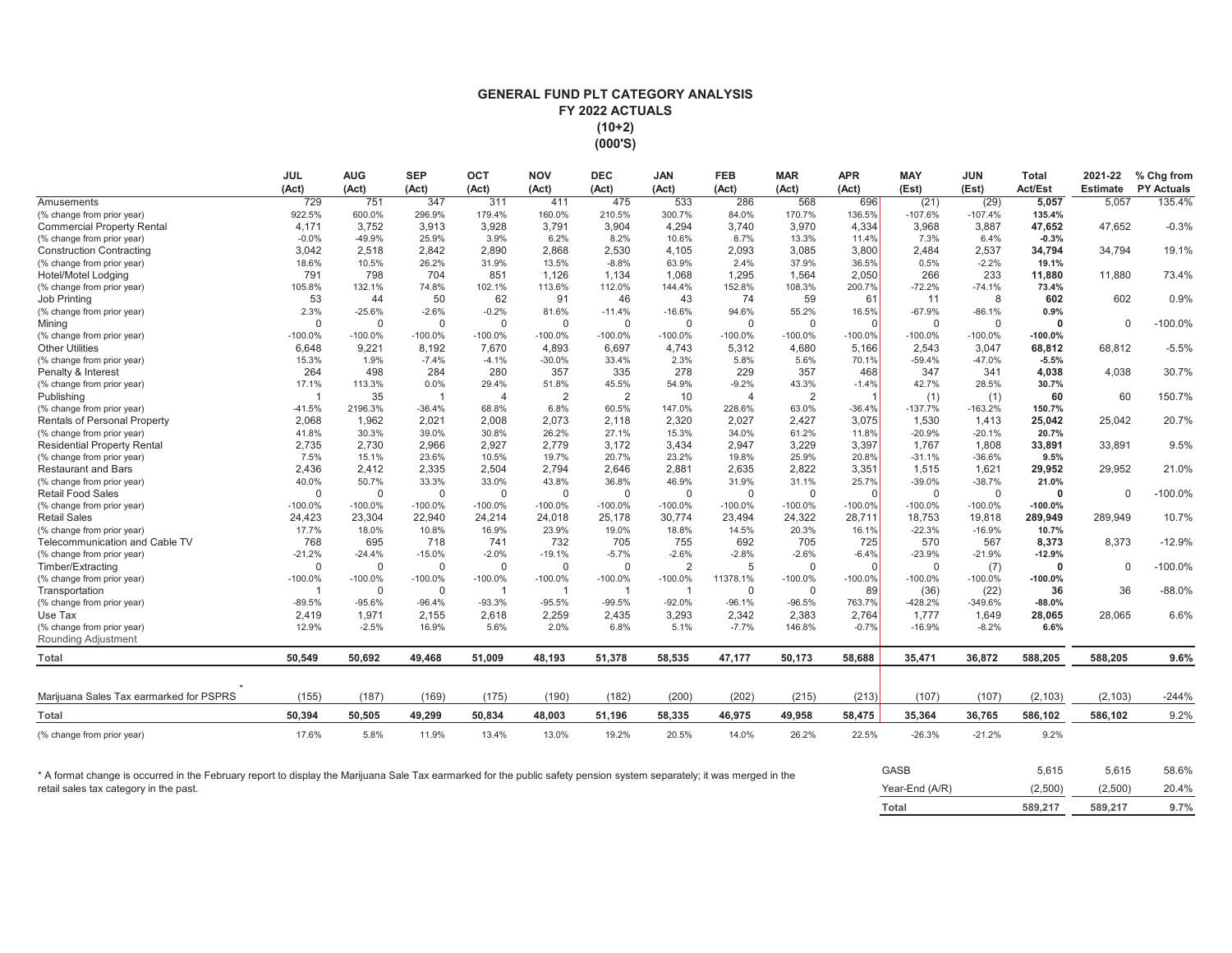### Budget & Research 24-May-22 :plt2210

|                                     | 2020-21     |                  | 2021-22  |          | Actual/Actual |          |           |  | Actual/Estimate |           |  |
|-------------------------------------|-------------|------------------|----------|----------|---------------|----------|-----------|--|-----------------|-----------|--|
| Category                            | Actual      | <b>Budget</b>    | Estimate | Actual   |               | Amount   | Percent   |  | Amount          | Percent   |  |
| Contracting                         | \$2,783     | \$2,382          | \$2,972  | \$3,800  |               | \$1,017  | 36.5%     |  | \$828           | 59.5%     |  |
| <b>Job Printing</b>                 | 52          | 49               | 41       | 61       |               | 9        | 16.5%     |  | 20              | 23.6%     |  |
| Publishing                          | 2           | 2                | 2        | 1        |               | (1)      | $-36.4%$  |  | (1)             | $-39.8%$  |  |
| <b>Transportation &amp; Towing</b>  | 10          | 16               | 2        | 89       |               | 79       | 763.7%    |  | 87              | 457.2%    |  |
| Restaurants & Bars                  | 2,666       | 2,374            | 2,688    | 3,351    |               | 685      | 25.7%     |  | 663             | 41.2%     |  |
| Leases & Rentals (Property)         | 2,751       | 2,115            | 2,654    | 3,075    |               | 325      | 11.8%     |  | 421             | 45.4%     |  |
| <b>Commercial Rentals</b>           | 3,890       | 3,935            | 4,367    | 4,334    |               | 444      | 11.4%     |  | (33)            | 10.1%     |  |
| Hotel/Motel                         | 682         | 1,229            | 1,489    | 2,050    |               | 1,368    | 200.7%    |  | 561             | 66.8%     |  |
| <b>Residential Property Rentals</b> | 2,812       | 2,829            | 2,957    | 3,397    |               | 585      | 20.8%     |  | 440             | 20.1%     |  |
| Retail                              | 24,730      | 22,799           | 25,281   | 28,497   |               | 3,767    | 15.2%     |  | 3,217           | 25.0%     |  |
| Food                                | 0           | $\boldsymbol{0}$ | 0        | $\Omega$ |               | (0)      | <b>NA</b> |  | 0               | <b>NA</b> |  |
| Amusements                          | 294         | 241              | 424      | 696      |               | 402      | 136.5%    |  | 272             | 188.9%    |  |
| Telecommunications                  | 775         | 821              | 688      | 725      |               | (50)     | $-6.4%$   |  | 37              | $-11.7%$  |  |
| <b>Other Utilities</b>              | 3,036       | 666              | 26       | 5,166    |               | 2,130    | 70.1%     |  | 5,140           | 675.6%    |  |
| Use                                 | 2,783       | 2,584            | 2,781    | 2,764    |               | (19)     | $-0.7%$   |  | (17)            | 7.0%      |  |
| Penalty & Interest                  | 475         | 211              | 435      | 468      |               | (7)      | $-1.4%$   |  | 33              | 121.9%    |  |
| Subtotal                            | \$47,741    | \$42,253         | \$46,807 | \$58,475 |               | \$10,734 | 22.5%     |  | 11,668          | 38.4%     |  |
| <b>Balance to Cash</b>              | $\mathbf 0$ | $\mathsf 0$      | 0        | 0        |               | (0)      | $-90.0%$  |  | $\mathbf 0$     | <b>NA</b> |  |
| <b>TOTAL</b>                        | \$47,741    | \$42,253         | \$46,807 | \$58,475 |               | \$10,734 | 22.5%     |  | \$11,668        | 24.9%     |  |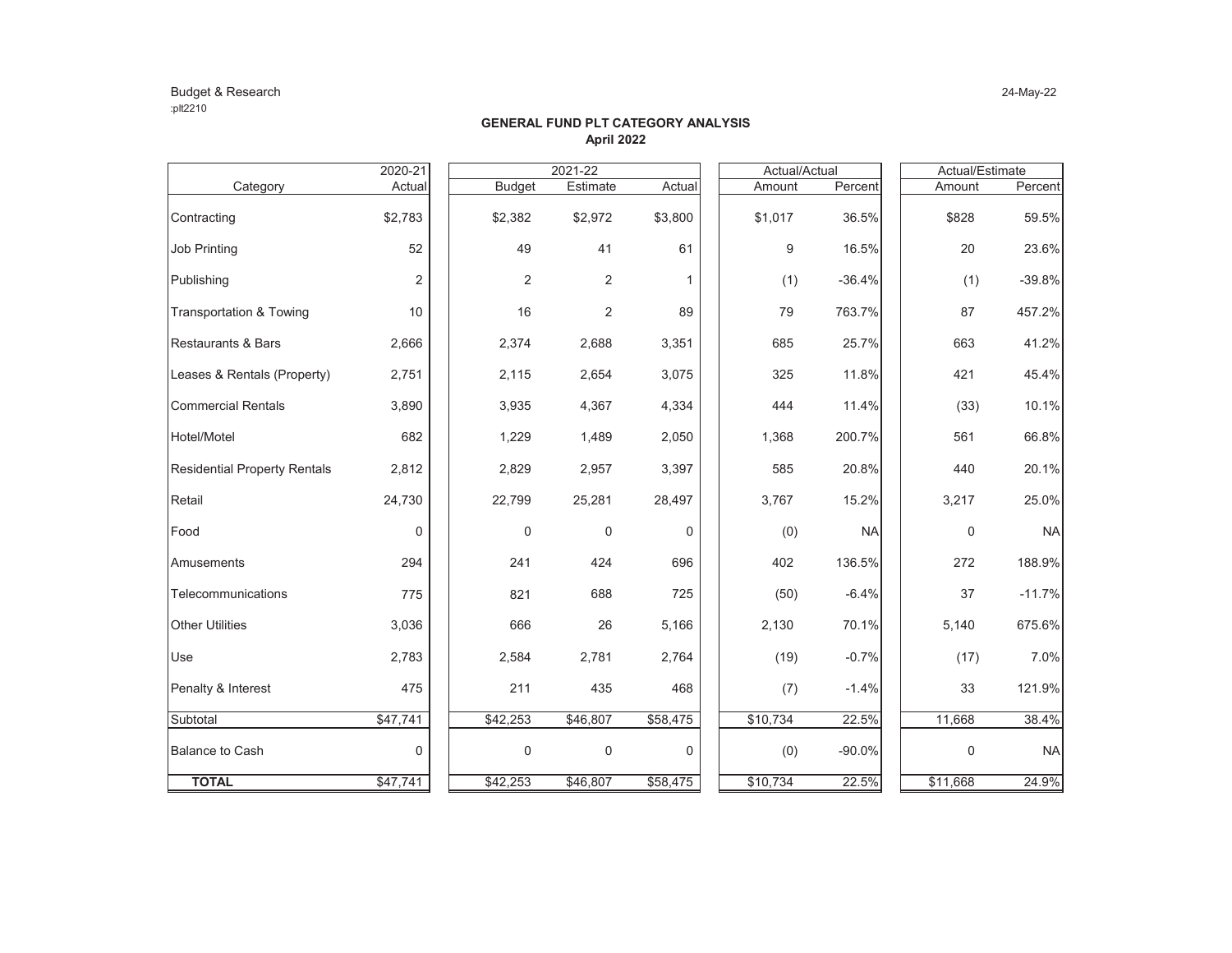# **PLT CATEGORY ANALYSIS CUMULATIVE YEAR-TO-DATE PERCENTAGE CHANGE2021-22 ACTUALS COMPARED TO 2020-21(10+2)**

| Category                            | Jul      | Aug      | Sep      | Oct      | Nov      | Dec      | Jan      | Feb      | Mar      | Apr      | May                           | Jun                      | Revised<br>Estimate |
|-------------------------------------|----------|----------|----------|----------|----------|----------|----------|----------|----------|----------|-------------------------------|--------------------------|---------------------|
| Contracting                         | 18.6%    | 14.8%    | 18.4%    | 21.6%    | 19.9%    | 14.4%    | 21.7%    | 19.6%    | 21.6%    | 23.3%    | ---                           | ---                      | 19.1%               |
| Job Printing                        | 2.3%     | $-12.6%$ | $-9.4%$  | $-6.9%$  | 9.1%     | 5.9%     | 2.8%     | 11.1%    | 14.8%    | 15.0%    | $\hspace{1.5cm} \textbf{---}$ | ---                      | 0.9%                |
| Publishing                          | $-41.5%$ | 865.6%   | 632.8%   | 455.2%   | 361.9%   | 325.1%   | 275.6%   | 272.1%   | 260.1%   | 230.2%   | $\qquad \qquad -\qquad$       | $---$                    | 150.7%              |
| Transportation & Towing             | $-89.5%$ | $-92.7%$ | $-94.0%$ | $-93.8%$ | $-94.2%$ | $-98.2%$ | $-97.8%$ | $-97.8%$ | $-97.7%$ | $-65.7%$ | $---$                         | ---                      | $-88.0%$            |
| <b>Restaurants &amp; Bars</b>       | 40.0%    | 45.1%    | 41.0%    | 38.9%    | 39.9%    | 39.4%    | 40.5%    | 39.4%    | 38.3%    | 36.6%    | $\hspace{0.05cm} \ldots$      | ---                      | 21.0%               |
| Leases & Rentals (Property)         | 41.8%    | 36.0%    | 37.0%    | 35.4%    | 33.4%    | 32.3%    | 29.2%    | 29.8%    | 33.1%    | 29.7%    | ---                           | ---                      | 20.7%               |
| <b>Commercial Rentals</b>           | 0.0%     | $-32.1%$ | $-19.9%$ | $-15.0%$ | $-11.6%$ | $-8.8%$  | $-6.3%$  | $-4.7%$  | $-3.0%$  | $-1.6%$  | $---$                         | ---                      | $-0.3%$             |
| Hotel/Motel                         | 105.8%   | 118.2%   | 102.8%   | 102.6%   | 105.4%   | 106.8%   | 112.1%   | 118.0%   | 116.3%   | 127.8%   | $---$                         | ---                      | 73.4%               |
| <b>Residential Property Rentals</b> | 7.5%     | 11.2%    | 15.3%    | 14.0%    | 15.1%    | 16.1%    | 17.2%    | 17.5%    | 18.5%    | 18.7%    | $\qquad \qquad -\qquad$       | ---                      | 9.5%                |
| Retail                              | 17.0%    | 17.0%    | 14.6%    | 15.0%    | 16.5%    | 16.8%    | 17.0%    | 16.6%    | 16.8%    | 16.7%    | ---                           | ---                      | 10.7%               |
| Amusements                          | 922.5%   | 728.8%   | 587.0%   | 466.8%   | 376.2%   | 339.4%   | 333.1%   | 293.4%   | 271.7%   | 244.8%   | $---$                         | $\overline{a}$           | 135.4%              |
| Telecommunications                  | $-21.2%$ | $-22.8%$ | $-20.4%$ | $-16.4%$ | $-17.0%$ | $-15.3%$ | $-13.7%$ | $-12.5%$ | $-11.5%$ | $-11.0%$ | ---                           | ---                      | $-12.9%$            |
| <b>Other Utility</b>                | 15.3%    | 7.2%     | 1.7%     | 0.2%     | $-5.2%$  | $-0.8%$  | $-0.5%$  | 0.1%     | 0.5%     | 4.0%     | ---                           | ---                      | $-5.5%$             |
| Use                                 | 12.9%    | 5.4%     | 8.9%     | 8.0%     | 6.7%     | 6.7%     | 6.4%     | 4.5%     | 11.5%    | 10.0%    | $\qquad \qquad -\qquad$       | ---                      | 6.6%                |
| Penalty & Interest                  | 17.1%    | 66.1%    | 40.8%    | 38.2%    | 40.9%    | 41.7%    | 43.1%    | 36.0%    | 36.9%    | 29.9%    | $\hspace{0.05cm} \ldots$      | ---                      | 30.7%               |
| Subtotal                            | 17.6%    | 11.4%    | 11.6%    | 12.0%    | 12.2%    | 13.3%    | 14.4%    | 14.4%    | 15.6%    | 16.3%    | $\hspace{0.05cm}---$          | ---                      | 9.6%                |
| <b>Balance to Cash</b>              | N/A      | N/A      | N/A      | N/A      | N/A      | N/A      | N/A      | N/A      | N/A      | N/A      |                               |                          | N/A                 |
| <b>SUBTOTAL</b>                     | 17.6%    | 11.4%    | 11.6%    | 12.0%    | 12.2%    | 13.3%    | 14.4%    | 14.4%    | 15.6%    | 16.3%    | $\hspace{0.05cm} \ldots$      | $\overline{\phantom{a}}$ | 9.6%                |
| Year End Adj.                       |          |          |          |          |          |          |          |          |          |          |                               |                          | 20.4%               |
| <b>TOTAL</b>                        | 17.6%    | 11.4%    | 11.6%    | 12.0%    | 12.2%    | 13.3%    | 14.4%    | 14.4%    | 15.6%    | 16.3%    | $\hspace{0.05cm}---$          | $\hspace{1.5cm} \ldots$  | 9.7%                |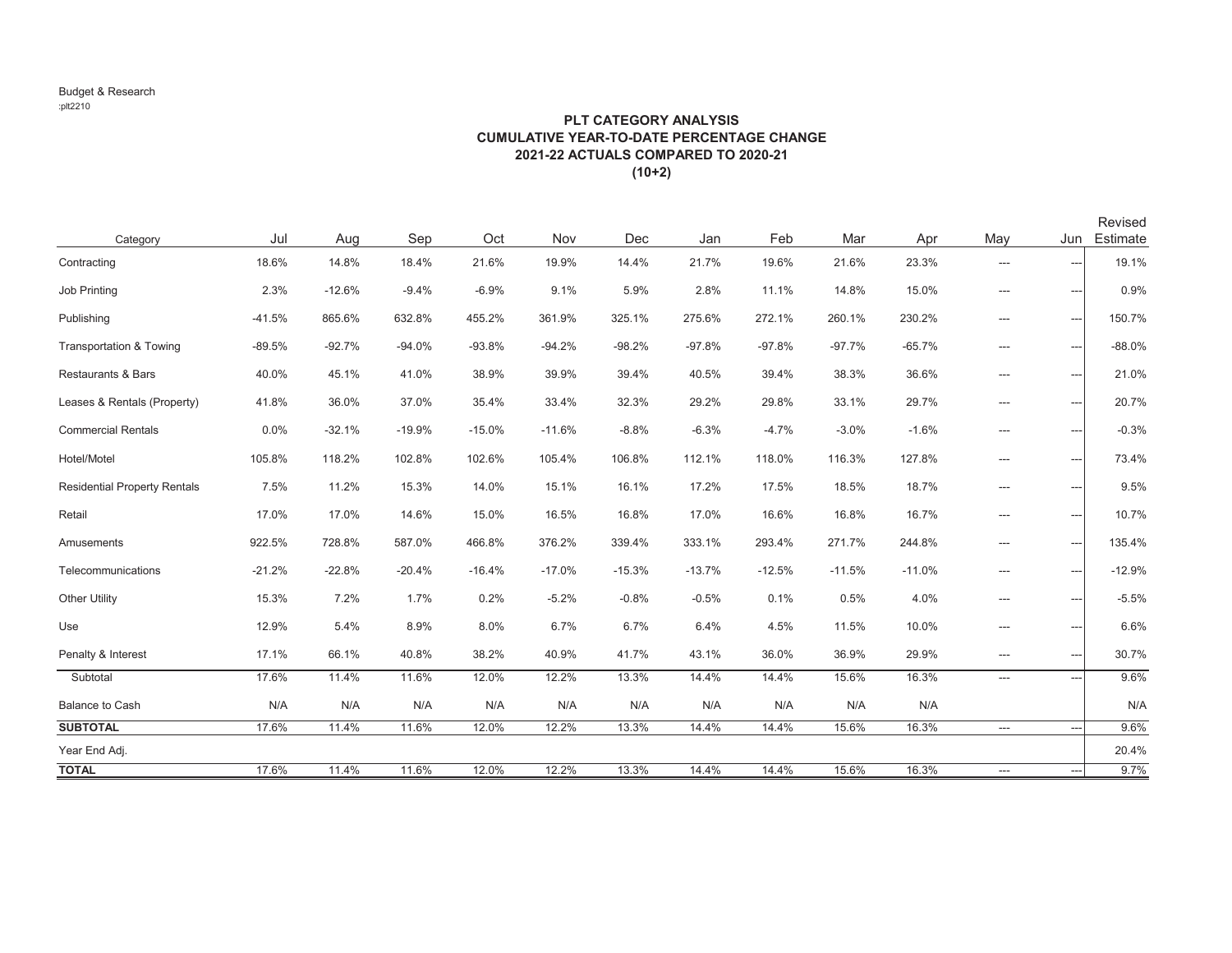# **CONVENTION CENTER EXCISE TAX BY MONTH (In Thousands)**

**(10+2)**

|                        | 2020-21<br>Actual | 2021-22<br><b>Budget</b> | 2021-22<br>Actual | % Change<br>from PY      | 2021-22<br>Estimate | % Change<br>from PY | 2022-23<br>Proposed<br><b>Budget</b> | % Change<br>from PY |
|------------------------|-------------------|--------------------------|-------------------|--------------------------|---------------------|---------------------|--------------------------------------|---------------------|
| July                   | \$3,920           | \$4,395                  | \$5,402           | 37.8%                    | \$5,402             | 37.8%               | \$5,635                              | 4.3%                |
| August                 | 3,521             | 3,870                    | 5,055             | 43.6%                    | 5,055               | 43.6%               | 5,035                                | $-0.4%$             |
| September              | 3,747             | 4,093                    | 5,058             | 35.0%                    | 5,058               | 35.0%               | 5,240                                | 3.6%                |
| October                | 3,933             | 4,361                    | 5,462             | 38.9%                    | 5,462               | 38.9%               | 5,617                                | 2.8%                |
| November               | 4,468             | 5,068                    | 6,154             | 37.7%                    | 6,154               | 37.7%               | 6,566                                | 6.7%                |
| December               | 4,801             | 4,825                    | 6,519             | 35.8%                    | 6,519               | 35.8%               | 6,405                                | $-1.7%$             |
| January                | 4,111             | 4,965                    | 6,806             | 65.6%                    | 6,806               | 65.6%               | 6,070                                | $-10.8%$            |
| February               | 3,904             | 5,218                    | 5,723             | 46.6%                    | 5,723               | 46.6%               | 6,608                                | 15.5%               |
| March                  | 4,521             | 5,282                    | 7,043             | 55.8%                    | 7,043               | 55.8%               | 6,818                                | $-3.2%$             |
| April                  | 6,563             | 5,633                    | 8,832             | 34.6%                    | 8,832               | 34.6%               | 7,429                                | $-15.9%$            |
| May                    | 5,290             | 4,748                    | $\pmb{0}$         | <b>NA</b>                | 4,286               | $-19.0%$            | 6,088                                | 42.0%               |
| June                   | 5,421             | 4,479                    | $\pmb{0}$         | <b>NA</b>                | 4,191               | $-22.7%$            | 6,018                                | 43.6%               |
| Subtotal:              | \$54,201          | \$56,937                 | \$62,055          | <b>NA</b>                | \$70,531            | 30.1%               | \$73,530                             | 4.3%                |
| Year End<br>Adjustment | 130               | 259                      | $\boldsymbol{0}$  | <b>NA</b>                | 1,241               | 854.6%              | 353                                  | $-72%$              |
| <b>TOTAL:</b>          | \$54,331          | \$57,196                 | \$62,055          | $\overline{\mathsf{NA}}$ | \$71,772            | 32.1%               | \$73,883                             | 2.9%                |

# **Actual vs. Estimate**

| <b>YTD Actual Revenue:</b>    | \$62,055 |
|-------------------------------|----------|
| <b>IYTD Revised Estimate:</b> | 58.981   |
|                               |          |
| Dollars Over/Under:           | \$3,073  |
| Percent Over/Under:           | 5.2%     |

| <b>Actual vs. Prior Year</b> |  |  |
|------------------------------|--|--|
|                              |  |  |

| <b>YTD Actual Revenue:</b>    | \$62,055 |
|-------------------------------|----------|
| <b>YTD Prior Year Actual:</b> | 43.489   |
|                               |          |
| Dollars Over/Under PY:        | 18.566   |
| Percent Over/Under PY:        | 42.7%    |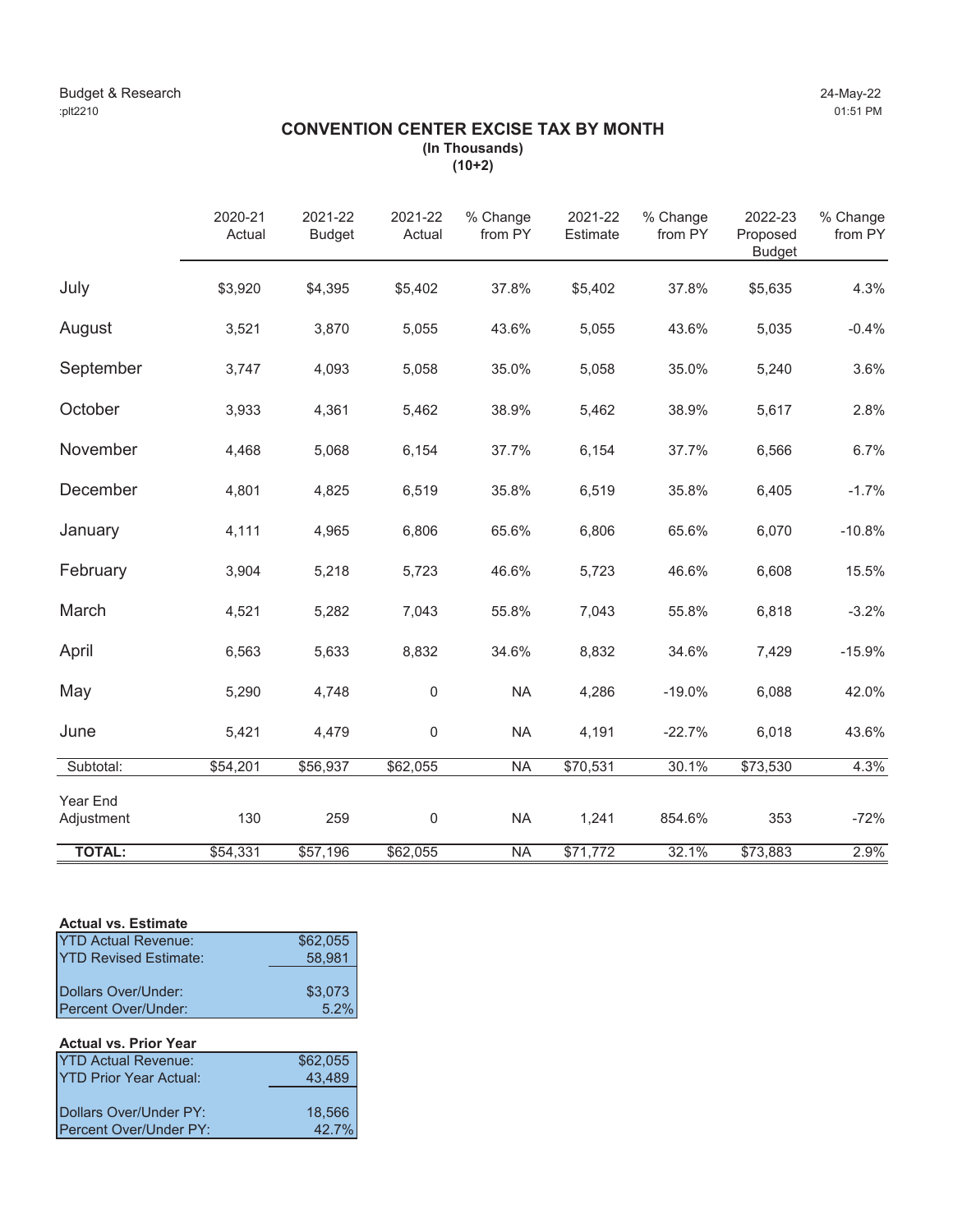# **PHOENIX CONVENTION CENTER EXCISE TAX CATEGORY ANALYSIS** FY 2022 ACTUALS  $(10+2)$ (000'S)

|                                                               | <b>JUL</b><br>(Act) | <b>AUG</b><br>(Act) | <b>SEP</b><br>(Act)      | <b>OCT</b><br>(Act)      | <b>NOV</b><br>(Act)      | <b>DEC</b><br>(Act) | <b>JAN</b><br>(Act)         | <b>FEB</b><br>(Act)     | <b>MAR</b><br>(Act)      | <b>APR</b><br>(Act) | <b>MAY</b><br>(Est)      | <b>JUN</b><br>(Est)        | Total<br><b>Act/Est</b> | 2021-22<br><b>Estimate</b> | $%$ Chg<br>from PY<br><b>Actuals</b> |
|---------------------------------------------------------------|---------------------|---------------------|--------------------------|--------------------------|--------------------------|---------------------|-----------------------------|-------------------------|--------------------------|---------------------|--------------------------|----------------------------|-------------------------|----------------------------|--------------------------------------|
| Advertising<br>(% change from prior year)                     | 159<br>$-4.1%$      | 185<br>33.8%        | 181<br>$-4.1%$           | 177<br>$-38.3%$          | 210<br>$-42.1%$          | 928<br>129.4%       | 33<br>$-79.4%$              | 166<br>9.4%             | 198<br>49.3%             | 251<br>52.9%        | (191)<br>$-224.6%$       | (197)<br>$-215.9%$         | 2,100<br>$-15.3%$       | 2,100                      | $-15.3%$                             |
| <b>Construction Contracting</b><br>(% change from prior year) | 2,173<br>18.6%      | 1,799<br>10.5%      | 2,030<br>26.2%           | 2,065<br>31.9%           | 2,048<br>13.5%           | 1,807<br>$-8.8%$    | 2,932<br>63.9%              | 1,495<br>2.4%           | 2,203<br>37.9%           | 2,714<br>36.5%      | 1,774<br>0.5%            | 1,813<br>$-2.2%$           | 24,853<br>19.1%         | 24,853                     | 19.1%                                |
| Hotel/Motel Lodging<br>(% change from prior year)             | 1,291<br>103.5%     | 1,291<br>130.7%     | 1,143<br>75.1%           | 1,384<br>103.1%          | 1,833<br>111.7%          | 1,859<br>112.9%     | 1,742<br>145.8%             | 2,120<br>155.4%         | 2,583<br>112.2%          | 3,365<br>36.8%      | 1,639<br>5.0%            | 1,435<br>$-2.0%$           | 21,685<br>73.4%         | 21,685                     | 73.4%                                |
| <b>Job Printing</b><br>(% change from prior year)             | 38<br>2.3%          | 32<br>$-25.6%$      | 36<br>$-2.6%$            | 45<br>$-0.2%$            | 65<br>81.6%              | 33<br>$-11.4%$      | 31<br>$-16.6%$              | 53<br>94.6%             | 42<br>55.2%              | 43<br>16.5%         | 8<br>$-67.9%$            | $\overline{4}$<br>$-86.1%$ | 430<br>$0.9\%$          | 430                        | 0.9%                                 |
| Publishing<br>(% change from prior year)                      | $-41.5%$            | 25<br>2196.3%       | $-36.4%$                 | 3<br>68.8%               | 6.8%                     | 60.5%               | 147.0%                      | 3<br>228.6%             | 63.0%                    | 1<br>$-36.4%$       | (1)<br>$-137.7%$         | $\mathbf 0$<br>$-163.2%$   | 43<br>150.7%            | 43                         | 150.7%                               |
| <b>Restaurant and Bars</b><br>(% change from prior year)      | 1,740<br>40.0%      | 1,723<br>50.7%      | 1,668<br>33.3%           | 1,788<br>33.0%           | 1,995<br>43.8%           | 1,890<br>36.8%      | 2,058<br>46.9%              | 1,882<br>31.9%          | 2,015<br>31.1%           | 2,394<br>25.7%      | 1,082<br>$-39.0%$        | 1,159<br>$-38.7%$          | 21,394<br>21.0%         | 21,394                     | 21.0%                                |
| Timber/Extracting<br>(% change from prior year)               | 0<br>$-100.0\%$     | 0<br>$-100.0\%$     | $\mathbf 0$<br>$-100.0%$ | $\mathbf 0$<br>$-100.0%$ | $\mathbf 0$<br>$-100.0%$ | 0<br>$-100.0%$      | $\overline{2}$<br>$-100.0%$ | 4<br>11378.1%           | $\mathbf 0$<br>$-100.0%$ | 0<br>$-100.0%$      | $\mathbf 0$<br>$-100.0%$ | (6)<br>$-100.0%$           | 0<br>$-100.0%$          | $\mathbf 0$                | $-100.0%$                            |
| Transportation<br>(% change from prior year)                  | $-89.5%$            | 0<br>$-95.6%$       | $\mathbf 0$<br>$-96.4%$  | $-93.3%$                 | $\mathbf 0$<br>$-95.5%$  | $-99.5%$            | $-92.0%$                    | $\mathbf 0$<br>$-96.1%$ | 0<br>$-96.5%$            | 64<br>763.7%        | (26)<br>$-428.2%$        | (17)<br>$-349.6%$          | 25<br>$-88.0%$          | 25                         | $-88.0%$                             |
| Rounding Adjustment                                           |                     |                     |                          |                          |                          |                     |                             |                         |                          |                     |                          |                            |                         |                            |                                      |
| <b>Total</b>                                                  | 5,402               | 5,055               | 5,058                    | 5,462                    | 6,154                    | 6,519               | 6,806                       | 5,723                   | 7,043                    | 8,832               | 4,286                    | 4,191                      | 70,531                  | 70,531                     | 30.1%                                |
| (% change from prior year)                                    | 37.8%               | 43.6%               | 35.0%                    | 38.9%                    | 37.7%                    | 35.8%               | 65.5%                       | 46.6%                   | 55.8%                    | 34.6%               | $-19.0%$                 | $-22.7%$                   | 30.1%                   |                            |                                      |
|                                                               |                     |                     |                          |                          |                          |                     |                             |                         |                          |                     | <b>GASB</b>              |                            | 1,241                   | 1,241                      | 854.6%                               |
|                                                               |                     |                     |                          |                          |                          |                     |                             |                         |                          |                     | <b>Total</b>             |                            | 71,772                  | 71,772                     | 32.1%                                |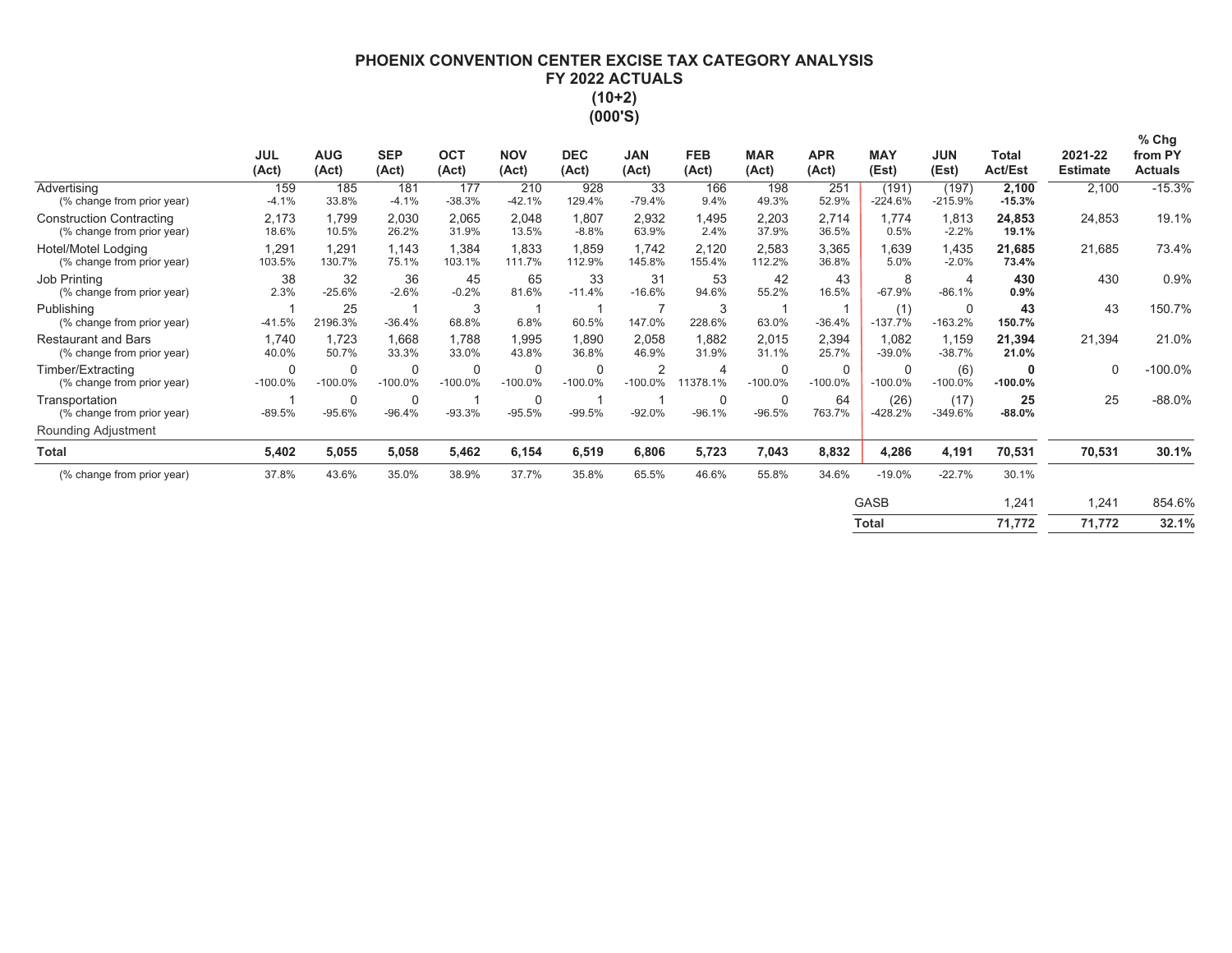# **SPORTS FACILITIES EXCISE TAX BY MONTH (In Thousands)**

**(10+2)**

|                        | 2020-21<br>Actual | 2021-22<br><b>Budget</b> | 2021-22<br>Actual | % Change<br>from PY      | 2021-22<br>Estimate | % Change<br>from PY | 2022-23<br>Proposed<br><b>Budget</b> | % Change<br>from PY |
|------------------------|-------------------|--------------------------|-------------------|--------------------------|---------------------|---------------------|--------------------------------------|---------------------|
| July                   | \$644             | \$1,072                  | \$1,638           | 154.4%                   | \$1,638             | 154.4%              | \$1,735                              | 5.9%                |
| August                 | 611               | 862                      | 1,530             | 150.4%                   | 1,530               | 150.4%              | 1,420                                | $-7.2%$             |
| September              | 694               | 876                      | 1,385             | 99.4%                    | 1,385               | 99.4%               | 1,446                                | 4.4%                |
| October                | 788               | 990                      | 1,653             | 109.6%                   | 1,653               | 109.6%              | 1,646                                | $-0.4%$             |
| November               | 1,065             | 1,392                    | 2,233             | 109.6%                   | 2,233               | 109.6%              | 2,281                                | 2.1%                |
| December               | 1,074             | 1,279                    | 2,259             | 110.4%                   | 2,259               | 110.4%              | 2,120                                | $-6.1%$             |
| January                | 833               | 1,110                    | 1,938             | 132.6%                   | 1,938               | 132.6%              | 1,771                                | $-8.6%$             |
| February               | 974               | 2,196                    | 2,118             | 117.4%                   | 2,118               | 117.4%              | 2,349                                | 10.9%               |
| March                  | 1,256             | 1,697                    | 2,653             | 111.2%                   | 2,653               | 111.2%              | 2,680                                | 1.0%                |
| April                  | 2,375             | 1,973                    | 3,635             | 53.1%                    | 3,635               | 53.1%               | 3,136                                | $-13.7%$            |
| May                    | 2,029             | 1,170                    | $\mathbf 0$       | <b>NA</b>                | 1,154               | $-43.1%$            | 2,104                                | 82.4%               |
| June                   | 1,846             | 905                      | $\pmb{0}$         | <b>NA</b>                | 995                 | $-46.1%$            | 1,791                                | 80.0%               |
| Subtotal:              | \$14,189          | \$15,522                 | \$21,042          | <b>NA</b>                | \$23,191            | 63.4%               | \$24,481                             | 5.6%                |
| Year End<br>Adjustment | (199)             | 56                       | $\boldsymbol{0}$  | <b>NA</b>                | 663                 | 233.2%              | 96                                   | $-85.5%$            |
| <b>TOTAL:</b>          | \$13,990          | \$15,578                 | \$21,042          | $\overline{\mathsf{NA}}$ | \$23,854            | 70.5%               | \$24,577                             | 3.0%                |

# **Actual vs. Estimate**

| <b>YTD Actual Revenue:</b>    | \$21,042 |
|-------------------------------|----------|
| <b>IYTD Revised Estimate:</b> | 19.598   |
|                               |          |
| Dollars Over/Under:           | \$1,444  |
| Percent Over/Under:           | 7.4%     |

# **Actual vs. Prior Year**

| <b>YTD Actual Revenue:</b>    | \$21.042 |
|-------------------------------|----------|
| <b>YTD Prior Year Actual:</b> | 10.315   |
|                               |          |
| Dollars Over/Under PY:        | 10.727   |
| Percent Over/Under PY:        | 104.0%   |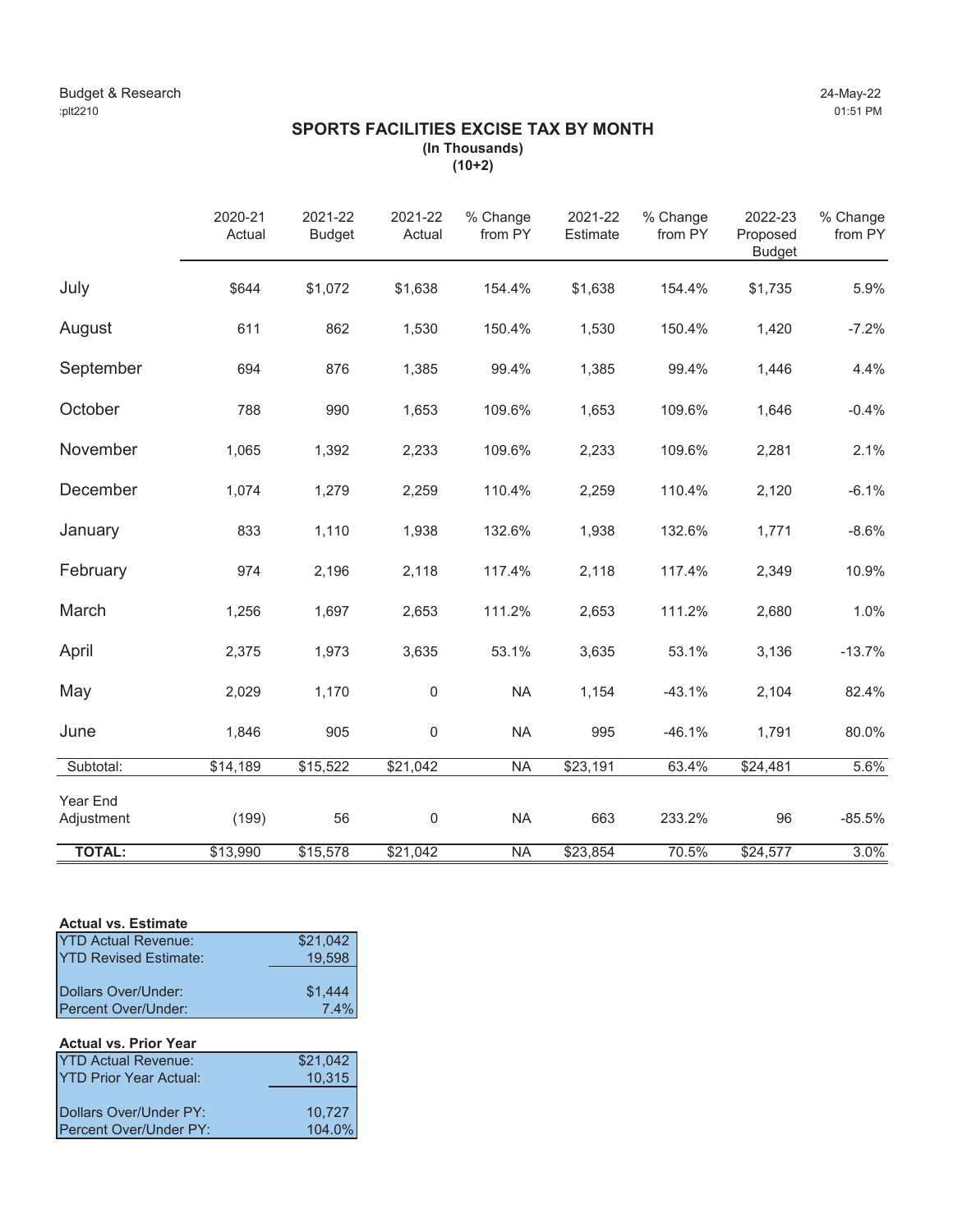# SPORTS FACILITIES EXCISE TAX CATEGORY ANALYSIS FY 2022 ACTUALS  $(10+2)$  $(000'S)$

|                                                               | <b>JUL</b><br>(Act) | <b>AUG</b><br>(Act) | <b>SEP</b><br>(Act) | <b>OCT</b><br>(Act) | <b>NOV</b><br>(Act) | <b>DEC</b><br>(Act) | <b>JAN</b><br>(Act) | <b>FEB</b><br>(Act) | <b>MAR</b><br>(Act) | <b>APR</b><br>(Act) | <b>MAY</b><br>(Est) | <b>JUN</b><br>(Est) | Total<br><b>Act/Est</b> | 2021-22<br><b>Estimate</b> | $%$ Chg<br>from PY<br><b>Actuals</b> |
|---------------------------------------------------------------|---------------------|---------------------|---------------------|---------------------|---------------------|---------------------|---------------------|---------------------|---------------------|---------------------|---------------------|---------------------|-------------------------|----------------------------|--------------------------------------|
| Hotel/Motel Lodging<br>(% change from prior year)             | 645<br>103.5%       | 645<br>130.7%       | 571<br>75.1%        | 692<br>103.1%       | 917<br>111.7%       | 930<br>112.9%       | 871<br>145.8%       | 1,060<br>155.4%     | 1,292<br>112.2%     | 1,682<br>36.8%      | 820<br>5.0%         | 717<br>$-2.0%$      | 10,842<br>73.4%         | 10,842                     | 73.4%                                |
| Short-Term Motor Vehicle Rental<br>(% change from prior year) | 993<br>203.6%       | 885<br>167.0%       | 813<br>121.0%       | 961<br>114.6%       | 1.316<br>108.2%     | 1.329<br>108.6%     | 1,067<br>122.9%     | 1,058<br>89.4%      | 1,361<br>110.3%     | 1,952<br>70.5%      | 335<br>$-73.2%$     | 279<br>$-75.0%$     | 12,349<br>55.6%         | 12,349                     | 55.6%                                |
| Rounding Adjustment                                           |                     |                     |                     |                     |                     |                     |                     |                     |                     |                     |                     |                     |                         |                            |                                      |
| <b>Total</b>                                                  | 1,638               | 1,530               | 1,385               | 1,653               | 2,233               | 2.259               | 1.938               | 2.118               | 2,653               | 3,635               | 1,154               | 995                 | 23,191                  | 23,191                     | 63.4%                                |
| (% change from prior year)                                    | 154.4%              | 150.4%              | 99.4%               | 109.6%              | 109.6%              | 110.4%              | 132.6%              | 117.5%              | 111.2%              | 53.0%               | $-43.1%$            | $-46.1%$            | 63.4%                   |                            |                                      |
|                                                               |                     |                     |                     |                     |                     |                     |                     |                     |                     |                     | <b>GASB</b>         |                     | 663                     | 663                        | 233.2%                               |
|                                                               |                     |                     |                     |                     |                     |                     |                     |                     |                     |                     | Total               |                     | 23,854                  | 23.854                     | 70.5%                                |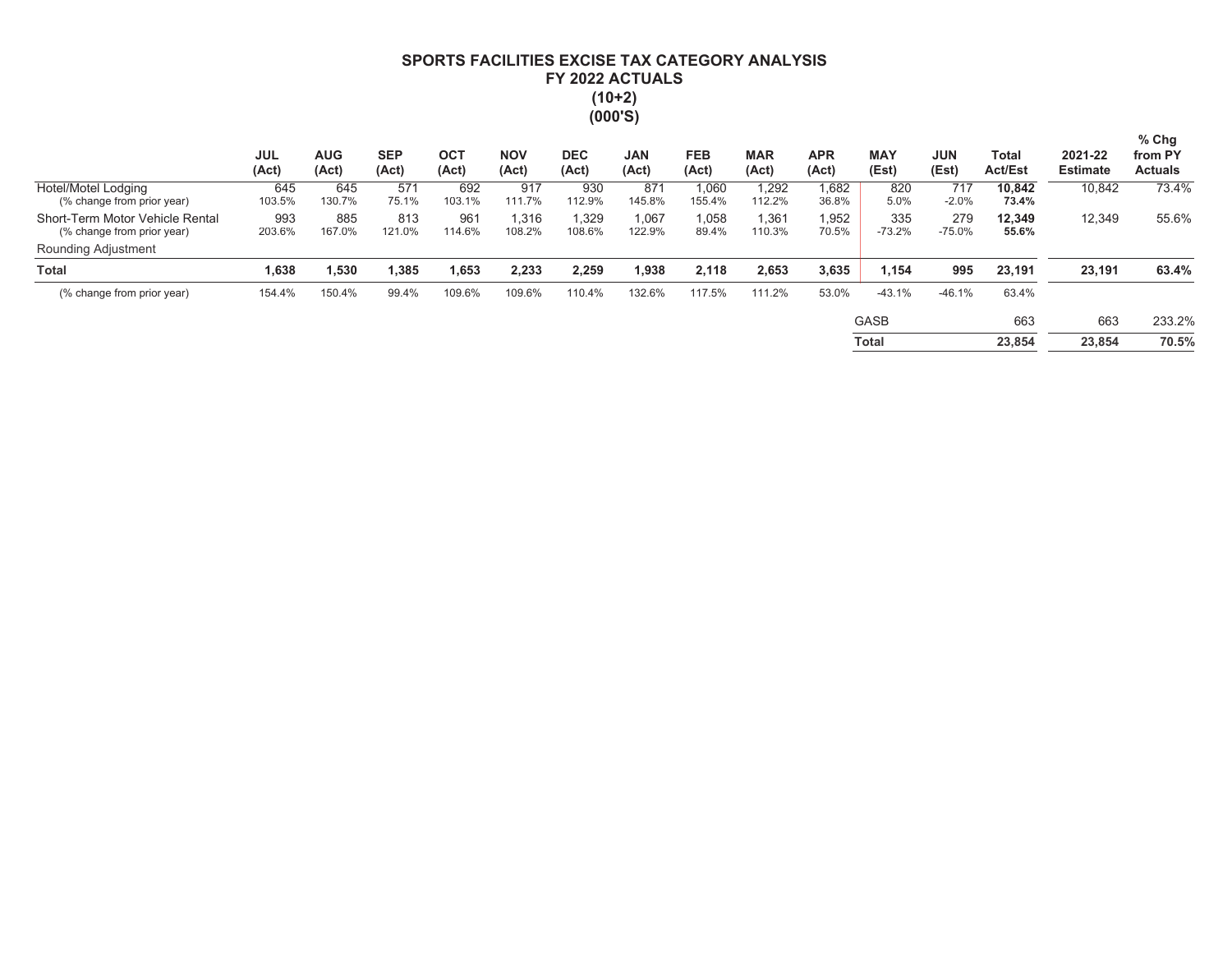# **JET FUEL EXCISE TAX BY MONTH (In Thousands) (10+2)**

|                        | 2020-21<br>Actual | 2021-22<br><b>Budget</b> | 2021-22<br>Actual | % Change<br>from PY | 2021-22<br>Estimate | % Change<br>from PY | 2022-23<br>Proposed<br><b>Budget</b> | % Change<br>from PY |
|------------------------|-------------------|--------------------------|-------------------|---------------------|---------------------|---------------------|--------------------------------------|---------------------|
| July                   | \$33              | \$82                     | \$59              | 78.9%               | \$59                | 78.9%               | \$58                                 | $-1.5%$             |
| August                 | 34                | 81                       | 48                | 42.0%               | 48                  | 42.0%               | 54                                   | 13.3%               |
| September              | 33                | 60                       | 45                | 37.8%               | 45                  | 37.8%               | 53                                   | 17.1%               |
| October                | 43                | $\overline{7}$           | 32                | $-25.0%$            | 32                  | $-25.0%$            | $\overline{7}$                       | $-78.4%$            |
| November               | 28                | 36                       | 44                | 56.4%               | 44                  | 56.4%               | 45                                   | 3.3%                |
| December               | 55                | 41                       | 44                | $-21.3%$            | 44                  | $-21.3%$            | 59                                   | 35.4%               |
| January                | 54                | 51                       | 41                | $-24.0%$            | 41                  | $-24.0%$            | 70                                   | 71.6%               |
| February               | 201               | 168                      | 209               | 4.1%                | 209                 | 4.1%                | 254                                  | 21.4%               |
| March                  | 46                | 55                       | 46                | 0.6%                | 46                  | 0.6%                | 77                                   | 66.4%               |
| April                  | 96                | 78                       | 93                | $-2.9%$             | 93                  | $-2.9%$             | 116                                  | 24.5%               |
| May                    | 103               | 41                       | $\boldsymbol{0}$  | <b>NA</b>           | 103                 | 0.0%                | 76                                   | $-26.2%$            |
| June                   | 56                | 43                       | $\boldsymbol{0}$  | <b>NA</b>           | $77 \,$             | 38.3%               | 57                                   | $-26.1%$            |
| Subtotal:              | \$781             | \$743                    | \$661             | <b>NA</b>           | \$841               | 7.6%                | \$926                                | 10.2%               |
| Year End<br>Adjustment | 57                | $\mathbf{1}$             | $\mathsf 0$       | <b>NA</b>           | (24)                | $-142.1%$           | $\mathfrak{S}$                       | 112.5%              |
| <b>TOTAL:</b>          | \$838             | \$744                    | \$661             | <b>NA</b>           | \$817               | $-2.6%$             | \$929                                | 13.8%               |

# **Actual vs. Estimate**

| <b>YTD Actual Revenue:</b>    | \$661    |
|-------------------------------|----------|
| <b>IYTD Revised Fstimate:</b> | 725      |
|                               |          |
| Dollars Over/Under:           | (\$64)   |
| Percent Over/Under:           | $-8.8\%$ |

# **Actual vs. Prior Year**

| <b>YTD Actual Revenue:</b>    | \$661 |
|-------------------------------|-------|
| <b>YTD Prior Year Actual:</b> | 623   |
|                               |       |
| Dollars Over/Under PY:        | \$39  |
| Percent Over/Under PY:        | 6.2%  |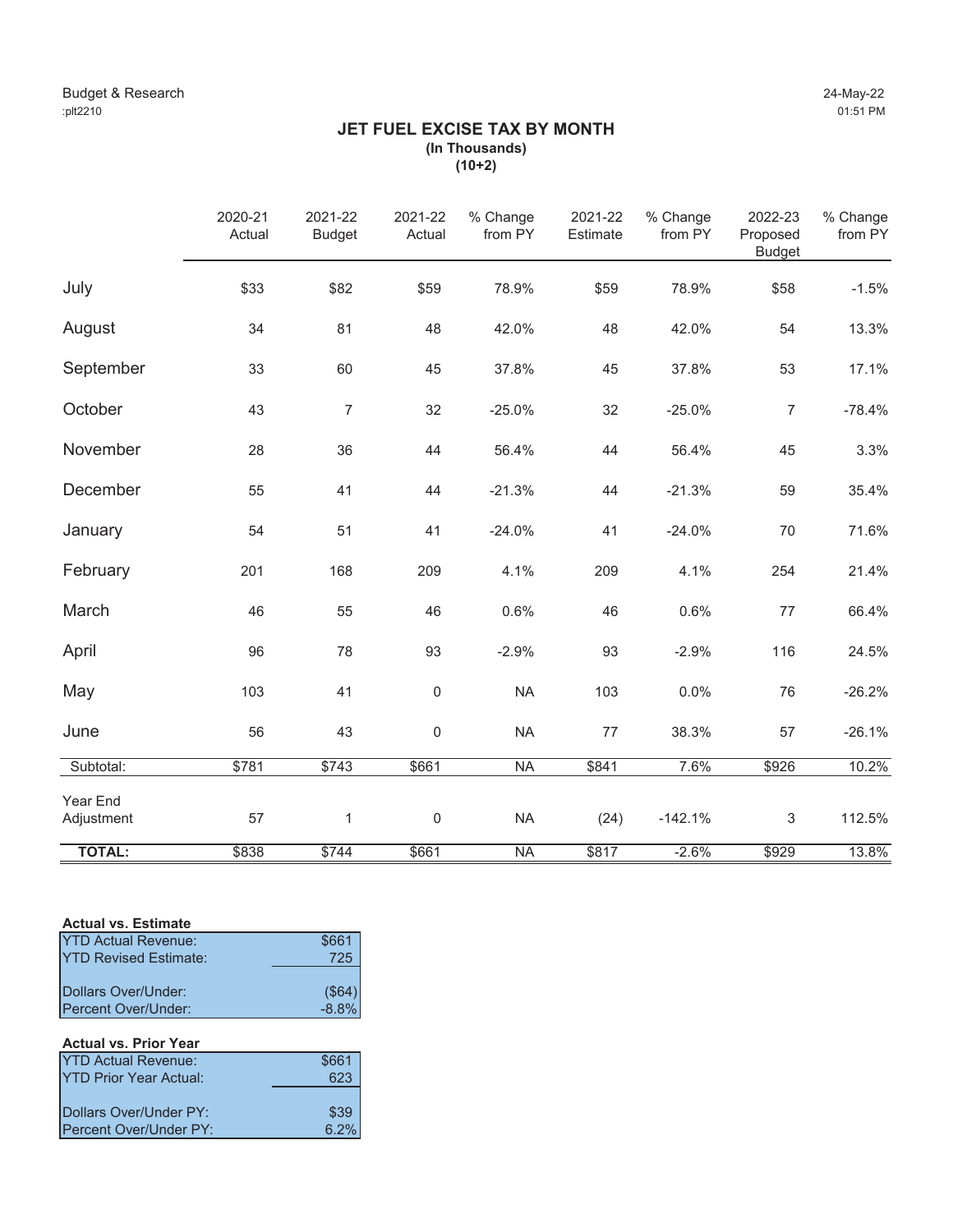# JET FUEL EXCISE TAXES EXCISE TAX CATEGORY ANALYSIS FY 2022 ACTUALS  $(10+2)$  $(000'S)$

|                                        | <b>JUL</b><br>(Act) | <b>AUG</b><br>(Act) | <b>SEP</b><br>(Act) | OC <sub>7</sub><br>(Act) | <b>NOV</b><br>(Act) | <b>DEC</b><br>(Act) | <b>JAN</b><br>(Act) | <b>FEB</b><br>(Act) | <b>MAR</b><br>(Act) | <b>APR</b><br>(Act) | <b>MAY</b><br>(Est) | <b>JUN</b><br>(Est) | Total<br><b>Act/Est</b> | 2021-22<br><b>Estimate</b> | $%$ Chg<br>from PY<br><b>Actuals</b> |
|----------------------------------------|---------------------|---------------------|---------------------|--------------------------|---------------------|---------------------|---------------------|---------------------|---------------------|---------------------|---------------------|---------------------|-------------------------|----------------------------|--------------------------------------|
| Jet Fuel<br>(% change from prior year) | 59<br>78.9%         | 48<br>42.0%         | 45<br>37.8%         | 32<br>$-25.0%$           | 44<br>56.4%         | 44<br>$-21.3%$      | 41<br>$-24.0%$      | 209<br>4.1%         | 46<br>0.6%          | 93<br>$-2.9%$       | 103<br>0.6%         | 77<br>37.7%         | 841<br>7.8%             | 841                        | 7.8%                                 |
| Rounding Adjustment                    |                     |                     |                     |                          |                     |                     |                     |                     |                     |                     |                     |                     |                         |                            |                                      |
| <b>Total</b>                           | 59                  | 48                  | 45                  | 32                       | 44                  | 44                  | 41                  | 209                 | 46                  | 93                  | 103                 | 77                  | 841                     | 841                        | 7.8%                                 |
| (% change from prior year)             | 78.9%               | 42.0%               | 37.8%               | $-25.0%$                 | 56.4%               | $-21.3%$            | $-24.0%$            | 4.1%                | 0.6%                | $-2.9%$             | 0.6%                | 37.7%               | 7.8%                    |                            |                                      |
|                                        |                     |                     |                     |                          |                     |                     |                     |                     |                     |                     | <b>GASB</b>         |                     | (24)                    | (24)                       | $-142.1%$                            |
|                                        |                     |                     |                     |                          |                     |                     |                     |                     |                     |                     | Total               |                     | 817                     | 817                        | $-2.5%$                              |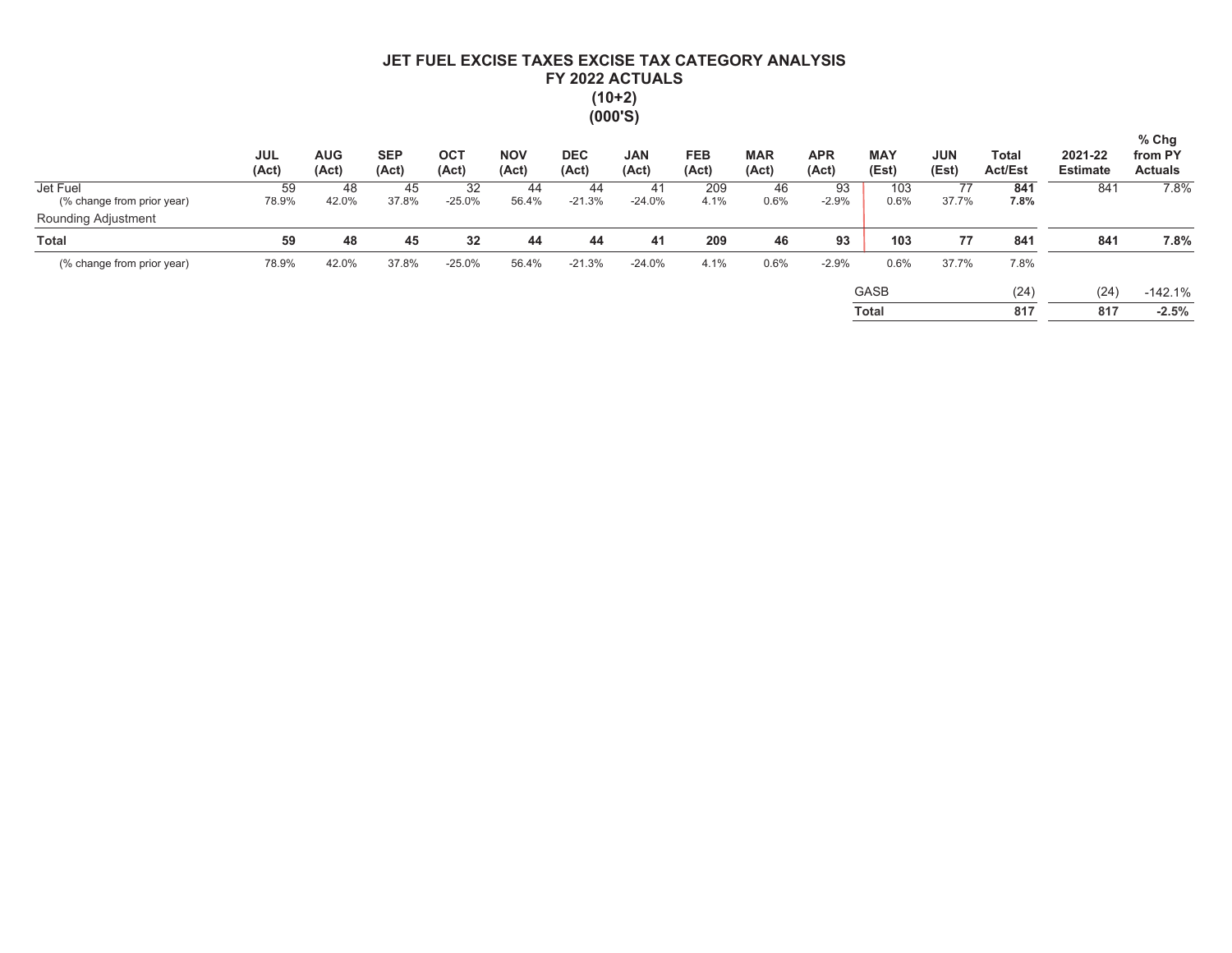# **TRANSPORTATION 2050 EXCISE TAX BY MONTH (In Thousands)**

**(10+2)**

|               | 2020-21<br>Actual | 2021-22<br><b>Budget</b> | 2021-22<br>Actual | % Change<br>from PY | 2021-22<br>Estimate | % Change<br>from PY | 2022-23<br>Proposed<br><b>Budget</b> | % Change<br>from PY |
|---------------|-------------------|--------------------------|-------------------|---------------------|---------------------|---------------------|--------------------------------------|---------------------|
| July          | \$22,041          | \$22,402                 | \$26,452          | 20.0%               | \$26,452            | 20.0%               | \$26,258                             | $-0.7%$             |
| August        | 22,675            | 20,581                   | 24,715            | 9.0%                | 24,715              | 9.0%                | 25,327                               | 2.5%                |
| September     | 20,872            | 21,422                   | 24,870            | 19.2%               | 24,870              | 19.2%               | 25,252                               | 1.5%                |
| October       | 21,895            | 21,626                   | 26,094            | 19.2%               | 26,094              | 19.2%               | 25,748                               | $-1.3%$             |
| November      | 21,208            | 22,476                   | 26,202            | 23.5%               | 26,202              | 23.5%               | 26,439                               | 0.9%                |
| December      | 22,922            | 22,703                   | 26,767            | 16.8%               | 26,767              | 16.8%               | 27,193                               | 1.6%                |
| January       | 26,022            | 26,481                   | 32,730            | 25.8%               | 32,730              | 25.8%               | 31,155                               | $-4.8%$             |
| February      | 21,572            | 22,432                   | 25,112            | 16.4%               | 25,112              | 16.4%               | 26,581                               | 5.9%                |
| March         | 21,094            | 22,274                   | 27,445            | 30.1%               | 27,445              | 30.1%               | 25,839                               | $-5.9%$             |
| April         | 26,728            | 24,865                   | 32,635            | 22.1%               | 32,635              | 22.1%               | 29,962                               | $-8.2%$             |
| May           | 25,000            | 22,527                   | 0                 | <b>NA</b>           | 19,693              | $-21.2%$            | 27,178                               | 38.0%               |
| June          | 24,981            | 23,255                   | 0                 | <b>NA</b>           | 20,260              | $-18.9%$            | 28,023                               | 38.3%               |
| Subtotal:     | \$277,012         | \$273,044                | \$273,021         | <b>NA</b>           | \$312,974           | 13.0%               | \$324,957                            | 3.8%                |
| Year End      |                   |                          |                   |                     |                     |                     |                                      |                     |
| Adjustment    | 2,336             | 1,351                    | 0                 | <b>NA</b>           | 3,856               | 65.1%               | 1,498                                | $-61.2%$            |
| <b>TOTAL:</b> | \$279,348         | \$274,395                | \$273,021         | <b>NA</b>           | \$316,830           | 13.4%               | \$326,455                            | 3.0%                |

| <b>Actual vs. Estimate</b>    |                      |
|-------------------------------|----------------------|
| <b>YTD Actual Revenue:</b>    | \$273,021<br>260,952 |
| <b>IYTD Revised Estimate:</b> |                      |
|                               |                      |
| IDollars Over/Under:          | $$12,069$<br>4.6%    |
| Percent Over/Under:           |                      |
|                               |                      |
| <b>Actual vs. Prior Year</b>  |                      |
| <b>YTD Actual Revenue:</b>    | \$273,021            |

| <b>YTD Prior Year Actual:</b> | 227,030         |
|-------------------------------|-----------------|
|                               |                 |
| Dollars Over/Under PY:        | 45,991<br>20.3% |
| Percent Over/Under PY:        |                 |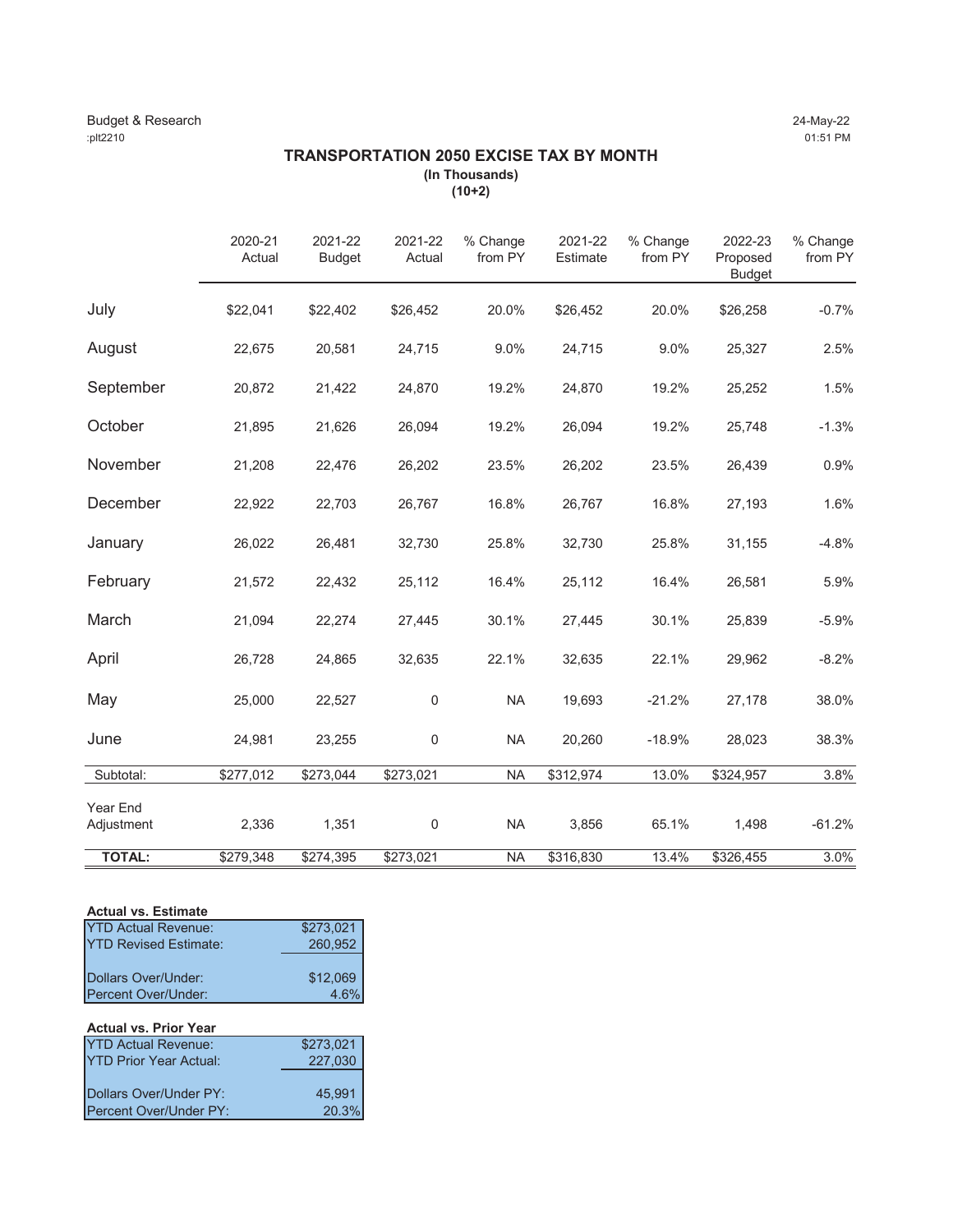# **7FRANSPORTATION 2050 - PUBLIC TRANSIT EXCISE TAX CATEGORY ANALYSIS** FY 2022 ACTUALS  $(10+2)$ (000'S)

|                                                                  | <b>JUL</b><br>(Act)      | <b>AUG</b><br>(Act)      | <b>SEP</b><br>(Act)      | <b>OCT</b><br>(Act)      | <b>NOV</b><br>(Act)      | <b>DEC</b><br>(Act) | <b>JAN</b><br>(Act)         | <b>FEB</b><br>(Act) | <b>MAR</b><br>(Act)     | <b>APR</b><br>(Act)      | <b>MAY</b><br>(Est) | <b>JUN</b><br>(Est)   | <b>Total</b><br><b>Act/Est</b> | 2021-22<br><b>Estimate</b> | $%$ Chg<br>from PY<br><b>Actuals</b> |
|------------------------------------------------------------------|--------------------------|--------------------------|--------------------------|--------------------------|--------------------------|---------------------|-----------------------------|---------------------|-------------------------|--------------------------|---------------------|-----------------------|--------------------------------|----------------------------|--------------------------------------|
| Amusements<br>(% change from prior year)                         | 367<br>922.5%            | 378<br>600.0%            | 174<br>296.9%            | 156<br>179.4%            | 206<br>160.0%            | 239<br>210.5%       | 268<br>300.7%               | 144<br>84.0%        | 285<br>170.8%           | 345<br>133.2%            | (9)<br>$-106.2%$    | (11)<br>$-106.1%$     | 2,542<br>135.4%                | 2,542                      | 135.4%                               |
| <b>Commercial Property Rental</b><br>(% change from prior year)  | 1,942<br>0.1%            | 1,746<br>$-49.6%$        | 1,820<br>25.8%           | 1,827<br>3.9%            | 1.765<br>6.6%            | 1,812<br>8.2%       | 1,999<br>10.7%              | 1,737<br>8.5%       | 1.845<br>13.0%          | 2,017<br>11.5%           | 1,835<br>6.6%       | 1,797<br>5.7%         | 22,142<br>$-0.3%$              | 22,142                     | $-0.3%$                              |
| <b>Construction Contracting</b><br>(% change from prior year)    | 2,621<br>18.9%           | 2,170<br>10.8%           | 2,449<br>26.3%           | 2,492<br>32.0%           | 2,472<br>13.8%           | 2,181<br>$-8.8%$    | 3,539<br>64.4%              | 1,804<br>2.5%       | 2,659<br>38.0%          | 3,276<br>36.6%           | 2,122<br>$-0.3%$    | 2,167<br>$-3.0%$      | 29,952<br>19.1%                | 29,952                     | 19.1%                                |
| Hotel/Motel Lodging<br>(% change from prior year)                | 398<br>105.8%            | 401<br>132.1%            | 354<br>74.8%             | 428<br>102.1%            | 566<br>113.6%            | 570<br>112.0%       | 537<br>144.4%               | 635<br>146.4%       | 787<br>108.3%           | 1,031<br>200.7%          | 143<br>$-70.4%$     | 124<br>$-72.4%$       | 5,974<br>73.4%                 | 5,974                      | 73.4%                                |
| Job Printing<br>(% change from prior year)                       | 46<br>2.3%               | 38<br>$-25.6%$           | 43<br>$-2.6%$            | 54<br>$-0.2%$            | 78<br>81.6%              | 40<br>$-11.4%$      | 37<br>$-16.7%$              | 64<br>94.6%         | 51<br>55.2%             | 52<br>16.5%              | 10<br>$-67.9%$      | 6<br>$-86.1%$         | 519<br>0.9%                    | 519                        | 0.9%                                 |
| Publishing<br>(% change from prior year)                         | $-41.5%$                 | 30<br>2196.3%            | -1<br>$-36.4%$           | 3<br>68.8%               | 2<br>6.8%                | 2<br>60.5%          | 9<br>147.0%                 | 3<br>228.6%         | 63.0%                   | $-36.4%$                 | (1)<br>$-137.7%$    | $\Omega$<br>$-163.2%$ | 52<br>150.7%                   | 52                         | 150.7%                               |
| Rentals of Personal Property<br>(% change from prior year)       | 1.040<br>41.8%           | 987<br>30.3%             | 1.016<br>39.0%           | 1.010<br>30.8%           | 1.042<br>26.3%           | 1,065<br>27.1%      | 1.167<br>15.3%              | 1.019<br>34.0%      | 1.220<br>61.3%          | 1,546<br>11.8%           | 769<br>$-21.0%$     | 710<br>$-20.1%$       | 12,591<br>20.7%                | 12,591                     | 20.7%                                |
| <b>Residential Property Rental</b><br>(% change from prior year) | 1,375<br>7.7%            | 1,372<br>15.1%           | 1.491<br>23.6%           | 1.472<br>10.5%           | 1.393<br>19.4%           | 1,595<br>20.7%      | 1.726<br>23.2%              | 1.482<br>19.8%      | 1.624<br>25.9%          | 1.708<br>20.8%           | 891<br>$-30.8%$     | 913<br>$-36.4%$       | 17,042<br>9.5%                 | 17,042                     | 9.5%                                 |
| <b>Restaurant and Bars</b><br>(% change from prior year)         | 2,099<br>40.0%           | 2.079<br>50.7%           | 2.013<br>33.3%           | 2,158<br>33.0%           | 2.408<br>43.8%           | 2.281<br>36.8%      | 2.483<br>46.9%              | 2.272<br>31.9%      | 2,432<br>31.1%          | 2,889<br>25.7%           | 1,306<br>$-39.1%$   | 1,399<br>$-38.6%$     | 25,819<br>21.0%                | 25,819                     | 21.0%                                |
| <b>Retail Sales</b><br>(% change from prior year)                | 11,753<br>17.2%          | 11,172<br>17.2%          | 11,053<br>11.0%          | 11.641<br>16.5%          | 11,562<br>23.8%          | 12,154<br>18.8%     | 14,873<br>19.0%             | 11,364<br>14.7%     | 11,638<br>19.4%         | 13,851<br>16.9%          | 9,037<br>$-22.1%$   | 9,548<br>$-16.5%$     | 139,646<br>10.7%               | 139,646                    | 10.7%                                |
| Timber/Extracting<br>(% change from prior year)                  | $\mathbf 0$<br>$-100.0%$ | $\mathbf 0$<br>$-100.0%$ | $\mathbf 0$<br>$-100.0%$ | $\mathbf 0$<br>$-100.0%$ | $\mathbf 0$<br>$-100.0%$ | 0<br>$-100.0%$      | $\overline{2}$<br>$-100.0%$ | 5<br>11378.1%       | 0<br>$-100.0\%$         | $\mathbf 0$<br>$-100.0%$ | 0<br>$-100.0%$      | (7)<br>$-100.0%$      | $\Omega$<br>$-100.0%$          | $\Omega$                   | $-100.0%$                            |
| Transportation<br>(% change from prior year)                     | -1<br>$-89.5%$           | 0<br>$-95.6%$            | $\mathbf 0$<br>$-96.4%$  | -1<br>$-93.3%$           | $\mathbf 0$<br>$-95.5%$  | 1<br>$-99.5%$       | -1<br>$-92.0%$              | 0<br>$-96.1%$       | $\mathbf 0$<br>$-96.5%$ | 77<br>763.7%             | (31)<br>$-428.2%$   | (19)<br>$-349.6%$     | 31<br>$-88.0%$                 | 31                         | $-88.0%$                             |
| Use Tax<br>(% change from prior year)                            | 1,158<br>12.1%           | 927<br>$-4.8%$           | 1,023<br>13.7%           | 1,251<br>6.4%            | 1,094<br>4.1%            | 1,145<br>4.6%       | 1,574<br>3.3%               | 1,122<br>$-8.5%$    | 1,115<br>150.5%         | 1,342<br>$-0.4%$         | 897<br>$-12.4%$     | 832<br>$-2.4%$        | 13,480<br>6.6%                 | 13,480                     | 6.6%                                 |
| <b>Rounding Adjustment</b>                                       |                          |                          |                          |                          |                          |                     |                             |                     |                         |                          |                     |                       |                                |                            |                                      |
| <b>Total</b>                                                     | 22,802                   | 21,302                   | 21,438                   | 22,493                   | 22,588                   | 23,083              | 28,214                      | 21,651              | 23,658                  | 28,134                   | 16,968              | 17,458                | 269,789                        | 269,789                    | 13.0%                                |
| (% change from prior year)                                       | 20.0%                    | 9.0%                     | 19.2%                    | 19.2%                    | 23.5%                    | 16.8%               | 25.8%                       | 16.4%               | 30.1%                   | 22.1%                    | $-21.3%$            | $-18.9%$              | 13.0%                          |                            |                                      |
|                                                                  |                          |                          |                          |                          |                          |                     |                             |                     |                         |                          | <b>GASB</b>         |                       | 3,323                          | 3,323                      | 65.2%                                |
|                                                                  |                          |                          |                          |                          |                          |                     |                             |                     |                         |                          | <b>Total</b>        |                       | 273.112                        | 273.112                    | 13.4%                                |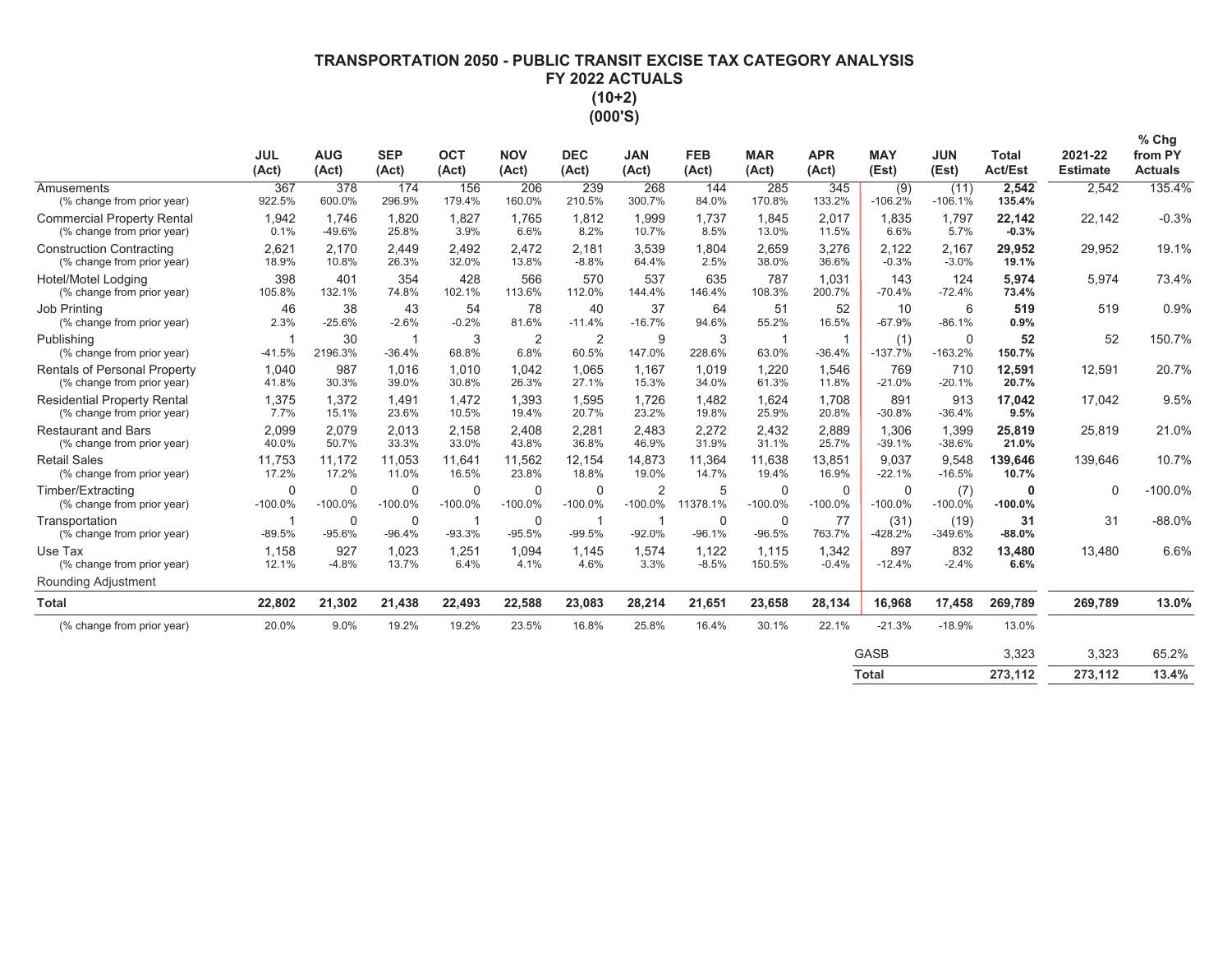# **7FRANSPORTATION 2050 - STREET TRANSPORTATION EXCISE TAX CATEGORY ANALYSIS** FY 2022 ACTUALS  $(10+2)$ (000'S)

|                                                                  | <b>JUL</b><br>(Act)         | <b>AUG</b><br>(Act)      | <b>SEP</b><br>(Act)      | <b>OCT</b><br>(Act)      | <b>NOV</b><br>(Act)   | <b>DEC</b><br>(Act)      | <b>JAN</b><br>(Act)     | <b>FEB</b><br>(Act)     | <b>MAR</b><br>(Act)      | <b>APR</b><br>(Act)      | <b>MAY</b><br>(Est)        | <b>JUN</b><br>(Est) | <b>Total</b><br>Act/Est | 2021-22<br><b>Estimate</b> | $%$ Chg<br>from PY<br><b>Actuals</b> |
|------------------------------------------------------------------|-----------------------------|--------------------------|--------------------------|--------------------------|-----------------------|--------------------------|-------------------------|-------------------------|--------------------------|--------------------------|----------------------------|---------------------|-------------------------|----------------------------|--------------------------------------|
| Amusements<br>(% change from prior year)                         | 59<br>922.5%                | 60<br>600.0%             | 28<br>296.9%             | 25<br>179.4%             | 33<br>160.0%          | 38<br>210.5%             | 43<br>300.7%            | 23<br>84.0%             | 46<br>171.1%             | 54<br>126.8%             | (1)<br>$-103.5%$           | (1)<br>$-103.4%$    | 407<br>135.4%           | 407                        | 135.4%                               |
| <b>Commercial Property Rental</b><br>(% change from prior year)  | 311<br>0.1%                 | 280<br>$-49.6%$          | 291<br>25.7%             | 292<br>3.9%              | 282<br>6.6%           | 290<br>8.2%              | 320<br>10.6%            | 278<br>8.5%             | 295<br>13.0%             | 323<br>11.4%             | 294<br>6.7%                | 289<br>5.8%         | 3,545<br>$-0.3%$        | 3,545                      | $-0.3%$                              |
| <b>Construction Contracting</b><br>(% change from prior year)    | 420<br>18.9%                | 347<br>11.0%             | 392<br>26.3%             | 399<br>32.2%             | 396<br>13.8%          | 349<br>$-8.8%$           | 567<br>64.4%            | 289<br>2.5%             | 426<br>38.0%             | 524<br>36.7%             | 339<br>$-0.6%$             | 345<br>$-3.3%$      | 4,793<br>19.1%          | 4,793                      | 19.1%                                |
| <b>Hotel/Motel Lodging</b><br>(% change from prior year)         | 64<br>105.8%                | 64<br>132.1%             | 57<br>74.8%              | 69<br>102.1%             | 91<br>113.6%          | 91<br>112.0%             | 86<br>144.4%            | 96<br>133.8%            | 126<br>108.3%            | 165<br>200.7%            | 26<br>$-66.8%$             | 21<br>$-69.1%$      | 956<br>73.4%            | 956                        | 73.4%                                |
| <b>Job Printing</b><br>(% change from prior year)                | 2.3%                        | 6<br>$-25.5%$            | $-2.6%$                  | 9<br>$-0.3%$             | 13<br>81.6%           | 6<br>$-11.4%$            | 6<br>$-16.7%$           | 10<br>94.6%             | 8<br>55.2%               | 8<br>16.5%               | $\overline{2}$<br>$-67.9%$ | -1<br>$-86.1%$      | 83<br>0.9%              | 83                         | 0.9%                                 |
| Publishing<br>(% change from prior year)                         | $\Omega$<br>$-41.5%$        | 5<br>2196.3%             | $\mathbf 0$<br>$-36.4%$  | -1<br>68.8%              | $\Omega$<br>6.8%      | $\overline{0}$<br>60.5%  | -1<br>147.0%            | 228.6%                  | $\mathbf 0$<br>63.0%     | $\mathbf 0$<br>$-36.4%$  | 0<br>$-137.7%$             | 0<br>$-163.2%$      | 8<br>150.7%             | 8                          | 150.7%                               |
| Rentals of Personal Property<br>(% change from prior year)       | 166<br>41.8%                | 158<br>30.4%             | 163<br>39.0%             | 162<br>30.8%             | 167<br>26.4%          | 170<br>27.1%             | 187<br>15.3%            | 163<br>34.0%            | 195<br>61.3%             | 248<br>11.8%             | 123<br>$-21.0%$            | 114<br>$-20.2%$     | 2,016<br>20.7%          | 2,016                      | 20.7%                                |
| <b>Residential Property Rental</b><br>(% change from prior year) | 220<br>7.9%                 | 220<br>15.1%             | 239<br>23.6%             | 236<br>10.6%             | 221<br>18.7%          | 255<br>20.7%             | 276<br>23.1%            | 237<br>19.8%            | 260<br>25.9%             | 273<br>20.8%             | 144<br>$-30.4%$            | 147<br>$-36.0%$     | 2,728<br>9.6%           | 2,728                      | 9.6%                                 |
| <b>Restaurant and Bars</b><br>(% change from prior year)         | 336<br>40.0%                | 333<br>50.6%             | 322<br>33.3%             | 345<br>33.1%             | 386<br>43.8%          | 365<br>36.8%             | 398<br>46.9%            | 364<br>32.0%            | 389<br>31.1%             | 462<br>25.7%             | 209<br>$-39.2%$            | 224<br>$-38.6%$     | 4,133<br>20.9%          | 4,133                      | 20.9%                                |
| <b>Retail Sales</b><br>(% change from prior year)                | 1,881<br>17.2%              | 1.792<br>17.4%           | 1.769<br>11.0%           | 1,863<br>16.5%           | 1,851<br>24.0%        | 1,934<br>18.1%           | 2,381<br>19.0%          | 1,819<br>14.7%          | 1.863<br>19.3%           | 2,212<br>16.7%           | 1,452<br>$-21.8%$          | 1,535<br>$-16.2%$   | 22,352<br>10.7%         | 22,352                     | 10.7%                                |
| Timber/Extracting<br>(% change from prior year)                  | $\overline{0}$<br>$-100.0%$ | $\mathbf 0$<br>$-100.0%$ | $\mathbf 0$<br>$-100.0%$ | $\mathbf 0$<br>$-100.0%$ | $\Omega$<br>$-100.0%$ | $\mathbf 0$<br>$-100.0%$ | $\Omega$<br>$-100.0%$   | 11378.1%                | $\mathbf 0$<br>$-100.0%$ | $\mathbf 0$<br>$-100.0%$ | $\mathbf 0$<br>$-100.0%$   | (1)<br>$-100.0%$    | 0<br>$-100.0%$          | $\Omega$                   | $-100.0%$                            |
| Transportation<br>(% change from prior year)                     | $\mathbf 0$<br>$-89.5%$     | 0<br>$-95.6%$            | 0<br>$-96.4%$            | $\mathbf 0$<br>$-93.3%$  | 0<br>$-95.5%$         | $\mathbf 0$<br>$-99.5%$  | $\mathbf 0$<br>$-92.0%$ | $\mathbf 0$<br>$-96.1%$ | $\mathbf 0$<br>$-96.5%$  | 12<br>763.7%             | (5)<br>$-428.2%$           | (2)<br>$-349.6%$    | 5<br>$-88.0%$           | 5                          | $-88.0%$                             |
| Use Tax<br>(% change from prior year)                            | 185<br>12.1%                | 148<br>$-4.8%$           | 164<br>12.6%             | 200<br>6.4%              | 175<br>3.7%           | 183<br>4.5%              | 252<br>3.3%             | 180<br>$-8.5%$          | 179<br>150.5%            | 218<br>1.3%              | 142<br>$-13.8%$            | 132<br>$-3.6%$      | 2,158<br>6.5%           | 2,158                      | 6.5%                                 |
| Rounding Adjustment                                              |                             |                          |                          |                          |                       |                          |                         |                         |                          |                          |                            |                     |                         |                            |                                      |
| <b>Total</b>                                                     | 3,650                       | 3,413                    | 3,432                    | 3,601                    | 3,615                 | 3,684                    | 4,516                   | 3,461                   | 3,787                    | 4,501                    | 2,723                      | 2,802               | 43,185                  | 43,185                     | 13.0%                                |
| (% change from prior year)                                       | 20.0%                       | 9.1%                     | 19.1%                    | 19.2%                    | 23.6%                 | 16.5%                    | 25.8%                   | 16.3%                   | 30.1%                    | 22.0%                    | $-21.1%$                   | $-18.7%$            | 13.0%                   |                            |                                      |
|                                                                  |                             |                          |                          |                          |                       |                          |                         |                         |                          |                          | <b>GASB</b>                |                     | 533                     | 533                        | 64.5%                                |
|                                                                  |                             |                          |                          |                          |                       |                          |                         |                         |                          |                          | <b>Total</b>               |                     | 43.718                  | 43.718                     | 13.4%                                |

 $\overline{43,718}$   $\overline{43,718}$  $13.4%$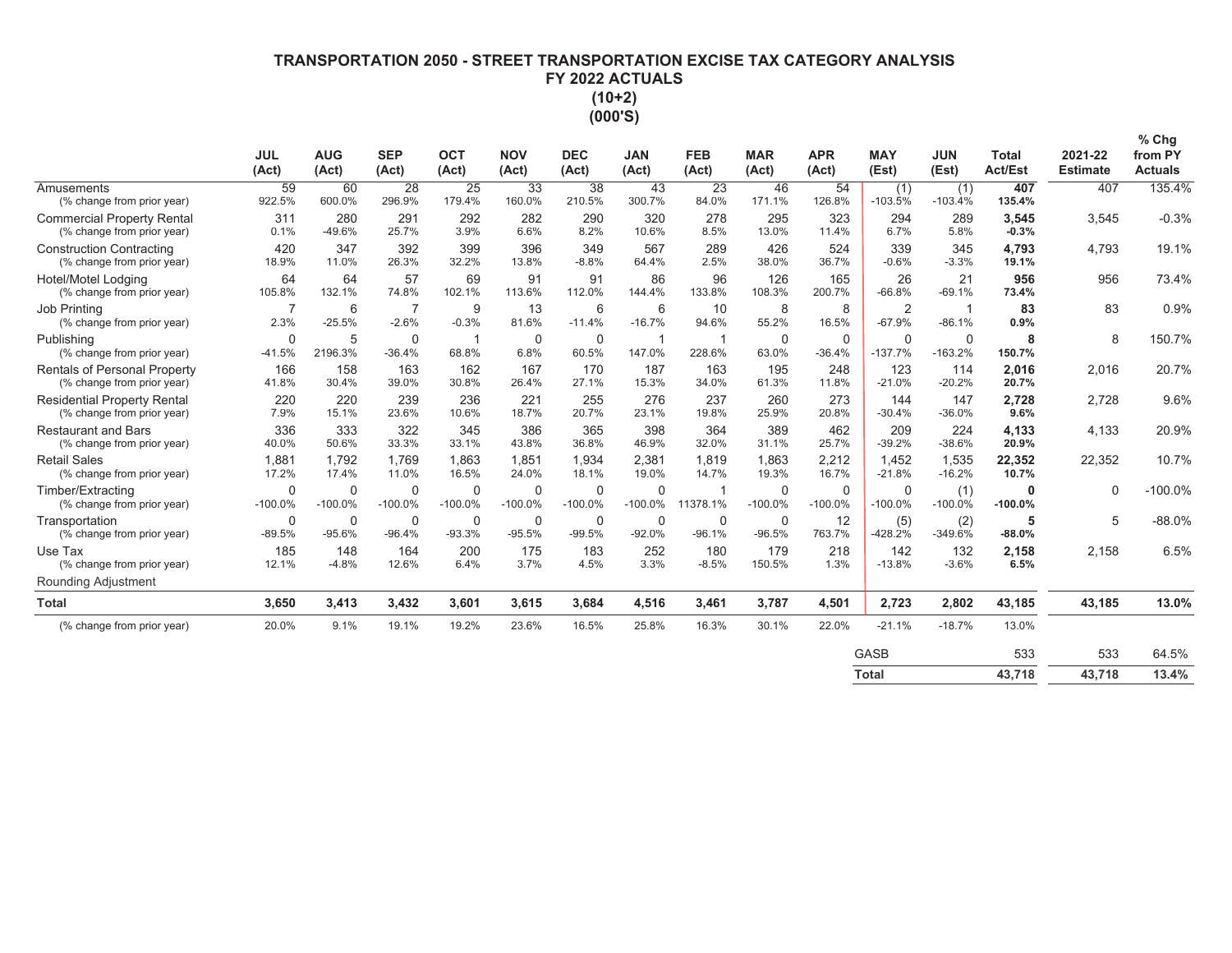### Budget & Research 24-May-22 :plt2210 01:51 PM

# **PARKS & PRESERVES EXCISE TAX BY MONTH (In Thousands)**

**(10+2)**

|               | 2020-21<br>Actual | 2021-22<br><b>Budget</b> | 2021-22<br>Actual | % Change<br>from PY | 2021-22<br>Estimate | % Change<br>from PY | 2022-23<br>Proposed<br><b>Budget</b> | % Change<br>from PY |
|---------------|-------------------|--------------------------|-------------------|---------------------|---------------------|---------------------|--------------------------------------|---------------------|
| July          | \$3,224           | \$3,282                  | \$3,876           | 20.2%               | \$3,876             | 20.2%               | \$3,845                              | $-0.8%$             |
| August        | 3,314             | 3,015                    | 3,632             | 9.6%                | 3,632               | 9.6%                | 3,707                                | 2.1%                |
| September     | 3,062             | 3,138                    | 3,643             | 19.0%               | 3,643               | 19.0%               | 3,700                                | 1.6%                |
| October       | 3,211             | 3,167                    | 3,827             | 19.2%               | 3,827               | 19.2%               | 3,770                                | $-1.5%$             |
| November      | 3,110             | 3,290                    | 3,837             | 23.4%               | 3,837               | 23.4%               | 3,870                                | 0.9%                |
| December      | 3,351             | 3,325                    | 3,923             | 17.1%               | 3,923               | 17.1%               | 3,982                                | 1.5%                |
| January       | 3,815             | 3,884                    | 4,790             | 25.6%               | 4,790               | 25.6%               | 4,570                                | $-4.6%$             |
| February      | 3,158             | 3,285                    | 3,675             | 16.4%               | 3,675               | 16.4%               | 3,892                                | 5.9%                |
| March         | 3,090             | 3,260                    | 4,033             | 30.5%               | 4,033               | 30.5%               | 3,780                                | $-6.3%$             |
| April         | 3,925             | 3,642                    | 4,768             | 21.5%               | 4,768               | 21.5%               | 4,387                                | $-8.0%$             |
| May           | 3,668             | 3,298                    | $\mathbf 0$       | <b>NA</b>           | 2,877               | $-21.6%$            | 3,982                                | 38.4%               |
| June          | 3,670             | 3,411                    | $\mathbf 0$       | <b>NA</b>           | 2,962               | $-19.3%$            | 4,107                                | 38.7%               |
| Subtotal:     | \$40,599          | \$39,997                 | \$40,004          | <b>NA</b>           | \$45,843            | 12.9%               | \$47,593                             | 3.8%                |
| Year End      |                   |                          |                   |                     |                     |                     |                                      |                     |
| Adjustment    | 341               | 217                      | 0                 | <b>NA</b>           | 563                 | 65.1%               | 251                                  | $-55.4%$            |
| <b>TOTAL:</b> | \$40,940          | \$40,214                 | \$40,004          | <b>NA</b>           | \$46,406            | 13.4%               | \$47,844                             | 3.1%                |

| <b>Actual vs. Estimate</b>                 |                    |
|--------------------------------------------|--------------------|
| <b>YTD Actual Revenue:</b>                 | \$40,004<br>38,219 |
| <b>YTD Revised Estimate:</b>               |                    |
| Dollars Over/Under:<br>Percent Over/Under: | $$1,785$<br>4.7%   |

# **Actual vs. Prior Year**

| <b>YTD Actual Revenue:</b>     | \$40,004 |
|--------------------------------|----------|
| <b>IYTD Prior Year Actual:</b> | 33.260   |
|                                |          |
| Dollars Over/Under PY:         | 6.744    |
| <b>IPercent Over/Under PY:</b> | 20.3%    |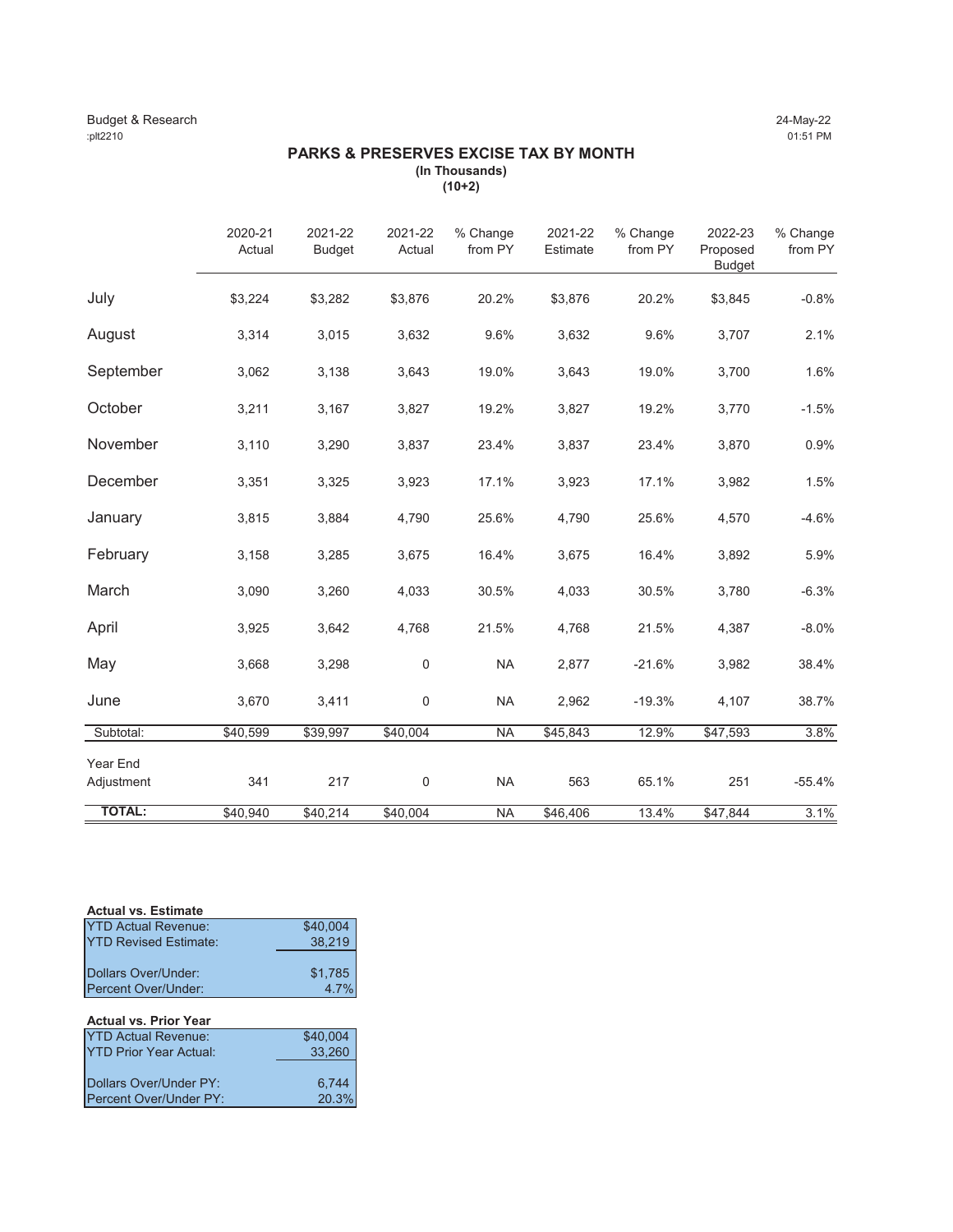# PHOENIX PARKS AND PRESERVES INITIATIVE - PARKS EXCISE TAX CATEGORY ANALYSIS FY 2022 ACTUALS  $(10+2)$

| П | m<br>п<br>г |  |
|---|-------------|--|

|                                                                  | <b>JUL</b><br>(Act) | <b>AUG</b><br>(Act)        | <b>SEP</b><br>(Act)       | <b>OCT</b><br>(Act)      | <b>NOV</b><br>(Act)       | <b>DEC</b><br>(Act)        | <b>JAN</b><br>(Act)        | <b>FEB</b><br>(Act)   | <b>MAR</b><br>(Act)      | <b>APR</b><br>(Act)     | <b>MAY</b><br>(Est)      | <b>JUN</b><br>(Est)      | <b>Total</b><br><b>Act/Est</b> | 2021-22<br><b>Estimate</b> | $%$ Chg<br>from PY<br><b>Actuals</b> |
|------------------------------------------------------------------|---------------------|----------------------------|---------------------------|--------------------------|---------------------------|----------------------------|----------------------------|-----------------------|--------------------------|-------------------------|--------------------------|--------------------------|--------------------------------|----------------------------|--------------------------------------|
| Amusements<br>(% change from prior year)                         | 36<br>922.5%        | 38<br>600.0%               | 17<br>296.9%              | 16<br>179.4%             | 21<br>160.0%              | 24<br>210.5%               | 27<br>300.7%               | 14<br>84.0%           | 28<br>170.7%             | 35<br>136.5%            | (1)<br>$-107.6%$         | (2)<br>$-107.4%$         | 253<br>135.4%                  | 253                        | 135.4%                               |
| <b>Commercial Property Rental</b><br>(% change from prior year)  | 193<br>0.1%         | 174<br>$-49.6%$            | 181<br>25.9%              | 182<br>3.9%              | 175<br>6.5%               | 180<br>8.2%                | 199<br>10.7%               | 173<br>8.5%           | 184<br>13.1%             | 201<br>11.5%            | 182<br>6.6%              | 178<br>5.7%              | 2,202<br>$-0.3%$               | 2,202                      | $-0.3%$                              |
| <b>Construction Contracting</b><br>(% change from prior year)    | 261<br>18.6%        | 216<br>10.5%               | 244<br>26.2%              | 248<br>31.9%             | 246<br>13.5%              | 217<br>$-8.8%$             | 352<br>63.9%               | 179<br>2.4%           | 264<br>37.9%             | 326<br>36.5%            | 213<br>0.5%              | 216<br>$-2.2%$           | 2,982<br>19.1%                 | 2.982                      | 19.1%                                |
| <b>Hotel/Motel Lodging</b><br>(% change from prior year)         | 40<br>105.8%        | 40<br>132.1%               | 35<br>74.8%               | 43<br>102.1%             | 56<br>113.6%              | 57<br>112.0%               | 53<br>144.4%               | 65<br>152.8%          | 78<br>108.3%             | 102<br>200.7%           | 13<br>$-72.2%$           | 12<br>$-74.1%$           | 594<br>73.4%                   | 594                        | 73.4%                                |
| Job Printing<br>(% change from prior year)                       | 5<br>2.3%           | $\overline{4}$<br>$-25.6%$ | $\overline{4}$<br>$-2.6%$ | 5<br>$-0.2%$             | 8<br>81.6%                | $\overline{4}$<br>$-11.4%$ | $\overline{4}$<br>$-16.6%$ | 6<br>94.6%            | 5<br>55.2%               | 5<br>16.5%              | -1<br>$-67.9%$           | -1<br>$-86.1%$           | 52<br>0.9%                     | 52                         | 0.9%                                 |
| Publishing<br>(% change from prior year)                         | 0<br>$-41.5%$       | 3<br>2196.3%               | $\mathbf 0$<br>$-36.4%$   | $\mathbf 0$<br>68.8%     | $\mathbf 0$<br>6.8%       | $\mathbf 0$<br>60.5%       | -1<br>147.0%               | $\Omega$<br>228.6%    | $\mathbf 0$<br>63.0%     | $\mathbf 0$<br>$-36.4%$ | $\mathbf 0$<br>$-137.7%$ | 1<br>$-163.2%$           | 5<br>150.7%                    | 5                          | 150.7%                               |
| Rentals of Personal Property<br>(% change from prior year)       | 103<br>41.8%        | 98<br>30.3%                | 101<br>39.0%              | 100<br>30.8%             | 104<br>26.2%              | 106<br>27.1%               | 116<br>15.3%               | 101<br>34.0%          | 121<br>61.2%             | 154<br>11.8%            | 77<br>$-20.9%$           | 71<br>$-20.1%$           | 1,252<br>20.7%                 | 1.252                      | 20.7%                                |
| <b>Residential Property Rental</b><br>(% change from prior year) | 137<br>7.5%         | 136<br>15.1%               | 148<br>23.6%              | 146<br>10.5%             | 139<br>19.7%              | 159<br>20.7%               | 172<br>23.2%               | 147<br>19.8%          | 161<br>25.9%             | 170<br>20.8%            | 88<br>$-31.1%$           | 92<br>$-36.6%$           | 1.695<br>9.5%                  | 1.695                      | 9.5%                                 |
| <b>Restaurant and Bars</b><br>(% change from prior year)         | 209<br>40.0%        | 207<br>50.7%               | 200<br>33.3%              | 215<br>33.0%             | 239<br>43.8%              | 227<br>36.8%               | 247<br>46.9%               | 226<br>31.9%          | 242<br>31.1%             | 287<br>25.7%            | 130<br>$-39.0%$          | 138<br>$-38.7%$          | 2,567<br>21.0%                 | 2.567                      | 21.0%                                |
| <b>Retail Food Sales</b><br>(% change from prior year)           | 0<br>$-100.0%$      | $\Omega$<br>$-100.0%$      | $\mathbf 0$<br>$-100.0%$  | $\mathbf 0$<br>$-100.0%$ | $\mathbf 0$<br>$-100.0%$  | $\mathbf 0$<br>$-100.0%$   | $\Omega$<br>$-100.0%$      | $\Omega$<br>$-100.0%$ | $\mathbf 0$<br>$-100.0%$ | $\Omega$<br>$-100.0%$   | $\mathbf 0$<br>$-100.0%$ | $\mathbf 0$<br>$-100.0%$ | $\bf{0}$<br>$-100.0%$          | $\Omega$                   | $-100.0%$                            |
| <b>Retail Sales</b><br>(% change from prior year)                | 1,221<br>17.7%      | 1.165<br>18.0%             | 1.147<br>10.8%            | 1.211<br>16.9%           | 1.201<br>23.9%            | 1,259<br>19.0%             | 1,539<br>18.8%             | 1,175<br>14.5%        | 1,216<br>20.3%           | 1.436<br>16.1%          | 938<br>$-22.3%$          | 989<br>$-16.9%$          | 14,497<br>10.7%                | 14.497                     | 10.7%                                |
| Timber/Extracting<br>(% change from prior year)                  | 0<br>$-100.0%$      | $\Omega$<br>$-100.0\%$     | $\mathbf 0$<br>$-100.0\%$ | $\mathbf 0$<br>$-100.0%$ | $\mathbf 0$<br>$-100.0\%$ | $\Omega$<br>$-100.0%$      | $\Omega$<br>$-100.0%$      | $\Omega$<br>11378.1%  | $\Omega$<br>$-100.0%$    | $\Omega$<br>$-100.0%$   | $\mathbf 0$<br>$-100.0%$ | 0<br>$-100.0%$           | $\bf{0}$<br>$-100.0%$          | $\Omega$                   | $-100.0%$                            |
| Transportation<br>(% change from prior year)                     | 0<br>$-89.5%$       | $\mathbf 0$<br>$-95.6%$    | 0<br>$-96.4%$             | $\mathbf 0$<br>$-93.3%$  | 0<br>$-95.5%$             | $\mathbf 0$<br>$-99.5%$    | 0<br>$-92.0%$              | $\Omega$<br>$-96.1%$  | $\mathbf 0$<br>$-96.5%$  | 8<br>763.7%             | (3)<br>$-428.2%$         | (2)<br>-349.6%           | 3<br>$-88.0%$                  | 3                          | $-88.0%$                             |
| Use Tax<br>(% change from prior year)                            | 121<br>12.9%        | 99<br>$-2.5%$              | 108<br>16.9%              | 131<br>5.6%              | 113<br>2.0%               | 122<br>6.8%                | 165<br>5.1%                | 117<br>$-7.7%$        | 119<br>146.8%            | 138<br>$-0.7%$          | 89<br>$-16.9%$           | 81<br>$-8.2%$            | 1,403<br>6.6%                  | 1,403                      | 6.6%                                 |
| Rounding Adjustment                                              |                     |                            |                           |                          |                           |                            |                            |                       |                          |                         |                          |                          |                                |                            |                                      |
| <b>Total</b>                                                     | 2,326               | 2,179                      | 2,186                     | 2,296                    | 2,302                     | 2,354                      | 2,874                      | 2,205                 | 2,420                    | 2,861                   | 1,726                    | 1,777                    | 27,506                         | 27,506                     | 12.9%                                |
| (% change from prior year)                                       | 20.2%               | 9.6%                       | 19.0%                     | 19.2%                    | 23.4%                     | 17.1%                      | 25.5%                      | 16.3%                 | 30.5%                    | 21.5%                   | $-21.6%$                 | $-19.3%$                 | 12.9%                          |                            |                                      |
|                                                                  |                     |                            |                           |                          |                           |                            |                            |                       |                          |                         | <b>GASB</b>              |                          | 338                            | 338                        | 64.9%                                |
|                                                                  |                     |                            |                           |                          |                           |                            |                            |                       |                          |                         | <b>Total</b>             |                          | 27.844                         | 27.844                     | 13.4%                                |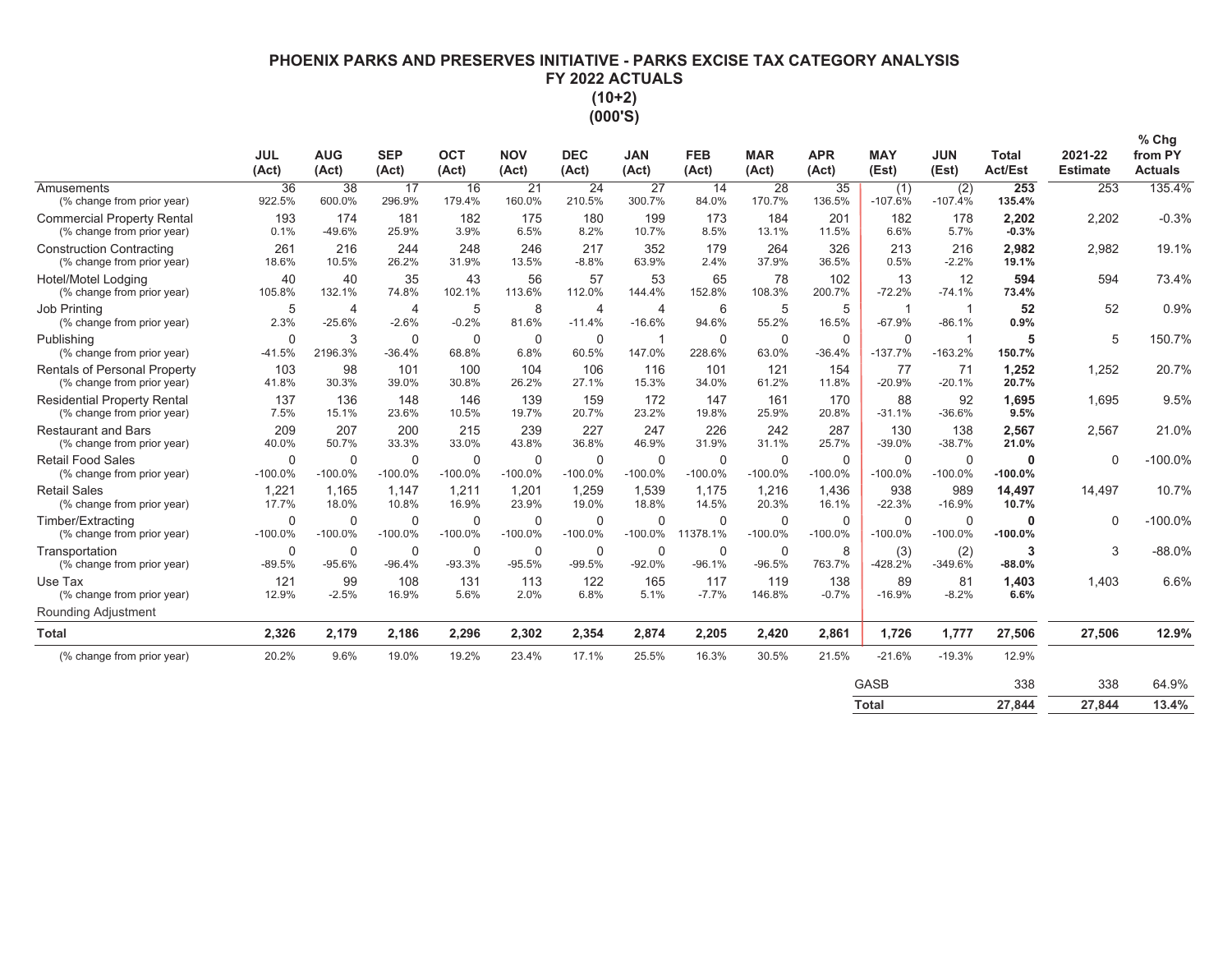# PHOENIX PARKS AND PRESERVES INITIATIVE - PRESERVES EXCISE TAX CATEGORY ANALYSIS FY 2022 ACTUALS  $(10+2)$

 $(000'S)$ 

|                                                                   | <b>JUL</b><br>(Act)      | <b>AUG</b><br>(Act)       | <b>SEP</b><br>(Act)   | <b>OCT</b><br>(Act)        | <b>NOV</b><br>(Act)       | <b>DEC</b><br>(Act)      | <b>JAN</b><br>(Act)      | <b>FEB</b><br>(Act)     | <b>MAR</b><br>(Act)     | <b>APR</b><br>(Act)     | <b>MAY</b><br>(Est)       | <b>JUN</b><br>(Est)      | <b>Total</b><br><b>Act/Est</b> | 2021-22<br><b>Estimate</b> | $%$ Chg<br>from PY<br><b>Actuals</b> |
|-------------------------------------------------------------------|--------------------------|---------------------------|-----------------------|----------------------------|---------------------------|--------------------------|--------------------------|-------------------------|-------------------------|-------------------------|---------------------------|--------------------------|--------------------------------|----------------------------|--------------------------------------|
| Amusements<br>(% change from prior year)                          | 24<br>922.5%             | 25<br>600.0%              | 12<br>296.9%          | 10<br>179.4%               | 14<br>160.0%              | 16<br>210.5%             | 18<br>300.7%             | 10<br>84.0%             | 19<br>170.7%            | 23<br>136.5%            | (1)<br>$-107.6%$          | (1)<br>$-107.4%$         | 169<br>135.4%                  | 169                        | 135.4%                               |
| <b>Commercial Property Rental</b><br>(% change from prior year)   | 129<br>0.1%              | 116<br>$-49.6%$           | 121<br>25.9%          | 121<br>3.9%                | 117<br>6.5%               | 120<br>8.2%              | 133<br>10.7%             | 115<br>8.5%             | 122<br>13.1%            | 134<br>11.5%            | 122<br>6.6%               | 118<br>5.7%              | 1,468<br>$-0.3%$               | 1,468                      | $-0.3%$                              |
| <b>Construction Contracting</b><br>(% change from prior year)     | 174<br>18.6%             | 144<br>10.5%              | 162<br>26.2%          | 165<br>31.9%               | 164<br>13.5%              | 145<br>$-8.8%$           | 235<br>63.9%             | 120<br>2.4%             | 176<br>37.9%            | 217<br>36.5%            | 142<br>0.5%               | 144<br>$-2.2%$           | 1,988<br>19.1%                 | 1.988                      | 19.1%                                |
| Hotel/Motel Lodging<br>(% change from prior year)                 | 26<br>105.8%             | 27<br>132.1%              | 23<br>74.8%           | 28<br>102.1%               | 38<br>113.6%              | 38<br>112.0%             | 36<br>144.4%             | 43<br>152.8%            | 52<br>108.3%            | 68<br>200.7%            | 9<br>$-72.2%$             | 8<br>$-74.1%$            | 396<br>73.4%                   | 396                        | 73.4%                                |
| Job Printing<br>(% change from prior year)                        | 3<br>2.3%                | 3<br>$-25.6%$             | 3<br>$-2.6%$          | $\overline{4}$<br>$-0.2%$  | 5<br>81.6%                | 3<br>$-11.4%$            | 2<br>$-16.6%$            | $\overline{4}$<br>94.6% | 3<br>55.2%              | 3<br>16.5%              | -1<br>$-67.9%$            | 0<br>$-86.1%$            | 34<br>0.9%                     | 34                         | 0.9%                                 |
| Publishing<br>(% change from prior year)                          | $\mathbf 0$<br>$-41.5%$  | $\overline{2}$<br>2196.3% | 0<br>$-36.4%$         | $\mathbf 0$<br>68.8%       | $\mathbf 0$<br>6.8%       | $\mathbf 0$<br>60.5%     | $\overline{1}$<br>147.0% | $\mathbf 0$<br>228.6%   | $\mathbf 0$<br>63.0%    | $\mathbf 0$<br>$-36.4%$ | $\mathbf 0$<br>$-137.7%$  | $\mathbf 0$<br>$-163.2%$ | 3<br>150.7%                    | 3                          | 150.7%                               |
| <b>Rentals of Personal Property</b><br>(% change from prior year) | 69<br>41.8%              | 65<br>30.3%               | 67<br>39.0%           | 67<br>30.8%                | 69<br>26.2%               | 71<br>27.1%              | 77<br>15.3%              | 68<br>34.0%             | 81<br>61.2%             | 103<br>11.8%            | 51<br>$-20.9%$            | 47<br>$-20.1%$           | 835<br>20.7%                   | 835                        | 20.7%                                |
| <b>Residential Property Rental</b><br>(% change from prior year)  | 91<br>7.5%               | 91<br>15.1%               | 99<br>23.6%           | 98<br>10.5%                | 93<br>19.7%               | 106<br>20.7%             | 114<br>23.2%             | 98<br>19.8%             | 108<br>25.9%            | 113<br>20.8%            | 59<br>$-31.1%$            | 60<br>$-36.6%$           | 1,130<br>9.5%                  | 1.130                      | 9.5%                                 |
| <b>Restaurant and Bars</b><br>(% change from prior year)          | 139<br>40.0%             | 138<br>50.7%              | 133<br>33.3%          | 143<br>33.0%               | 160<br>43.8%              | 151<br>36.8%             | 165<br>46.9%             | 151<br>31.9%            | 161<br>31.1%            | 191<br>25.7%            | 87<br>$-39.0%$            | 93<br>$-38.7%$           | 1.712<br>21.0%                 | 1.712                      | 21.0%                                |
| <b>Retail Food Sales</b><br>(% change from prior year)            | $\mathbf 0$<br>$-100.0%$ | $\mathbf 0$<br>$-100.0%$  | 0<br>$-100.0%$        | $\mathbf 0$<br>$-100.0%$   | $\mathbf 0$<br>$-100.0\%$ | $\mathbf 0$<br>$-100.0%$ | $\mathbf 0$<br>$-100.0%$ | $\Omega$<br>$-100.0%$   | $\Omega$<br>$-100.0%$   | $\Omega$<br>$-100.0%$   | $\mathbf 0$<br>$-100.0\%$ | $\mathbf 0$<br>$-100.0%$ | $\bf{0}$<br>$-100.0%$          | $\Omega$                   | $-100.0%$                            |
| <b>Retail Sales</b><br>(% change from prior year)                 | 814<br>17.7%             | 777<br>18.0%              | 765<br>10.8%          | 807<br>16.9%               | 801<br>23.9%              | 839<br>19.0%             | 1.026<br>18.8%           | 783<br>14.5%            | 811<br>20.3%            | 957<br>16.1%            | 625<br>$-22.3%$           | 660<br>$-16.9%$          | 9.665<br>10.7%                 | 9.665                      | 10.7%                                |
| Timber/Extracting<br>(% change from prior year)                   | $\Omega$<br>$-100.0%$    | $\Omega$<br>$-100.0%$     | $\Omega$<br>$-100.0%$ | $\mathbf{0}$<br>$-100.0\%$ | $\mathbf 0$<br>$-100.0%$  | $\mathbf 0$<br>$-100.0%$ | $\Omega$<br>$-100.0%$    | $\Omega$<br>11378.1%    | $\Omega$<br>$-100.0%$   | $\Omega$<br>$-100.0%$   | $\mathbf 0$<br>$-100.0%$  | $\Omega$<br>$-100.0%$    | $\bf{0}$<br>$-100.0%$          | $\Omega$                   | $-100.0%$                            |
| Transportation<br>(% change from prior year)                      | $\mathbf 0$<br>$-89.5%$  | $\mathbf 0$<br>$-95.6%$   | 0<br>$-96.4%$         | $\mathbf 0$<br>$-93.3%$    | 0<br>$-95.5%$             | 0<br>$-99.5%$            | 0<br>$-92.0%$            | $\mathbf 0$<br>$-96.1%$ | $\mathbf 0$<br>$-96.5%$ | 5<br>763.7%             | (2)<br>$-428.2%$          | (1)<br>$-349.6%$         | $\overline{2}$<br>$-88.0%$     | $\overline{2}$             | $-88.0%$                             |
| Use Tax<br>(% change from prior year)                             | 81<br>12.9%              | 66<br>$-2.5%$             | 72<br>16.9%           | 87<br>5.6%                 | 75<br>2.0%                | 81<br>6.8%               | 110<br>5.1%              | 78<br>$-7.7%$           | 79<br>146.8%            | 92<br>$-0.7%$           | 59<br>$-16.9%$            | 56<br>$-8.2%$            | 936<br>6.6%                    | 936                        | 6.6%                                 |
| <b>Rounding Adjustment</b>                                        |                          |                           |                       |                            |                           |                          |                          |                         |                         |                         |                           |                          |                                |                            |                                      |
| <b>Total</b>                                                      | 1,550                    | 1,453                     | 1,457                 | 1,531                      | 1,535                     | 1,569                    | 1,916                    | 1,470                   | 1,613                   | 1,907                   | 1,151                     | 1,185                    | 18,337                         | 18,337                     | 12.9%                                |
| (% change from prior year)                                        | 20.2%                    | 9.6%                      | 19.0%                 | 19.2%                      | 23.4%                     | 17.1%                    | 25.5%                    | 16.3%                   | 30.5%                   | 21.5%                   | $-21.6%$                  | $-19.3%$                 | 12.9%                          |                            |                                      |
|                                                                   |                          |                           |                       |                            |                           |                          |                          |                         |                         |                         | <b>GASB</b>               |                          | 225                            | 225                        | 65.4%                                |
|                                                                   |                          |                           |                       |                            |                           |                          |                          |                         |                         |                         | <b>Total</b>              |                          | 18.562                         | 18.562                     | 13.3%                                |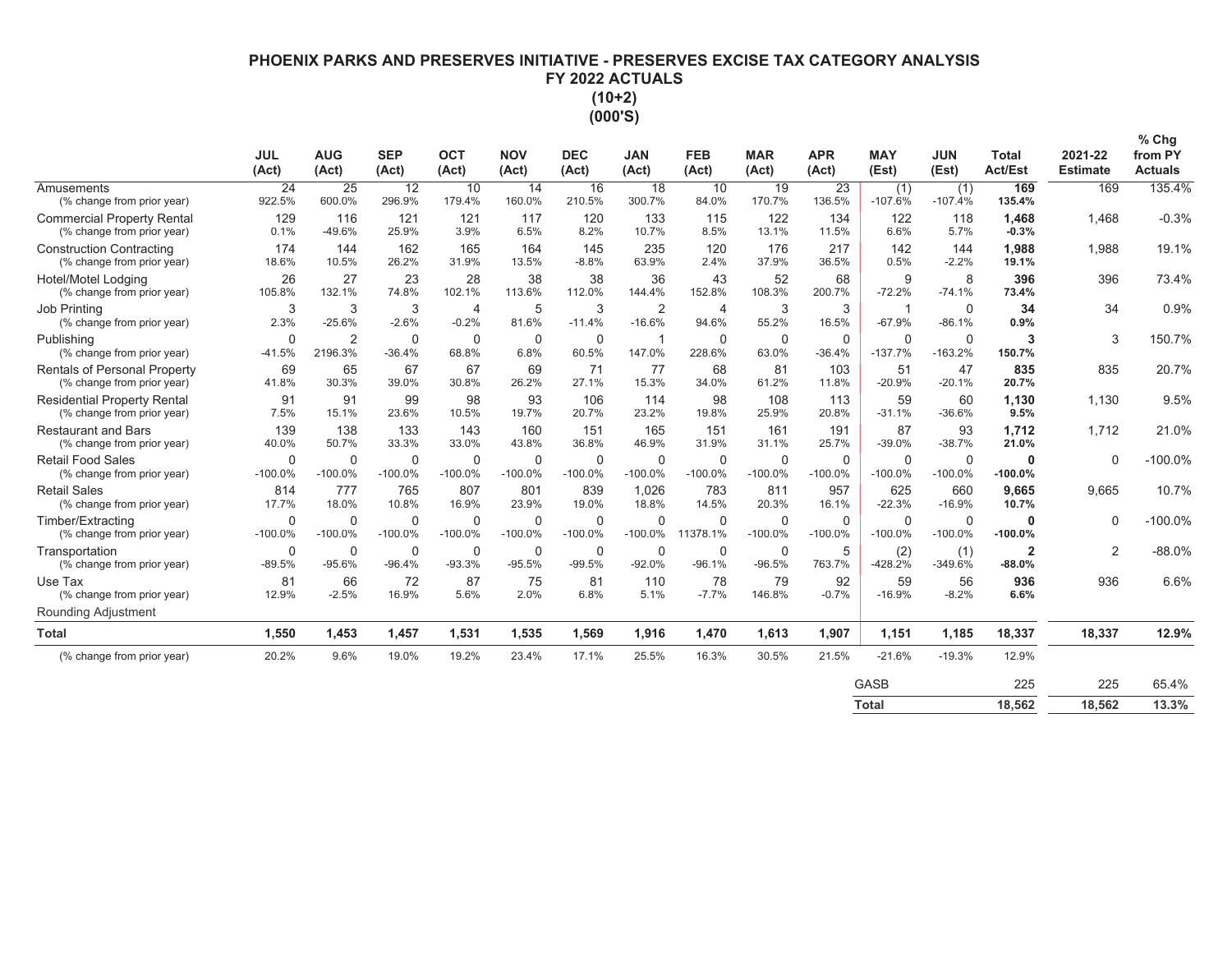### Budget & Research 24-May-22 :plt2210 01:51 PM

### **NEIGHBORHOOD PROTECTION EXCISE TAX BY MONTH (In Thousands) (10+2)**

|                        | 2020-21<br>Actual | 2021-22<br><b>Budget</b> | 2021-22<br>Actual | % Change<br>from PY | 2021-22<br>Estimate | % Change<br>from PY | 2022-23<br>Proposed<br><b>Budget</b> | % Change<br>from PY |
|------------------------|-------------------|--------------------------|-------------------|---------------------|---------------------|---------------------|--------------------------------------|---------------------|
| July                   | \$3,224           | \$3,282                  | \$3,876           | 20.2%               | \$3,876             | 20.2%               | \$3,845                              | $-0.8%$             |
| August                 | 3,314             | 3,016                    | 3,632             | 9.6%                | 3,632               | 9.6%                | 3,707                                | 2.1%                |
| September              | 3,064             | 3,139                    | 3,643             | 18.9%               | 3,643               | 18.9%               | 3,700                                | 1.6%                |
| October                | 3,210             | 3,167                    | 3,827             | 19.2%               | 3,827               | 19.2%               | 3,771                                | $-1.5%$             |
| November               | 3,111             | 3,291                    | 3,837             | 23.3%               | 3,837               | 23.3%               | 3,871                                | 0.9%                |
| December               | 3,351             | 3,325                    | 3,923             | 17.1%               | 3,923               | 17.1%               | 3,981                                | 1.5%                |
| January                | 3,815             | 3,884                    | 4,789             | 25.5%               | 4,789               | 25.5%               | 4,569                                | $-4.6%$             |
| February               | 3,159             | 3,285                    | 3,675             | 16.3%               | 3,675               | 16.3%               | 3,893                                | 5.9%                |
| March                  | 3,089             | 3,260                    | 4,033             | 30.6%               | 4,033               | 30.6%               | 3,781                                | $-6.2%$             |
| April                  | 3,925             | 3,641                    | 4,768             | 21.5%               | 4,768               | 21.5%               | 4,387                                | $-8.0\%$            |
| May                    | 3,668             | 3,299                    | $\mathbf 0$       | <b>NA</b>           | 2,877               | $-21.6%$            | 3,981                                | 38.4%               |
| June                   | 3,668             | 3,407                    | 0                 | <b>NA</b>           | 2,963               | $-19.2%$            | 4,107                                | 38.6%               |
| Subtotal:              | \$40,599          | \$39,996                 | \$40,003          | <b>NA</b>           | \$45,843            | 12.9%               | \$47,594                             | 3.8%                |
| Year End<br>Adjustment | 341               | 218                      | 0                 | <b>NA</b>           | 564                 | 65.4%               | 249                                  | $-55.9%$            |
| <b>TOTAL:</b>          | \$40,940          | \$40,214                 | \$40,003          | <b>NA</b>           | \$46,407            | 13.4%               | \$47,843                             | 3.1%                |

| <b>Actual vs. Estimate</b>   |          |
|------------------------------|----------|
| <b>YTD Actual Revenue:</b>   | \$40.003 |
| <b>YTD Revised Estimate:</b> | 38.226   |
|                              |          |
| Dollars Over/Under:          | \$1,776  |
| Percent Over/Under:          | 4.6%     |
|                              |          |

# **Actual vs. Prior Year**

| <b>YTD Actual Revenue:</b>     | \$40,003 |
|--------------------------------|----------|
| <b>IYTD Prior Year Actual:</b> | 33.262   |
|                                |          |
| Dollars Over/Under PY:         | 6.741    |
| Percent Over/Under PY:         | 20.3%    |
|                                |          |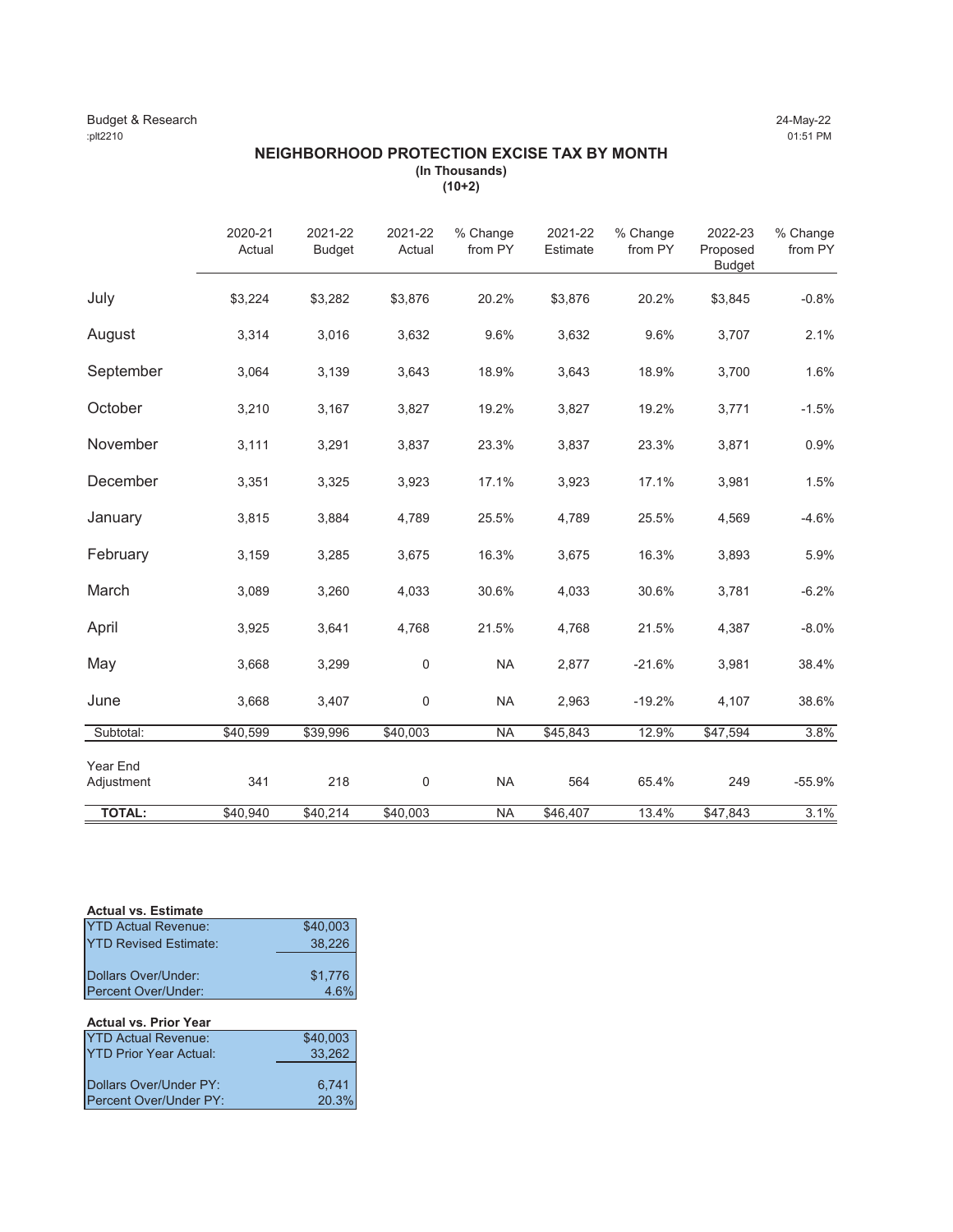# NEIGHBORHOOD PROTECTION - BLOCK WATCH EXCISE TAX CATEGORY ANALYSIS FY 2022 ACTUALS  $(10+2)$  $(000'S)$

|                                                                   | <b>JUL</b><br>(Act)      | <b>AUG</b><br>(Act)      | <b>SEP</b><br>(Act)      | OCT<br>(Act)             | <b>NOV</b><br>(Act)   | <b>DEC</b><br>(Act)      | <b>JAN</b><br>(Act)      | <b>FEB</b><br>(Act)      | <b>MAR</b><br>(Act)      | <b>APR</b><br>(Act)      | <b>MAY</b><br>(Est)        | <b>JUN</b><br>(Est)        | <b>Total</b><br><b>Act/Est</b> | 2021-22<br><b>Estimate</b> | $%$ Chg<br>from PY<br><b>Actuals</b> |
|-------------------------------------------------------------------|--------------------------|--------------------------|--------------------------|--------------------------|-----------------------|--------------------------|--------------------------|--------------------------|--------------------------|--------------------------|----------------------------|----------------------------|--------------------------------|----------------------------|--------------------------------------|
| Amusements<br>(% change from prior year)                          | 3<br>922.5%              | 3<br>600.0%              | $\mathbf{1}$<br>296.9%   | $\mathbf{1}$<br>179.4%   | 2<br>160.0%           | 2<br>210.5%              | 2<br>300.7%              | -1<br>84.0%              | 2<br>170.7%              | 3<br>136.5%              | $\mathbf 0$<br>$-107.6%$   | -1<br>$-107.4%$            | 21<br>135.4%                   | 21                         | 135.4%                               |
| <b>Commercial Property Rental</b><br>(% change from prior year)   | 16<br>0.1%               | 14<br>$-49.6%$           | 15<br>25.9%              | 15<br>3.9%               | 15<br>6.5%            | 15<br>8.2%               | 17<br>10.7%              | 14<br>8.5%               | 15<br>13.1%              | 17<br>11.5%              | 15<br>6.6%                 | 15<br>5.7%                 | 183<br>$-0.3%$                 | 183                        | $-0.3%$                              |
| <b>Construction Contracting</b><br>(% change from prior year)     | 22<br>18.6%              | 18<br>10.5%              | 20<br>26.2%              | 21<br>31.9%              | 20<br>13.5%           | 18<br>$-8.8%$            | 29<br>63.9%              | 15<br>2.4%               | 22<br>37.9%              | 27<br>36.5%              | 18<br>0.5%                 | 19<br>$-2.2%$              | 249<br>19.1%                   | 249                        | 19.1%                                |
| Hotel/Motel Lodging<br>(% change from prior year)                 | 3<br>105.8%              | 3<br>132.1%              | 3<br>74.8%               | $\overline{4}$<br>102.1% | 5<br>113.6%           | 5<br>112.0%              | $\overline{4}$<br>144.4% | 5<br>152.8%              | $\overline{7}$<br>108.3% | 9<br>200.7%              | -1<br>$-72.2%$             | -1<br>$-74.1%$             | 50<br>73.4%                    | 50                         | 73.4%                                |
| Job Printing<br>(% change from prior year)                        | 0<br>2.3%                | $\mathbf 0$<br>$-25.6%$  | $\mathbf 0$<br>$-2.6%$   | $\mathbf 0$<br>$-0.2%$   | -1<br>81.6%           | $\mathbf 0$<br>$-11.4%$  | $\mathbf 0$<br>$-16.6%$  | 94.6%                    | $\mathbf 0$<br>55.2%     | $\mathbf 0$<br>16.5%     | $\mathbf 0$<br>$-67.9%$    | $\overline{2}$<br>$-86.1%$ | 4<br>0.9%                      | 4                          | 0.9%                                 |
| Publishing<br>(% change from prior year)                          | $\mathbf 0$<br>$-41.5%$  | $\mathbf 0$<br>2196.3%   | $\mathbf 0$<br>$-36.4%$  | $\mathbf 0$<br>68.8%     | $\mathbf 0$<br>6.8%   | $\mathbf 0$<br>60.5%     | $\mathbf 0$<br>147.0%    | $\mathbf 0$<br>228.6%    | $\mathbf 0$<br>63.0%     | $\mathbf 0$<br>$-36.4%$  | $\mathbf 0$<br>$-137.7%$   | $\mathbf 0$<br>$-163.2%$   | $\bf{0}$<br>150.7%             | 0                          | 150.7%                               |
| <b>Rentals of Personal Property</b><br>(% change from prior year) | 9<br>41.8%               | 8<br>30.3%               | 8<br>39.0%               | 8<br>30.8%               | 9<br>26.2%            | 9<br>27.1%               | 10<br>15.3%              | 8<br>34.0%               | 10<br>61.2%              | 13<br>11.8%              | 6<br>$-20.9%$              | 6<br>$-20.1%$              | 104<br>20.7%                   | 104                        | 20.7%                                |
| <b>Residential Property Rental</b><br>(% change from prior year)  | 11<br>7.5%               | 11<br>15.1%              | 12<br>23.6%              | 12<br>10.5%              | 12<br>19.7%           | 13<br>20.7%              | 14<br>23.2%              | 12<br>19.8%              | 13<br>25.9%              | 14<br>20.8%              | $\overline{7}$<br>$-31.1%$ | 10<br>$-36.6%$             | 141<br>9.5%                    | 141                        | 9.5%                                 |
| <b>Restaurant and Bars</b><br>(% change from prior year)          | 17<br>40.0%              | 17<br>50.7%              | 17<br>33.3%              | 18<br>33.0%              | 20<br>43.8%           | 19<br>36.8%              | 21<br>46.9%              | 19<br>31.9%              | 20<br>31.1%              | 24<br>25.7%              | 11<br>$-39.0%$             | 11<br>$-38.7%$             | 214<br>21.0%                   | 214                        | 21.0%                                |
| <b>Retail Food Sales</b><br>(% change from prior year)            | $\mathbf 0$<br>$-100.0%$ | $\mathbf 0$<br>$-100.0%$ | $\mathbf 0$<br>$-100.0%$ | $\mathbf 0$<br>$-100.0%$ | $\Omega$<br>$-100.0%$ | $\mathbf 0$<br>$-100.0%$ | $\mathbf 0$<br>$-100.0%$ | $\mathbf 0$<br>$-100.0%$ | $\mathbf 0$<br>$-100.0%$ | $\mathbf 0$<br>$-100.0%$ | $\Omega$<br>$-100.0%$      | $\mathbf 0$<br>$-100.0%$   | 0<br>$-100.0%$                 | $\Omega$                   | $-100.0%$                            |
| <b>Retail Sales</b><br>(% change from prior year)                 | 102<br>17.7%             | 97<br>18.0%              | 96<br>10.8%              | 101<br>16.9%             | 100<br>23.9%          | 105<br>19.0%             | 128<br>18.8%             | 98<br>14.5%              | 101<br>20.3%             | 120<br>16.1%             | 78<br>$-22.3%$             | 82<br>$-16.9%$             | 1,208<br>10.7%                 | 1.208                      | 10.7%                                |
| Timber/Extracting<br>(% change from prior year)                   | $\Omega$<br>$-100.0%$    | $\Omega$<br>$-100.0%$    | $\Omega$<br>$-100.0%$    | $\Omega$<br>$-100.0%$    | 0<br>$-100.0\%$       | $\Omega$<br>$-100.0\%$   | $\Omega$<br>$-100.0\%$   | $\Omega$<br>11378.1%     | $\mathbf 0$<br>$-100.0%$ | $\Omega$<br>$-100.0%$    | $\Omega$<br>$-100.0%$      | $\Omega$<br>$-100.0%$      | 0<br>$-100.0%$                 | $\Omega$                   | $-100.0%$                            |
| Transportation<br>(% change from prior year)                      | $\mathbf 0$<br>$-89.5%$  | 0<br>$-95.6%$            | $\mathbf 0$<br>$-96.4%$  | 0<br>$-93.3%$            | 0<br>$-95.5%$         | 0<br>$-99.5%$            | 0<br>$-92.0%$            | 0<br>$-96.1%$            | 0<br>$-96.5%$            | $\mathbf{1}$<br>763.7%   | $\mathbf 0$<br>$-428.2%$   | (1)<br>-349.6%             | 0<br>$-88.0%$                  | 0                          | $-88.0%$                             |
| Use Tax<br>(% change from prior year)                             | 10<br>12.9%              | 8<br>$-2.5%$             | 9<br>16.9%               | 11<br>5.6%               | 9<br>2.0%             | 10<br>6.8%               | 14<br>5.1%               | 10<br>$-7.7%$            | 10<br>146.8%             | 12<br>$-0.7%$            | $\overline{7}$<br>$-16.9%$ | $-8.2%$                    | 117<br>6.6%                    | 117                        | 6.6%                                 |
| <b>Rounding Adjustment</b>                                        |                          |                          |                          |                          |                       |                          |                          |                          |                          |                          |                            |                            |                                |                            |                                      |
| <b>Total</b>                                                      | 194                      | 182                      | 182                      | 191                      | 192                   | 196                      | 239                      | 184                      | 202                      | 238                      | 144                        | 148                        | 2,292                          | 2,292                      | 12.9%                                |
| (% change from prior year)                                        | 20.2%                    | 9.6%                     | 19.0%                    | 19.2%                    | 23.4%                 | 17.1%                    | 25.5%                    | 16.3%                    | 30.5%                    | 21.5%                    | $-21.6%$                   | $-19.3%$                   | 12.9%                          |                            |                                      |
|                                                                   |                          |                          |                          |                          |                       |                          |                          |                          |                          |                          | <b>GASB</b>                |                            | 28                             | 28                         | 64.7%                                |
|                                                                   |                          |                          |                          |                          |                       |                          |                          |                          |                          |                          | <b>Total</b>               |                            | 2.320                          | 2.320                      | 13.3%                                |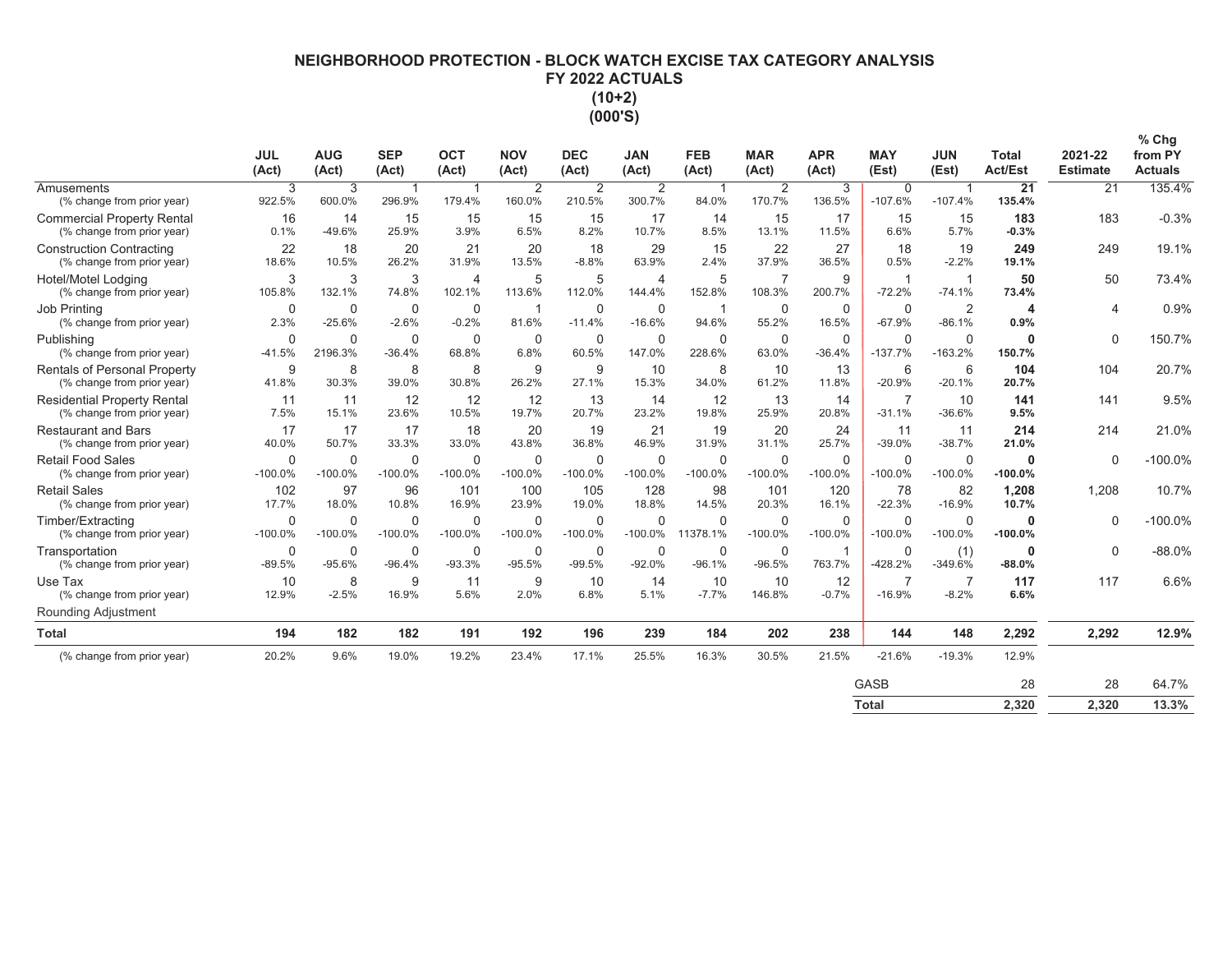# NEIGHBORHOOD PROTECTION - FIRE EXCISE TAX CATEGORY ANALYSIS FY 2022 ACTUALS  $(10+2)$  $(000'S)$

 $\sim$   $\sim$ 

|                                                                   | <b>JUL</b><br>(Act)      | <b>AUG</b><br>(Act)        | <b>SEP</b><br>(Act)       | <b>OCT</b><br>(Act)      | <b>NOV</b><br>(Act)     | <b>DEC</b><br>(Act)      | <b>JAN</b><br>(Act)      | <b>FEB</b><br>(Act)      | <b>MAR</b><br>(Act)       | <b>APR</b><br>(Act)      | <b>MAY</b><br>(Est)      | <b>JUN</b><br>(Est)        | Total<br><b>Act/Est</b>  | 2021-22<br><b>Estimate</b> | % Chg<br>from PY<br><b>Actuals</b> |
|-------------------------------------------------------------------|--------------------------|----------------------------|---------------------------|--------------------------|-------------------------|--------------------------|--------------------------|--------------------------|---------------------------|--------------------------|--------------------------|----------------------------|--------------------------|----------------------------|------------------------------------|
| Amusements<br>(% change from prior year)                          | 15<br>922.5%             | 16<br>600.0%               | $\overline{7}$<br>296.9%  | 6<br>179.4%              | 9<br>160.0%             | 10<br>210.5%             | 11<br>300.7%             | 6<br>84.0%               | $\overline{12}$<br>170.7% | 15<br>136.5%             | 0<br>$-107.6%$           | (2)<br>$-107.4%$           | 105<br>135.4%            | 105                        | 135.4%                             |
| <b>Commercial Property Rental</b><br>(% change from prior year)   | 80<br>0.1%               | 72<br>$-49.6%$             | 75<br>25.9%               | 76<br>3.9%               | 73<br>6.5%              | 75<br>8.2%               | 83<br>10.7%              | 72<br>8.5%               | 76<br>13.1%               | 84<br>11.5%              | 76<br>6.6%               | 75<br>5.7%                 | 917<br>$-0.3%$           | 917                        | $-0.3%$                            |
| <b>Construction Contracting</b><br>(% change from prior year)     | 109<br>18.6%             | 90<br>10.5%                | 102<br>26.2%              | 103<br>31.9%             | 102<br>13.5%            | 90<br>$-8.8%$            | 147<br>63.9%             | 75<br>2.4%               | 110<br>37.9%              | 136<br>36.5%             | 89<br>0.5%               | 90<br>$-2.2%$              | 1,243<br>19.1%           | 1,243                      | 19.1%                              |
| Hotel/Motel Lodaina<br>(% change from prior year)                 | 16<br>105.8%             | 17<br>132.1%               | 15<br>74.8%               | 18<br>102.1%             | 23<br>113.6%            | 24<br>112.0%             | 22<br>144.4%             | 27<br>152.8%             | 33<br>108.3%              | 43<br>200.7%             | 6<br>$-72.2%$            | $\overline{4}$<br>$-74.1%$ | 248<br>73.4%             | 248                        | 73.4%                              |
| Job Printing<br>(% change from prior year)                        | $\overline{2}$<br>2.3%   | $\overline{2}$<br>$-25.6%$ | $\overline{2}$<br>$-2.6%$ | 2<br>$-0.2%$             | 3<br>81.6%              | 2<br>$-11.4%$            | 2<br>$-16.6%$            | 3<br>94.6%               | $\overline{2}$<br>55.2%   | $\overline{2}$<br>16.5%  | $\Omega$<br>$-67.9%$     | $\Omega$<br>$-86.1%$       | 22<br>0.9%               | 22                         | 0.9%                               |
| Publishing<br>(% change from prior year)                          | $\Omega$<br>$-41.5%$     | 2196.3%                    | $\Omega$<br>$-36.4%$      | $\Omega$<br>68.8%        | 0<br>6.8%               | $\mathbf 0$<br>60.5%     | $\mathbf 0$<br>147.0%    | $\Omega$<br>228.6%       | $\mathbf 0$<br>63.0%      | $\Omega$<br>$-36.4%$     | $\Omega$<br>$-137.7%$    | -1<br>$-163.2%$            | $\overline{2}$<br>150.7% | 2                          | 150.7%                             |
| <b>Rentals of Personal Property</b><br>(% change from prior year) | 43<br>41.8%              | 41<br>30.3%                | 42<br>39.0%               | 42<br>30.8%              | 43<br>26.2%             | 44<br>27.1%              | 48<br>15.3%              | 42<br>34.0%              | 51<br>61.2%               | 64<br>11.8%              | 32<br>$-20.9%$           | 30<br>$-20.1%$             | 522<br>20.7%             | 522                        | 20.7%                              |
| <b>Residential Property Rental</b><br>(% change from prior year)  | 57<br>7.5%               | 57<br>15.1%                | 62<br>23.6%               | 61<br>10.5%              | 58<br>19.7%             | 66<br>20.7%              | 72<br>23.2%              | 61<br>19.8%              | 67<br>25.9%               | 71<br>20.8%              | 37<br>$-31.1%$           | 37<br>$-36.6%$             | 706<br>9.5%              | 706                        | 9.5%                               |
| <b>Restaurant and Bars</b><br>(% change from prior year)          | 87<br>40.0%              | 86<br>50.7%                | 83<br>33.3%               | 89<br>33.0%              | 100<br>43.8%            | 95<br>36.8%              | 103<br>46.9%             | 94<br>31.9%              | 101<br>31.1%              | 120<br>25.7%             | 54<br>$-39.0%$           | 58<br>$-38.7%$             | 1,070<br>21.0%           | 1,070                      | 21.0%                              |
| <b>Retail Food Sales</b><br>(% change from prior year)            | $\mathbf 0$<br>$-100.0%$ | $\mathbf 0$<br>$-100.0%$   | $\mathbf 0$<br>$-100.0%$  | $\mathbf 0$<br>$-100.0%$ | 0<br>$-100.0%$          | $\mathbf 0$<br>$-100.0%$ | $\mathbf 0$<br>$-100.0%$ | $\mathbf 0$<br>$-100.0%$ | 0<br>$-100.0%$            | $\mathbf 0$<br>$-100.0%$ | $\mathbf 0$<br>$-100.0%$ | $\mathbf 0$<br>$-100.0%$   | O<br>$-100.0%$           | $\mathbf 0$                | $-100.0%$                          |
| <b>Retail Sales</b><br>(% change from prior year)                 | 509<br>17.7%             | 486<br>18.0%               | 478<br>10.8%              | 504<br>16.9%             | 500<br>23.9%            | 525<br>19.0%             | 641<br>18.8%             | 489<br>14.5%             | 507<br>20.3%              | 598<br>16.1%             | 391<br>$-22.3%$          | 413<br>$-16.9%$            | 6.041<br>10.7%           | 6,041                      | 10.7%                              |
| Timber/Extracting<br>(% change from prior year)                   | $\Omega$<br>$-100.0%$    | $\mathbf 0$<br>$-100.0%$   | $\mathbf 0$<br>$-100.0%$  | $\mathbf 0$<br>$-100.0%$ | 0<br>$-100.0%$          | $\mathbf 0$<br>$-100.0%$ | $\Omega$<br>$-100.0\%$   | $\Omega$<br>11378.1%     | $\mathbf 0$<br>$-100.0%$  | $\Omega$<br>$-100.0%$    | $\Omega$<br>$-100.0\%$   | $\mathbf 0$<br>$-100.0%$   | 0<br>$-100.0%$           | $\Omega$                   | $-100.0%$                          |
| Transportation<br>(% change from prior year)                      | $\mathbf 0$<br>$-89.5%$  | $\mathbf 0$<br>$-95.6%$    | $\mathbf 0$<br>$-96.4%$   | $\mathbf 0$<br>$-93.3%$  | $\mathbf 0$<br>$-95.5%$ | $\mathbf 0$<br>$-99.5%$  | $\Omega$<br>$-92.0%$     | $\mathbf 0$<br>$-96.1%$  | $\mathbf 0$<br>$-96.5%$   | 3<br>763.7%              | (1)<br>$-428.2%$         | (1)<br>-349.6%             | $-88.0%$                 |                            | $-88.0%$                           |
| Use Tax<br>(% change from prior year)                             | 50<br>12.9%              | 41<br>$-2.5%$              | 45<br>16.9%               | 55<br>5.6%               | 47<br>2.0%              | 51<br>6.8%               | 69<br>5.1%               | 49<br>$-7.7%$            | 50<br>146.8%              | 58<br>$-0.7%$            | 37<br>$-16.9%$           | 33<br>$-8.2%$              | 585<br>6.6%              | 585                        | 6.6%                               |
| Rounding Adjustment                                               |                          |                            |                           |                          |                         |                          |                          |                          |                           |                          |                          |                            |                          |                            |                                    |
| <b>Total</b>                                                      | 969                      | 908                        | 911                       | 957                      | 959                     | 981                      | 1,197                    | 919                      | 1,008                     | 1,192                    | 719                      | 741                        | 11,461                   | 11,461                     | 12.9%                              |
| (% change from prior year)                                        | 20.2%                    | 9.6%                       | 19.0%                     | 19.2%                    | 23.4%                   | 17.1%                    | 25.5%                    | 16.3%                    | 30.5%                     | 21.5%                    | $-21.6%$                 | $-19.3%$                   | 12.9%                    |                            |                                    |
|                                                                   |                          |                            |                           |                          |                         |                          |                          |                          |                           |                          | <b>GASB</b>              |                            | 141                      | 141                        | 64.0%                              |
|                                                                   |                          |                            |                           |                          |                         |                          |                          |                          |                           |                          | <b>Total</b>             |                            | 11.602                   | 11.602                     | 13.3%                              |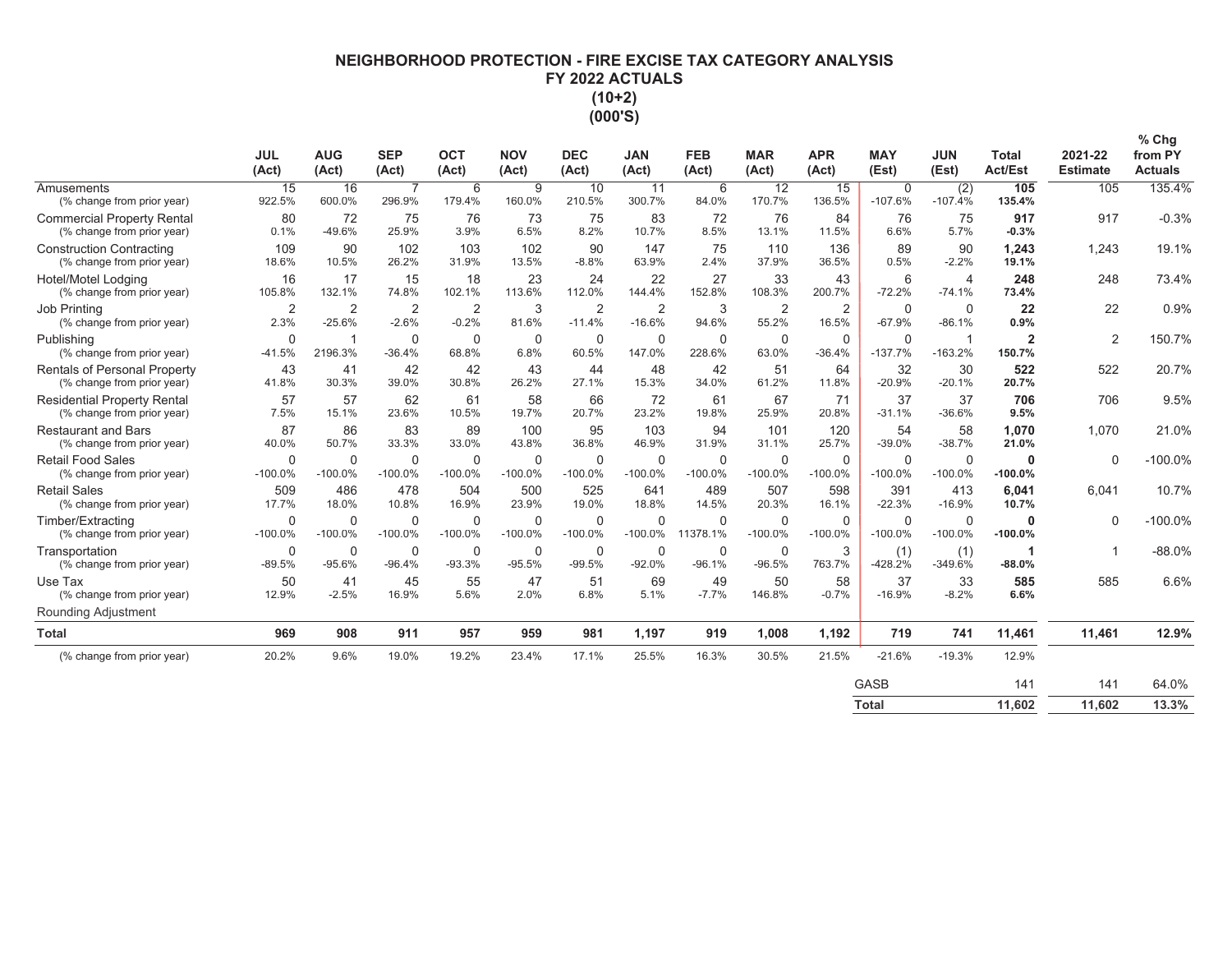# NEIGHBORHOOD PROTECTION - POLICE EXCISE TAX CATEGORY ANALYSIS FY 2022 ACTUALS  $(10+2)$  $(000'S)$

|                                                                   | <b>JUL</b><br>(Act)     | <b>AUG</b><br>(Act)        | <b>SEP</b><br>(Act)      | <b>OCT</b><br>(Act)   | <b>NOV</b><br>(Act)   | <b>DEC</b><br>(Act)      | <b>JAN</b><br>(Act)        | <b>FEB</b><br>(Act)      | <b>MAR</b><br>(Act)      | <b>APR</b><br>(Act)     | <b>MAY</b><br>(Est)      | <b>JUN</b><br>(Est)         | <b>Total</b><br><b>Act/Est</b> | 2021-22<br><b>Estimate</b> | $%$ Chg<br>from PY<br><b>Actuals</b> |
|-------------------------------------------------------------------|-------------------------|----------------------------|--------------------------|-----------------------|-----------------------|--------------------------|----------------------------|--------------------------|--------------------------|-------------------------|--------------------------|-----------------------------|--------------------------------|----------------------------|--------------------------------------|
| Amusements<br>(% change from prior year)                          | 43<br>922.5%            | 44<br>600.0%               | 20<br>296.9%             | 18<br>179.4%          | 24<br>160.0%          | 28<br>210.5%             | 31<br>300.7%               | 17<br>84.0%              | 33<br>170.7%             | 41<br>136.5%            | (1)<br>$-107.6%$         | (3)<br>$-107.4%$            | 295<br>135.4%                  | 295                        | 135.4%                               |
| <b>Commercial Property Rental</b><br>(% change from prior year)   | 225<br>0.1%             | 203<br>$-49.6%$            | 211<br>25.9%             | 212<br>3.9%           | 205<br>6.5%           | 210<br>8.2%              | 232<br>10.7%               | 202<br>8.5%              | 214<br>13.1%             | 234<br>11.5%            | 213<br>6.6%              | 208<br>5.7%                 | 2,569<br>$-0.3%$               | 2,569                      | $-0.3%$                              |
| <b>Construction Contracting</b><br>(% change from prior year)     | 304<br>18.6%            | 252<br>10.5%               | 284<br>26.2%             | 289<br>31.9%          | 287<br>13.5%          | 253<br>$-8.8%$           | 411<br>63.9%               | 209<br>2.4%              | 308<br>37.9%             | 380<br>36.5%            | 248<br>0.5%              | 254<br>$-2.2%$              | 3,479<br>19.1%                 | 3.479                      | 19.1%                                |
| Hotel/Motel Lodging<br>(% change from prior year)                 | 46<br>105.8%            | 47<br>132.1%               | 41<br>74.8%              | 50<br>102.1%          | 66<br>113.6%          | 66<br>112.0%             | 62<br>144.4%               | 76<br>152.8%             | 91<br>108.3%             | 120<br>200.7%           | 16<br>$-72.2%$           | 12<br>$-74.1%$              | 693<br>73.4%                   | 693                        | 73.4%                                |
| Job Printing<br>(% change from prior year)                        | 5<br>2.3%               | $\overline{4}$<br>$-25.6%$ | 5<br>$-2.6%$             | 6<br>$-0.2%$          | 9<br>81.6%            | 5<br>$-11.4%$            | $\overline{4}$<br>$-16.6%$ | $\overline{7}$<br>94.6%  | 6<br>55.2%               | 6<br>16.5%              | -1<br>$-67.9%$           | 2<br>$-86.1%$               | 60<br>0.9%                     | 60                         | 0.9%                                 |
| Publishing<br>(% change from prior year)                          | $\mathbf 0$<br>$-41.5%$ | $\overline{4}$<br>2196.3%  | $\mathbf 0$<br>$-36.4%$  | $\mathbf 0$<br>68.8%  | $\mathbf 0$<br>6.8%   | $\mathbf 0$<br>60.5%     | $\overline{1}$<br>147.0%   | $\mathbf 0$<br>228.6%    | $\mathbf 0$<br>63.0%     | $\mathbf 0$<br>$-36.4%$ | $\mathbf 0$<br>$-137.7%$ | $\overline{1}$<br>$-163.2%$ | 6<br>150.7%                    | 6                          | 150.7%                               |
| <b>Rentals of Personal Property</b><br>(% change from prior year) | 121<br>41.8%            | 114<br>30.3%               | 118<br>39.0%             | 117<br>30.8%          | 121<br>26.2%          | 124<br>27.1%             | 135<br>15.3%               | 118<br>34.0%             | 142<br>61.2%             | 179<br>11.8%            | 89<br>$-20.9%$           | 83<br>$-20.1%$              | 1.461<br>20.7%                 | 1.461                      | 20.7%                                |
| <b>Residential Property Rental</b><br>(% change from prior year)  | 160<br>7.5%             | 159<br>15.1%               | 173<br>23.6%             | 171<br>10.5%          | 162<br>19.7%          | 185<br>20.7%             | 200<br>23.2%               | 172<br>19.8%             | 188<br>25.9%             | 198<br>20.8%            | 103<br>$-31.1%$          | 106<br>$-36.6%$             | 1,977<br>9.5%                  | 1,977                      | 9.5%                                 |
| <b>Restaurant and Bars</b><br>(% change from prior year)          | 244<br>40.0%            | 241<br>50.7%               | 233<br>33.3%             | 250<br>33.0%          | 279<br>43.8%          | 265<br>36.8%             | 288<br>46.9%               | 264<br>31.9%             | 282<br>31.1%             | 335<br>25.7%            | 151<br>$-39.0%$          | 163<br>$-38.7%$             | 2,995<br>21.0%                 | 2.995                      | 21.0%                                |
| <b>Retail Food Sales</b><br>(% change from prior year)            | $\Omega$<br>$-100.0%$   | $\mathbf 0$<br>$-100.0%$   | $\mathbf 0$<br>$-100.0%$ | $\Omega$<br>$-100.0%$ | $\Omega$<br>$-100.0%$ | $\mathbf 0$<br>$-100.0%$ | $\mathbf 0$<br>$-100.0%$   | $\mathbf 0$<br>$-100.0%$ | $\mathbf 0$<br>$-100.0%$ | $\Omega$<br>$-100.0%$   | $\Omega$<br>$-100.0%$    | $\mathbf 0$<br>$-100.0%$    | 0<br>$-100.0%$                 | $\Omega$                   | $-100.0%$                            |
| <b>Retail Sales</b><br>(% change from prior year)                 | 1,425<br>17.7%          | 1,359<br>18.0%             | 1,338<br>10.8%           | 1.413<br>16.9%        | 1.401<br>23.9%        | 1.469<br>19.0%           | 1.795<br>18.8%             | 1.370<br>14.5%           | 1.419<br>20.3%           | 1,675<br>16.1%          | 1.094<br>$-22.3%$        | 1,156<br>$-16.9%$           | 16,914<br>10.7%                | 16,914                     | 10.7%                                |
| Timber/Extracting<br>(% change from prior year)                   | $\Omega$<br>$-100.0%$   | $\Omega$<br>$-100.0\%$     | $\Omega$<br>$-100.0\%$   | $\Omega$<br>$-100.0%$ | 0<br>$-100.0%$        | $\Omega$<br>$-100.0\%$   | $\Omega$<br>$-100.0\%$     | 11378.1%                 | $\mathbf 0$<br>$-100.0%$ | $\Omega$<br>$-100.0%$   | $\Omega$<br>$-100.0%$    | (1)<br>$-100.0%$            | 0<br>$-100.0%$                 | $\Omega$                   | $-100.0%$                            |
| Transportation<br>(% change from prior year)                      | 0<br>$-89.5%$           | 0<br>$-95.6%$              | $\mathbf 0$<br>$-96.4%$  | 0<br>$-93.3%$         | 0<br>$-95.5%$         | $\mathbf 0$<br>$-99.5%$  | 0<br>$-92.0%$              | 0<br>$-96.1%$            | 0<br>$-96.5%$            | 9<br>763.7%             | (4)<br>$-428.2%$         | (1)<br>-349.6%              | 4<br>$-88.0%$                  | Δ                          | $-88.0%$                             |
| Use Tax<br>(% change from prior year)                             | 141<br>12.9%            | 115<br>$-2.5%$             | 126<br>16.9%             | 153<br>5.6%           | 132<br>2.0%           | 142<br>6.8%              | 192<br>5.1%                | 137<br>$-7.7%$           | 139<br>146.8%            | 161<br>$-0.7%$          | 104<br>$-16.9%$          | 95<br>$-8.2%$               | 1,637<br>6.6%                  | 1,637                      | 6.6%                                 |
| Rounding Adjustment                                               |                         |                            |                          |                       |                       |                          |                            |                          |                          |                         |                          |                             |                                |                            |                                      |
| <b>Total</b>                                                      | 2,713                   | 2,542                      | 2,550                    | 2,679                 | 2,686                 | 2,746                    | 3,353                      | 2,572                    | 2,823                    | 3,338                   | 2,014                    | 2,074                       | 32,090                         | 32,090                     | 12.9%                                |
| (% change from prior year)                                        | 20.2%                   | 9.6%                       | 19.0%                    | 19.2%                 | 23.4%                 | 17.1%                    | 25.5%                      | 16.3%                    | 30.5%                    | 21.5%                   | $-21.6%$                 | $-19.3%$                    | 12.9%                          |                            |                                      |
|                                                                   |                         |                            |                          |                       |                       |                          |                            |                          |                          |                         | <b>GASB</b>              |                             | 395                            | 395                        | 66.0%                                |
|                                                                   |                         |                            |                          |                       |                       |                          |                            |                          |                          |                         | <b>Total</b>             |                             | 32.485                         | 32.485                     | 13.4%                                |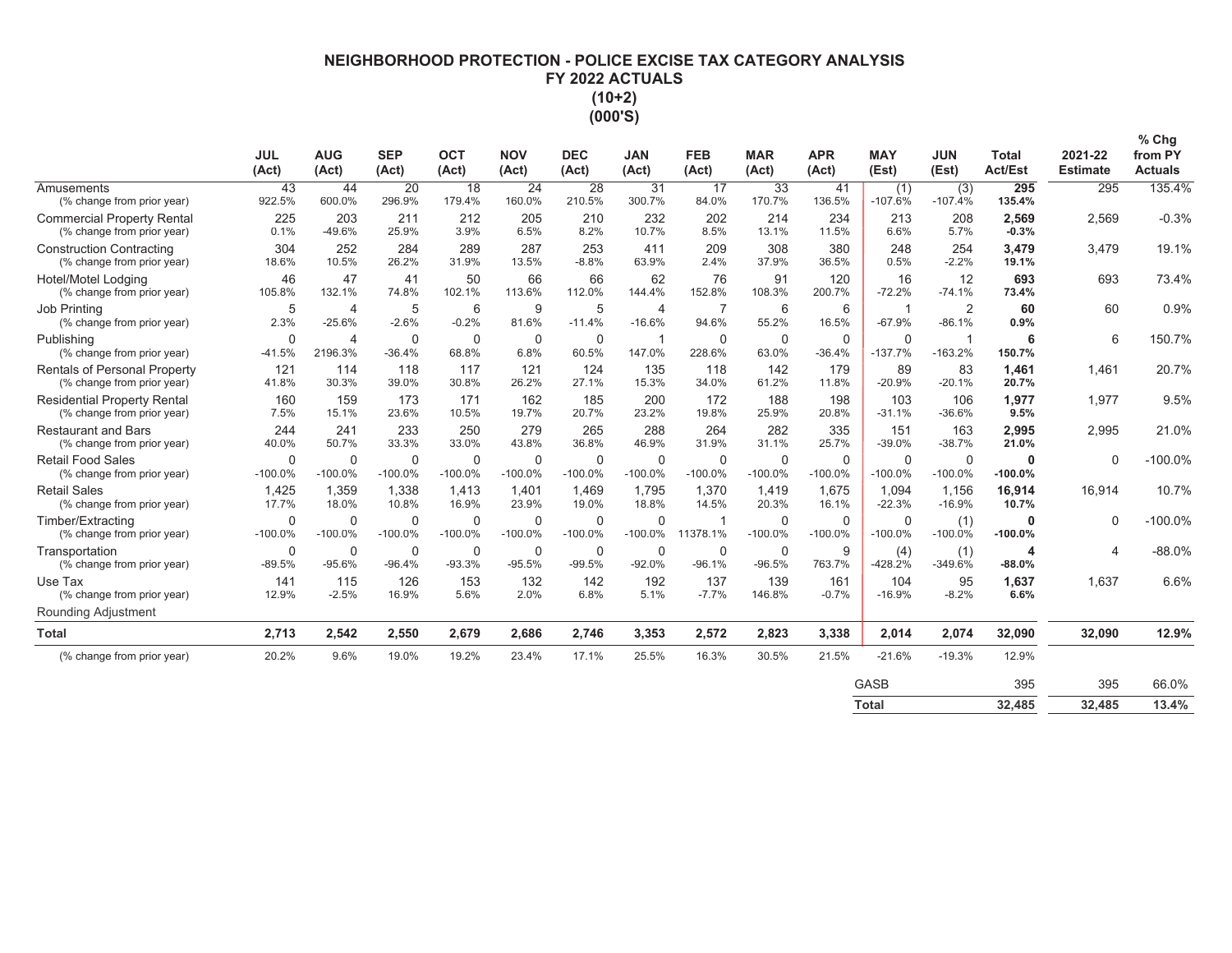# Budget & Research 24-May-22<br>
24-May-22 (151 PM) 27-May-22 :plt2210 01:51 PM

# **CAPITAL CONSTRUCTION EXCISE TAX BY MONTH (In Thousands) (10+2)**

|                        | 2020-21<br>Actual | 2021-22<br><b>Budget</b> | 2021-22<br>Actual | % Change<br>from PY | 2021-22<br>Estimate | % Change<br>from PY | 2022-23<br>Proposed<br><b>Budget</b> | % Change<br>from PY |
|------------------------|-------------------|--------------------------|-------------------|---------------------|---------------------|---------------------|--------------------------------------|---------------------|
| July                   | \$722             | \$667                    | \$569             | $-21.3%$            | \$569               | $-21.3%$            | \$556                                | $-2.2%$             |
| August                 | 681               | 605                      | 515               | $-24.4%$            | 515                 | $-24.4%$            | 545                                  | 5.9%                |
| September              | 625               | 659                      | 532               | $-14.9%$            | 532                 | $-14.9%$            | 556                                  | 4.6%                |
| October                | 560               | 603                      | 549               | $-2.0%$             | 549                 | $-2.0%$             | 492                                  | $-10.2%$            |
| November               | 670               | 624                      | 542               | $-19.1%$            | 542                 | $-19.1%$            | 534                                  | $-1.5%$             |
| December               | 554               | 596                      | 522               | $-5.7%$             | 522                 | $-5.7%$             | 493                                  | $-5.6%$             |
| January                | 574               | 605                      | 559               | $-2.6%$             | 559                 | $-2.6%$             | 500                                  | $-10.5%$            |
| February               | 527               | 610                      | 512               | $-2.8%$             | 512                 | $-2.8%$             | 486                                  | $-5.2%$             |
| March                  | 536               | 584                      | 522               | $-2.6%$             | 522                 | $-2.6%$             | 487                                  | $-6.7%$             |
| April                  | 574               | 609                      | 537               | $-6.4%$             | 537                 | $-6.4%$             | 509                                  | $-5.2%$             |
| May                    | 555               | 613                      | $\mathbf 0$       | <b>NA</b>           | 422                 | $-24.0%$            | 509                                  | 20.6%               |
| June                   | 539               | 614                      | $\mathsf 0$       | <b>NA</b>           | 421                 | $-21.9%$            | 509                                  | 20.9%               |
| Subtotal:              | \$7,117           | \$7,389                  | \$5,359           | <b>NA</b>           | \$6,202             | $-12.9%$            | \$6,177                              | $-0.4%$             |
| Year End<br>Adjustment | (87)              | (19)                     | $\boldsymbol{0}$  | <b>NA</b>           | (111)               | 27.6%               | $\overline{2}$                       | 101.8%              |
| <b>TOTAL:</b>          | \$7,030           | \$7,370                  | \$5,359           | <b>NA</b>           | \$6,091             | $-13.4%$            | \$6,179                              | 1.4%                |

# **Actual vs. Estimate**

| <b>YTD Actual Revenue:</b>   | \$5,359 |
|------------------------------|---------|
| <b>YTD Revised Estimate:</b> | 5,183   |
|                              |         |
| Dollars Over/Under:          | \$176   |
| Percent Over/Under:          | 3.4%    |

| <b>Actual vs. Prior Year</b>  |          |
|-------------------------------|----------|
| <b>YTD</b> Actual Revenue:    | \$5,359  |
| <b>YTD Prior Year Actual:</b> | 6,023    |
|                               |          |
| Dollars Over/Under PY:        | (664)    |
| Percent Over/Under PY:        | $-11.0%$ |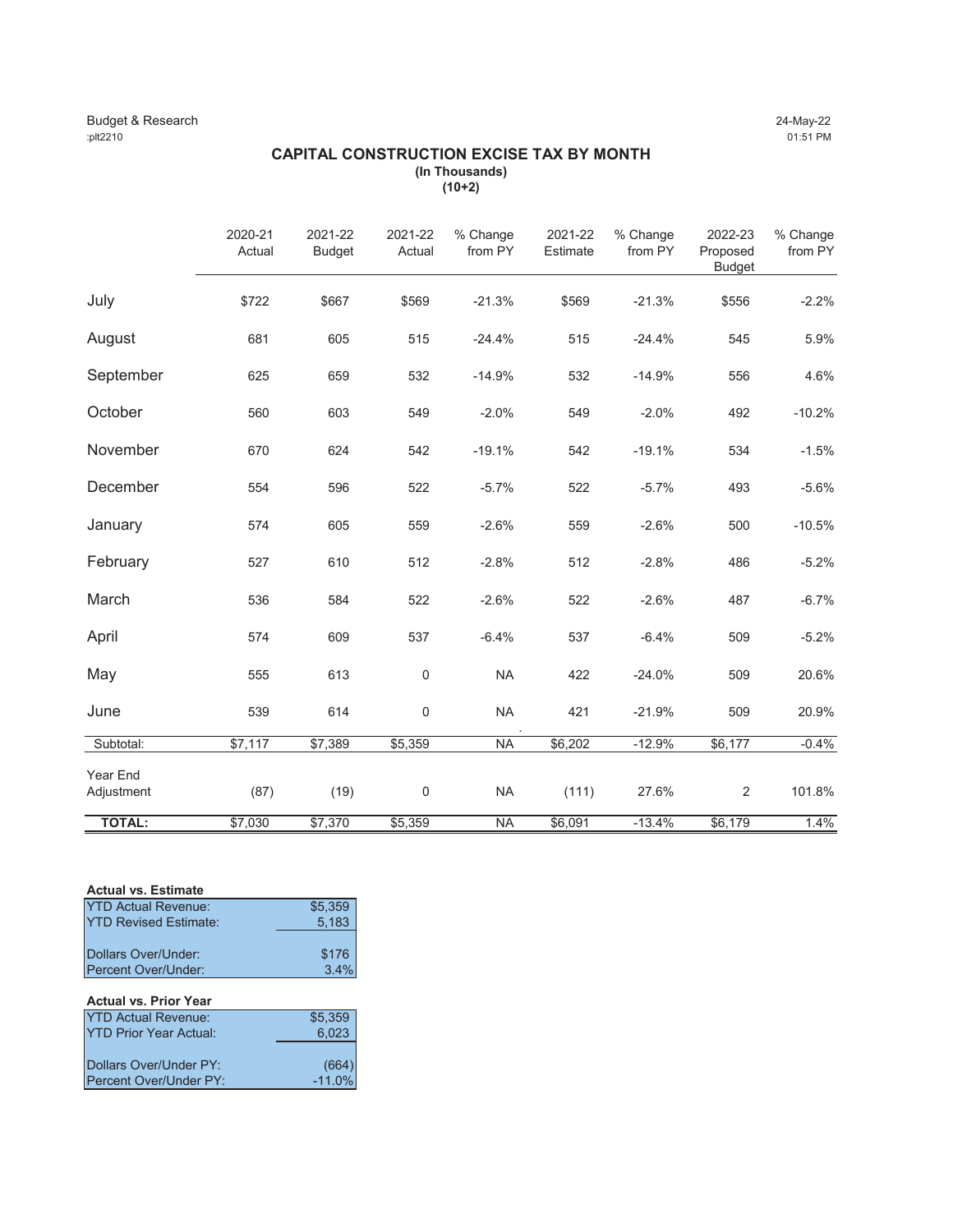# CAPITAL CONSTRUCTION EXCISE TAX CATEGORY ANALYSIS FY 2022 ACTUALS  $(10+2)$ <br> $(000'S)$

|                                                              | <b>JUL</b><br>(Act) | <b>AUG</b><br>(Act) | <b>SEP</b><br>(Act) | <b>OCT</b><br>(Act) | <b>NOV</b><br>(Act) | <b>DEC</b><br>(Act) | <b>JAN</b><br>(Act) | <b>FEB</b><br>(Act) | <b>MAR</b><br>(Act) | <b>APR</b><br>(Act) | <b>MAY</b><br>(Est) | <b>JUN</b><br>(Est) | Total<br><b>Act/Est</b> | 2021-22<br><b>Estimate</b> | $%$ Chg<br>from PY<br><b>Actuals</b> |
|--------------------------------------------------------------|---------------------|---------------------|---------------------|---------------------|---------------------|---------------------|---------------------|---------------------|---------------------|---------------------|---------------------|---------------------|-------------------------|----------------------------|--------------------------------------|
| Telecommunication and Cable TV<br>(% change from prior year) | 569<br>$-21.2%$     | 515<br>$-24.4%$     | 532<br>$-15.0%$     | 549<br>$-2.0%$      | 542<br>$-19.1%$     | 522<br>$-5.7%$      | 559<br>$-2.6%$      | 512<br>$-2.8%$      | 522<br>$-2.6%$      | 537<br>$-6.4%$      | 422<br>$-23.9%$     | 421<br>$-21.9%$     | 6,202<br>$-12.9%$       | 6,202                      | $-12.9%$                             |
| Rounding Adjustment                                          |                     |                     |                     |                     |                     |                     |                     |                     |                     |                     |                     |                     |                         |                            |                                      |
| <b>Total</b>                                                 | 569                 | 515                 | 532                 | 549                 | 542                 | 522                 | 559                 | 512                 | 522                 | 537                 | 422                 | 421                 | 6.202                   | 6.202                      | $-12.9%$                             |
| (% change from prior year)                                   | $-21.2%$            | $-24.4%$            | $-15.0%$            | $-2.0%$             | $-19.1%$            | $-5.7%$             | $-2.6%$             | $-2.8%$             | $-2.6%$             | $-6.4%$             | $-23.9%$            | $-21.9%$            | $-12.9%$                |                            |                                      |
|                                                              |                     |                     |                     |                     |                     |                     |                     |                     |                     |                     | <b>GASB</b>         |                     | (111)                   | (111)                      | 27.6%                                |
|                                                              |                     |                     |                     |                     |                     |                     |                     |                     |                     |                     | <b>Total</b>        |                     | 6.091                   | 6.091                      | $-13.4%$                             |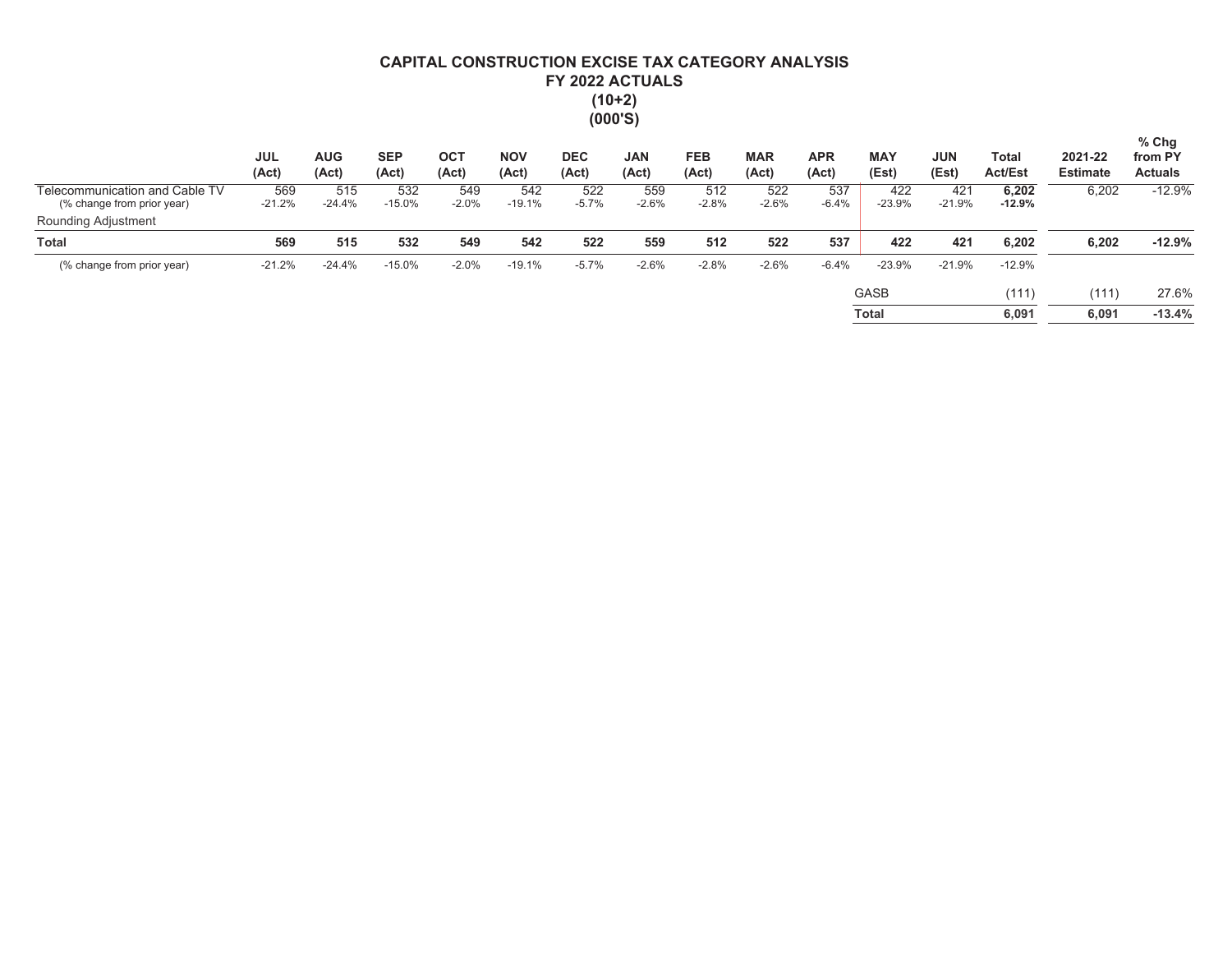# Budget & Research 24-May-22<br>
24-May-22 (151 PM) 27-May-22 :plt2210 01:51 PM

# **PUBLIC SAFETY ENHANCEMENT EXCISE TAX BY MONTH (In Thousands) (10+2)**

|                        | 2020-21<br>Actual | 2021-22<br><b>Budget</b> | 2021-22<br>Actual | % Change<br>from PY | 2021-22<br>Estimate | % Change<br>from PY | 2022-23<br>Proposed<br><b>Budget</b> | % Change<br>from PY |
|------------------------|-------------------|--------------------------|-------------------|---------------------|---------------------|---------------------|--------------------------------------|---------------------|
| July                   | \$1,816           | \$2,182                  | \$2,618           | 44.2%               | \$2,618             | 44.2%               | \$2,213                              | $-15.5%$            |
| August                 | 2,614             | 2,661                    | 2,769             | 5.9%                | 2,769               | 5.9%                | 2,832                                | 2.3%                |
| September              | 2,986             | 2,705                    | 2,762             | $-7.5%$             | 2,762               | $-7.5%$             | 3,024                                | 9.5%                |
| October                | 2,750             | 1,887                    | 2,674             | $-2.8%$             | 2,674               | $-2.8%$             | 2,002                                | $-25.1%$            |
| November               | 2,098             | 1,524                    | 2,228             | 6.2%                | 2,228               | 6.2%                | 1,529                                | $-31.4%$            |
| December               | 1,663             | 1,187                    | 1,765             | 6.1%                | 1,765               | 6.1%                | 1,210                                | $-31.4%$            |
| January                | 1,651             | 1,102                    | 1,715             | 3.9%                | 1,715               | 3.9%                | 1,121                                | $-34.6%$            |
| February               | 1,845             | 1,349                    | 2,141             | 16.0%               | 2,141               | 16.0%               | 1,436                                | $-32.9%$            |
| March                  | 1,726             | 1,307                    | 1,758             | 1.9%                | 1,758               | 1.9%                | 1,207                                | $-31.3%$            |
| April                  | 1,562             | 5,063                    | 2,061             | 31.9%               | 2,061               | 31.9%               | 5,388                                | 161.4%              |
| May                    | 1,718             | 1,785                    | 0                 | <b>NA</b>           | 1,453               | $-15.4%$            | 1,908                                | 31.3%               |
| June                   | 1,745             | 1,906                    | 0                 | <b>NA</b>           | 1,462               | $-16.2%$            | 1,916                                | 31.1%               |
| Subtotal:              | \$24,175          | \$24,658                 | \$22,490          | <b>NA</b>           | \$25,405            | 5.1%                | \$25,786                             | 1.5%                |
| Year End<br>Adjustment | \$300             | \$48                     | $\mathsf 0$       | <b>NA</b>           | 31                  | $-89.7%$            | 35                                   | 12.9%               |
| <b>TOTAL:</b>          | \$24,475          | \$24,706                 | \$22,490          | <b>NA</b>           | \$25,436            | 3.9%                | \$25,821                             | 1.5%                |

### **Actual vs. Estimate**

| <b>YTD Actual Revenue:</b>                 | \$22,490      |
|--------------------------------------------|---------------|
| <b>YTD Revised Estimate:</b>               | 22,073        |
| Dollars Over/Under:<br>Percent Over/Under: | \$417<br>1.9% |
| <b>Actual vs. Prior Year</b>               |               |

| \$22,490 |
|----------|
| 20,712   |
|          |
| 1.779    |
| 8.6%     |
|          |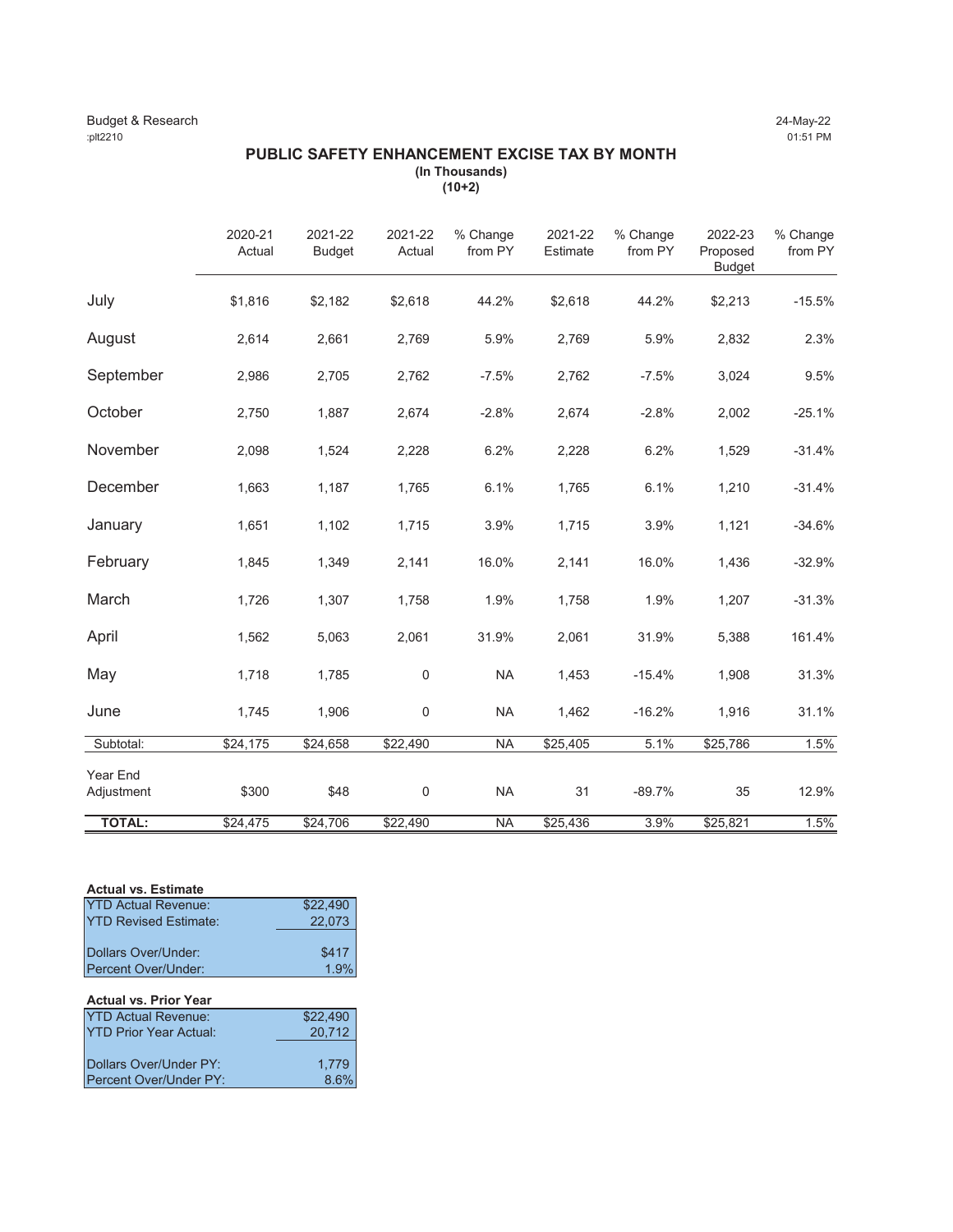# PUBLIC SAFETY ENHANCEMENT - FIRE EXCISE TAX CATEGORY ANALYSIS FY 2022 ACTUALS  $(10+2)$  $(000'S)$

|                                                      | <b>JUL</b><br>(Act) | <b>AUG</b><br>(Act) | <b>SEP</b><br>(Act) | OC <sub>1</sub><br>(Act) | <b>NOV</b><br>(Act) | <b>DEC</b><br>(Act) | <b>JAN</b><br>(Act) | <b>FEB</b><br>(Act) | <b>MAR</b><br>(Act) | <b>APR</b><br>(Act) | <b>MAY</b><br>(Est) | <b>JUN</b><br>(Est) | Total<br><b>Act/Est</b> | 2021-22<br><b>Estimate</b> | $%$ Chg<br>from PY<br><b>Actuals</b> |
|------------------------------------------------------|---------------------|---------------------|---------------------|--------------------------|---------------------|---------------------|---------------------|---------------------|---------------------|---------------------|---------------------|---------------------|-------------------------|----------------------------|--------------------------------------|
| <b>Other Utilities</b><br>(% change from prior year) | 995<br>44.2%        | 1,052<br>5.9%       | 1,050<br>$-7.5%$    | 1,016<br>$-2.8%$         | 847<br>6.2%         | 671<br>6.1%         | 652<br>3.9%         | 813<br>16.1%        | 668<br>1.8%         | 783<br>32.0%        | 552<br>$-15.4%$     | 555<br>$-16.4%$     | 9,654<br>5.1%           | 9,654                      | 5.1%                                 |
| Rounding Adjustment                                  |                     |                     |                     |                          |                     |                     |                     |                     |                     |                     |                     |                     |                         |                            |                                      |
| <b>Total</b>                                         | 995                 | 1,052               | ,050                | 1,016                    | 847                 | 671                 | 652                 | 813                 | 668                 | 783                 | 552                 | 555                 | 9,654                   | 9,654                      | 5.1%                                 |
| (% change from prior year)                           | 44.2%               | 5.9%                | $-7.5%$             | $-2.8%$                  | 6.2%                | 6.1%                | 3.9%                | 16.1%               | 1.8%                | 32.0%               | $-15.4%$            | $-16.4%$            | 5.1%                    |                            |                                      |
|                                                      |                     |                     |                     |                          |                     |                     |                     |                     |                     |                     | <b>GASB</b>         |                     | 12                      | 12                         | $-89.5%$                             |
|                                                      |                     |                     |                     |                          |                     |                     |                     |                     |                     |                     | <b>Total</b>        |                     | 9,666                   | 9.666                      | 3.9%                                 |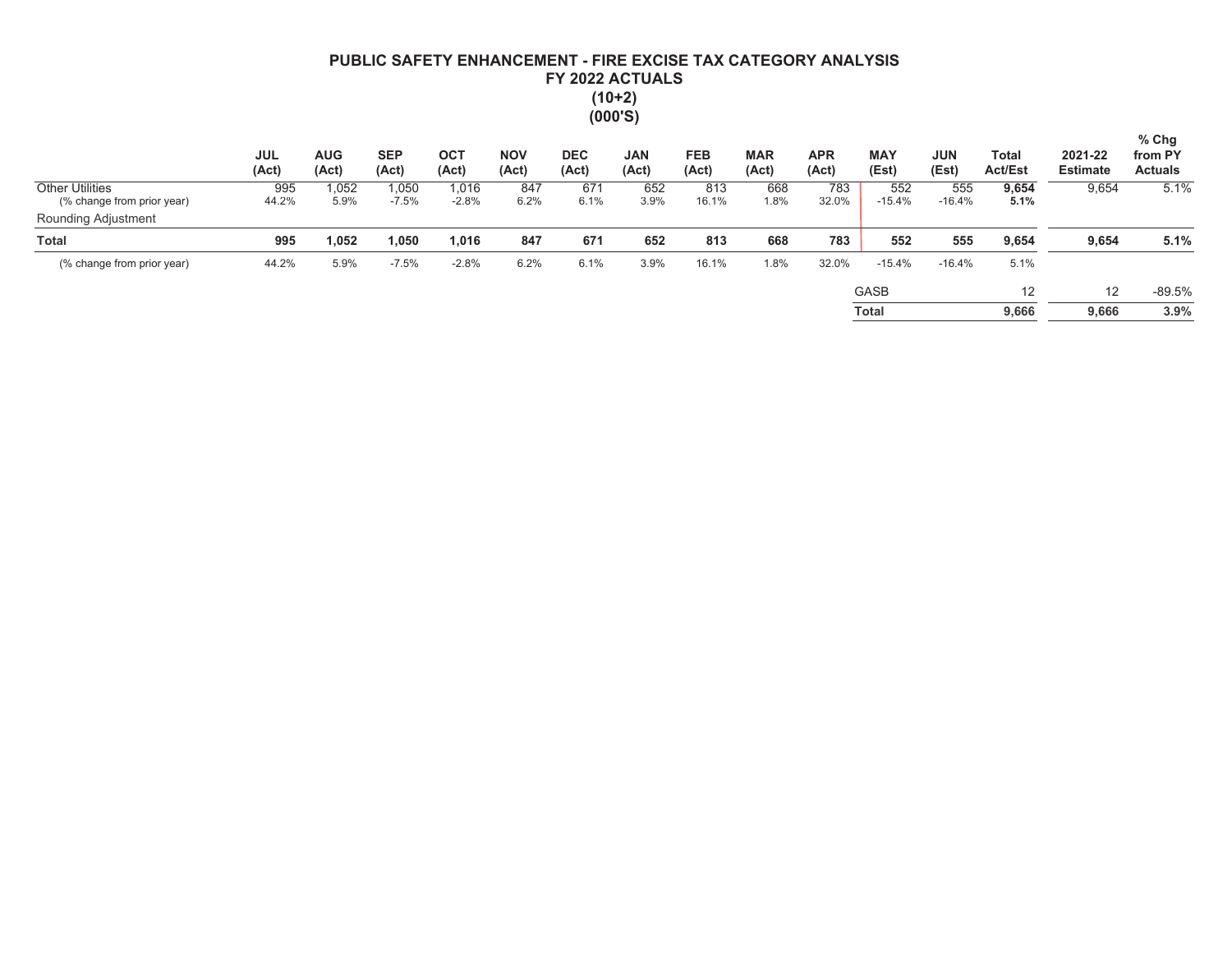# PUBLIC SAFETY ENHANCEMENT - POLICE EXCISE TAX CATEGORY ANALYSIS FY 2022 ACTUALS  $(10+2)$  $(000'S)$

|                                                      | <b>JUL</b><br>(Act) | <b>AUG</b><br>(Act) | <b>SEP</b><br>(Act) | OC <sub>1</sub><br>(Act) | <b>NOV</b><br>(Act) | <b>DEC</b><br>(Act) | <b>JAN</b><br>(Act) | <b>FEB</b><br>(Act) | <b>MAR</b><br>(Act) | <b>APR</b><br>(Act) | <b>MAY</b><br>(Est) | <b>JUN</b><br>(Est) | Total<br><b>Act/Est</b> | 2021-22<br><b>Estimate</b> | $%$ Chg<br>from PY<br><b>Actuals</b> |
|------------------------------------------------------|---------------------|---------------------|---------------------|--------------------------|---------------------|---------------------|---------------------|---------------------|---------------------|---------------------|---------------------|---------------------|-------------------------|----------------------------|--------------------------------------|
| <b>Other Utilities</b><br>(% change from prior year) | 1,623<br>44.2%      | .717<br>5.9%        | .712<br>$-7.5%$     | .658<br>$-2.8%$          | .381<br>6.2%        | 1,094<br>6.1%       | ,063<br>3.9%        | 1,327<br>16.1%      | 090,<br>1.8%        | .278<br>32.0%       | 901<br>$-15.4%$     | 907<br>$-16.4%$     | 15.751<br>5.1%          | 15,751                     | 5.1%                                 |
| Rounding Adjustment                                  |                     |                     |                     |                          |                     |                     |                     |                     |                     |                     |                     |                     |                         |                            |                                      |
| <b>Total</b>                                         | 1,623               | 1,717               | 1,712               | 1,658                    | 381,ا               | 1,094               | .063                | 1,327               | 1,090               | 1.278               | 901                 | 907                 | 15,751                  | 15,751                     | 5.1%                                 |
| (% change from prior year)                           | 44.2%               | 5.9%                | $-7.5%$             | $-2.8%$                  | 6.2%                | 6.1%                | 3.9%                | 16.1%               | .8%                 | 32.0%               | $-15.4%$            | $-16.4%$            | 5.1%                    |                            |                                      |
|                                                      |                     |                     |                     |                          |                     |                     |                     |                     |                     |                     | <b>GASB</b>         |                     | 19                      | 19                         | $-89.8%$                             |
|                                                      |                     |                     |                     |                          |                     |                     |                     |                     |                     |                     | Total               |                     | 15.770                  | 15.770                     | 3.9%                                 |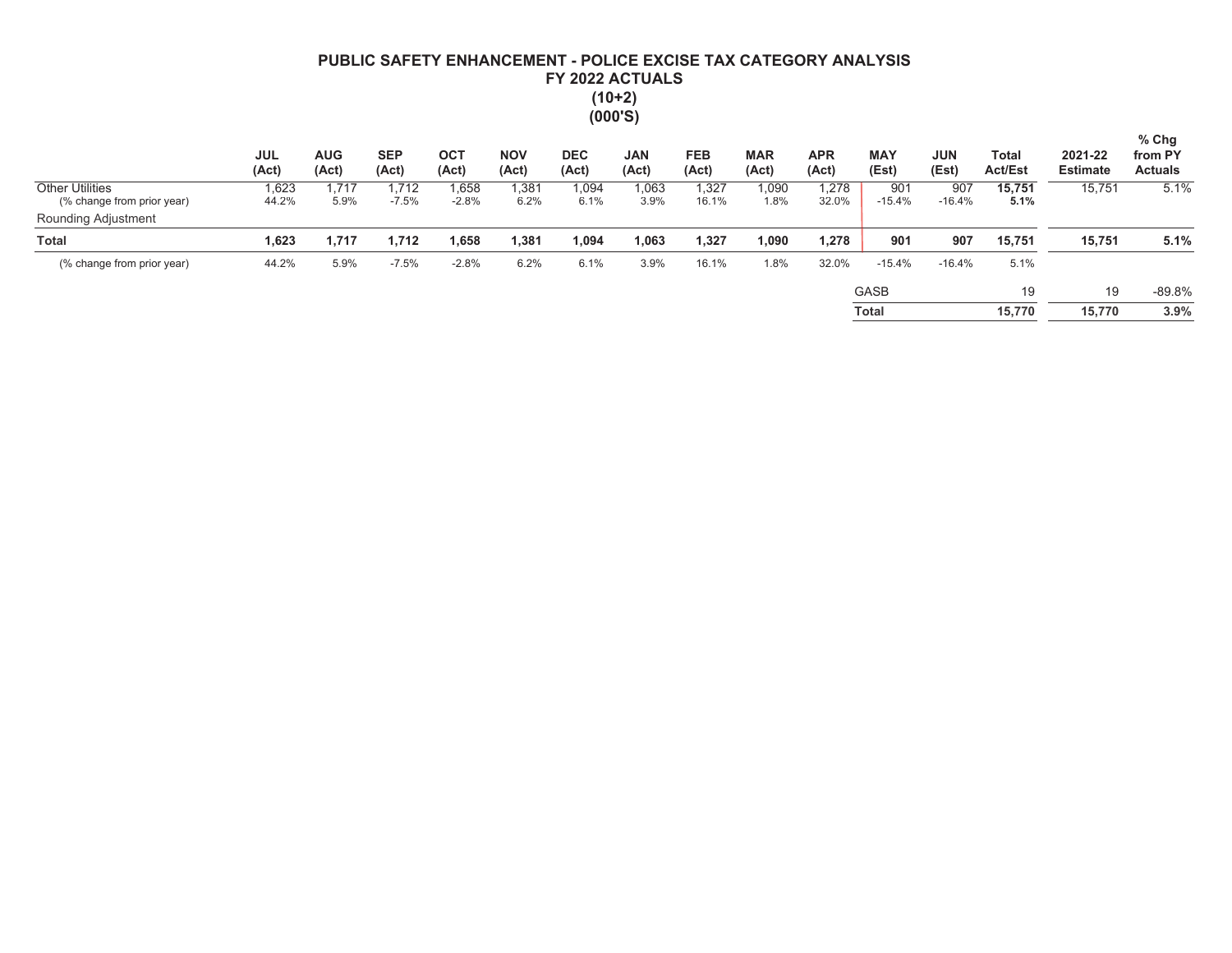### Budget & Research 24-May-22<br>
24-May-22<br>
21.51 PM 2210 :plt2210 01:51 PM

# **2007 PUBLIC SAFETY EXPANSION EXCISE TAX BY MONTH (In Thousands) (10+2)**

|                        | 2020-21<br>Actual | 2021-22<br><b>Budget</b> | 2021-22<br>Actual | % Change<br>from PY | 2021-22<br>Estimate | % Change<br>from PY | 2022-23<br>Proposed<br><b>Budget</b> | % Change<br>from PY |
|------------------------|-------------------|--------------------------|-------------------|---------------------|---------------------|---------------------|--------------------------------------|---------------------|
| July                   | \$6,448           | \$6,564                  | \$7,752           | 20.2%               | \$7,752             | 20.2%               | \$7,691                              | $-0.8%$             |
| August                 | 6,628             | 6,030                    | 7,263             | 9.6%                | 7,263               | 9.6%                | 7,414                                | 2.1%                |
| September              | 6,124             | 6,277                    | 7,286             | 19.0%               | 7,286               | 19.0%               | 7,400                                | 1.6%                |
| October                | 6,423             | 6,334                    | 7,654             | 19.2%               | 7,654               | 19.2%               | 7,541                                | $-1.5%$             |
| November               | 6,220             | 6,581                    | 7,673             | 23.4%               | 7,673               | 23.4%               | 7,741                                | 0.9%                |
| December               | 6,703             | 6,650                    | 7,846             | 17.1%               | 7,846               | 17.1%               | 7,964                                | 1.5%                |
| January                | 7,630             | 7,768                    | 9,579             | 25.5%               | 9,579               | 25.5%               | 9,140                                | $-4.6%$             |
| February               | 6,317             | 6,571                    | 7,349             | 16.3%               | 7,349               | 16.3%               | 7,784                                | 5.9%                |
| March                  | 6,180             | 6,520                    | 8,065             | 30.5%               | 8,065               | 30.5%               | 7,561                                | $-6.2%$             |
| April                  | 7,850             | 7,283                    | 9,537             | 21.5%               | 9,537               | 21.5%               | 8,774                                | $-8.0%$             |
| May                    | 7,336             | 6,597                    | $\mathbf 0$       | <b>NA</b>           | 5,755               | $-21.6%$            | 7,963                                | 38.4%               |
| June                   | 7,339             | 6,818                    | $\mathbf 0$       | <b>NA</b>           | 5,925               | $-19.3%$            | 8,214                                | 38.6%               |
| Subtotal:              | \$81,199          | \$79,993                 | \$80,005          | <b>NA</b>           | \$91,685            | 12.9%               | \$95,187                             | 3.8%                |
| Year End<br>Adjustment | 682               | 435                      | 0                 | <b>NA</b>           | 1,128               | 65.4%               | 499                                  | $-55.8%$            |
| <b>TOTAL:</b>          | \$81,881          | \$80,428                 | \$80,005          | <b>NA</b>           | \$92,813            | 13.4%               | \$95,686                             | 3.1%                |

### **Actual vs. Estimate**

| <b>YTD Actual Revenue:</b>   | \$80,005 |
|------------------------------|----------|
| <b>YTD Revised Estimate:</b> | 76,451   |
|                              |          |
| Dollars Over/Under:          | \$3,554  |
| Percent Over/Under:          | 4.6%     |

#### **Actual vs. Prior Year** YTD Actual Revenue: \$80,005

| <b>YTD Prior Year Actual:</b> | 66.523 |
|-------------------------------|--------|
|                               |        |
| Dollars Over/Under PY:        | 13.482 |
| Percent Over/Under PY:        | 20.3%  |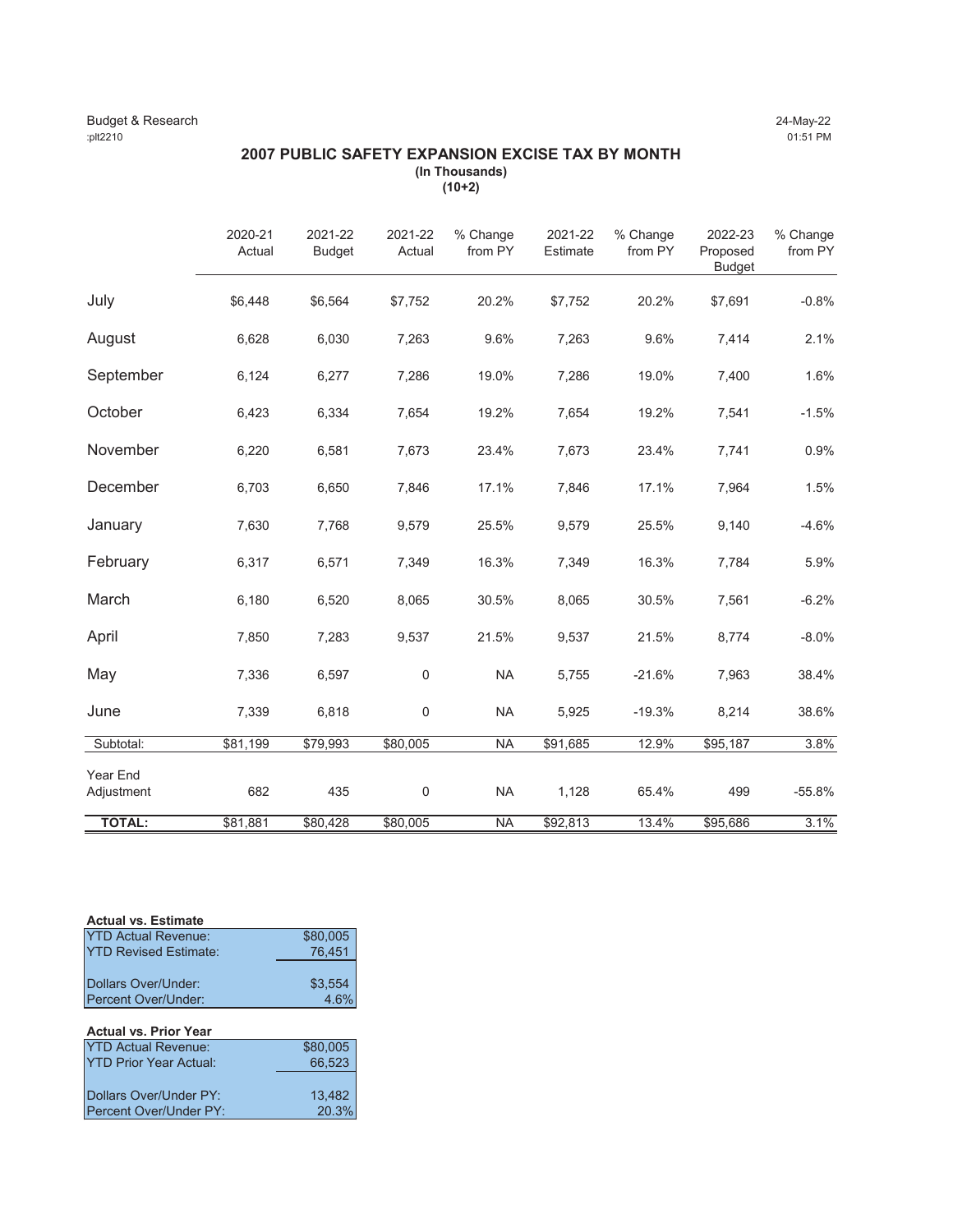# PUBLIC SAFETY EXPANSION - FIRE EXCISE TAX CATEGORY ANALYSIS FY 2022 ACTUALS  $(10+2)$  $(000'S)$

|                                                                   | <b>JUL</b><br>(Act)      | <b>AUG</b><br>(Act)       | <b>SEP</b><br>(Act)      | OCT<br>(Act)              | <b>NOV</b><br>(Act)      | <b>DEC</b><br>(Act)   | <b>JAN</b><br>(Act)        | <b>FEB</b><br>(Act)      | <b>MAR</b><br>(Act)      | <b>APR</b><br>(Act) | <b>MAY</b><br>(Est)      | <b>JUN</b><br>(Est)      | <b>Total</b><br><b>Act/Est</b> | 2021-22<br><b>Estimate</b> | % Chg<br>from PY<br><b>Actuals</b> |
|-------------------------------------------------------------------|--------------------------|---------------------------|--------------------------|---------------------------|--------------------------|-----------------------|----------------------------|--------------------------|--------------------------|---------------------|--------------------------|--------------------------|--------------------------------|----------------------------|------------------------------------|
| Amusements<br>(% change from prior year)                          | 24<br>922.5%             | 25<br>600.0%              | 12<br>296.9%             | 10<br>179.4%              | 14<br>160.0%             | 16<br>210.5%          | 18<br>300.7%               | 10<br>84.0%              | 19<br>170.7%             | 23<br>136.5%        | (1)<br>$-107.6%$         | (1)<br>$-107.4%$         | 169<br>135.4%                  | 169                        | 135.4%                             |
| <b>Commercial Property Rental</b><br>(% change from prior year)   | 129<br>0.1%              | 116<br>$-49.6%$           | 121<br>25.9%             | 121<br>3.9%               | 117<br>6.5%              | 120<br>8.2%           | 133<br>10.7%               | 115<br>8.5%              | 122<br>13.1%             | 134<br>11.5%        | 122<br>6.6%              | 118<br>5.7%              | 1,468<br>$-0.3%$               | 1.468                      | $-0.3%$                            |
| <b>Construction Contracting</b><br>(% change from prior year)     | 174<br>18.6%             | 144<br>10.5%              | 162<br>26.2%             | 165<br>31.9%              | 164<br>13.5%             | 145<br>$-8.8%$        | 235<br>63.9%               | 120<br>2.4%              | 176<br>37.9%             | 217<br>36.5%        | 142<br>0.5%              | 144<br>$-2.2%$           | 1,988<br>19.1%                 | 1.988                      | 19.1%                              |
| Hotel/Motel Lodging<br>(% change from prior year)                 | 26<br>105.8%             | 27<br>132.1%              | 23<br>74.8%              | 28<br>102.1%              | 38<br>113.6%             | 38<br>112.0%          | 36<br>144.4%               | 43<br>152.8%             | 52<br>108.3%             | 68<br>200.7%        | 9<br>$-72.2%$            | 8<br>$-74.1%$            | 396<br>73.4%                   | 396                        | 73.4%                              |
| Job Printing<br>(% change from prior year)                        | 3<br>2.3%                | 3<br>$-25.6%$             | 3<br>$-2.6%$             | $\overline{4}$<br>$-0.2%$ | 5<br>81.6%               | 3<br>$-11.4%$         | $\overline{2}$<br>$-16.6%$ | $\overline{4}$<br>94.6%  | 3<br>55.2%               | 3<br>16.5%          | -1<br>$-67.9%$           | $\mathbf 0$<br>$-86.1%$  | 34<br>0.9%                     | 34                         | 0.9%                               |
| Publishing<br>(% change from prior year)                          | $\mathbf 0$<br>$-41.5%$  | $\overline{2}$<br>2196.3% | 0<br>$-36.4%$            | $\mathbf 0$<br>68.8%      | $\mathbf 0$<br>6.8%      | $\mathbf 0$<br>60.5%  | 147.0%                     | $\mathbf 0$<br>228.6%    | $\mathbf 0$<br>63.0%     | 0<br>$-36.4%$       | $\mathbf 0$<br>$-137.7%$ | $\mathbf 0$<br>$-163.2%$ | 3<br>150.7%                    | 3                          | 150.7%                             |
| <b>Rentals of Personal Property</b><br>(% change from prior year) | 69<br>41.8%              | 65<br>30.3%               | 67<br>39.0%              | 67<br>30.8%               | 69<br>26.2%              | 71<br>27.1%           | 77<br>15.3%                | 68<br>34.0%              | 81<br>61.2%              | 103<br>11.8%        | 51<br>$-20.9%$           | 47<br>$-20.1%$           | 835<br>20.7%                   | 835                        | 20.7%                              |
| <b>Residential Property Rental</b><br>(% change from prior year)  | 91<br>7.5%               | 91<br>15.1%               | 99<br>23.6%              | 98<br>10.5%               | 93<br>19.7%              | 106<br>20.7%          | 114<br>23.2%               | 98<br>19.8%              | 108<br>25.9%             | 113<br>20.8%        | 59<br>$-31.1%$           | 60<br>$-36.6%$           | 1.130<br>9.5%                  | 1,130                      | 9.5%                               |
| <b>Restaurant and Bars</b><br>(% change from prior year)          | 139<br>40.0%             | 138<br>50.7%              | 133<br>33.3%             | 143<br>33.0%              | 160<br>43.8%             | 151<br>36.8%          | 165<br>46.9%               | 151<br>31.9%             | 161<br>31.1%             | 191<br>25.7%        | 87<br>$-39.0%$           | 93<br>$-38.7%$           | 1,712<br>21.0%                 | 1,712                      | 21.0%                              |
| <b>Retail Food Sales</b><br>(% change from prior year)            | $\mathbf 0$<br>$-100.0%$ | 0<br>$-100.0%$            | $\mathbf 0$<br>$-100.0%$ | 0<br>$-100.0%$            | $\mathbf 0$<br>$-100.0%$ | $\Omega$<br>$-100.0%$ | $\Omega$<br>$-100.0%$      | $\mathbf 0$<br>$-100.0%$ | $\mathbf 0$<br>$-100.0%$ | 0<br>$-100.0%$      | $\mathbf 0$<br>$-100.0%$ | $\mathbf 0$<br>$-100.0%$ | $\mathbf 0$<br>$-100.0%$       | $\mathbf 0$                | $-100.0%$                          |
| <b>Retail Sales</b><br>(% change from prior year)                 | 814<br>17.7%             | 777<br>18.0%              | 765<br>10.8%             | 807<br>16.9%              | 801<br>23.9%             | 839<br>19.0%          | 1,026<br>18.8%             | 783<br>14.5%             | 811<br>20.3%             | 957<br>16.1%        | 625<br>$-22.3%$          | 660<br>$-16.9%$          | 9.665<br>10.7%                 | 9.665                      | 10.7%                              |
| Timber/Extracting<br>(% change from prior year)                   | $\Omega$<br>$-100.0%$    | $\Omega$<br>$-100.0%$     | 0<br>$-100.0%$           | $\Omega$<br>$-100.0%$     | $\mathbf 0$<br>$-100.0%$ | $\Omega$<br>$-100.0%$ | $\Omega$<br>$-100.0%$      | $\Omega$<br>11378.1%     | $\mathbf 0$<br>$-100.0%$ | 0<br>$-100.0%$      | $\Omega$<br>$-100.0%$    | $\mathbf 0$<br>$-100.0%$ | $\mathbf 0$<br>$-100.0%$       | $\Omega$                   | $-100.0%$                          |
| Transportation<br>(% change from prior year)                      | $\mathbf 0$<br>$-89.5%$  | 0<br>$-95.6%$             | 0<br>$-96.4%$            | 0<br>$-93.3%$             | $\mathbf 0$<br>$-95.5%$  | 0<br>$-99.5%$         | $\Omega$<br>$-92.0%$       | 0<br>$-96.1%$            | $\pmb{0}$<br>$-96.5%$    | 5<br>763.7%         | (2)<br>$-428.2%$         | (1)<br>$-349.6%$         | $\overline{2}$<br>$-88.0%$     | $\overline{2}$             | $-88.0%$                           |
| Use Tax<br>(% change from prior year)                             | 81<br>12.9%              | 66<br>$-2.5%$             | 72<br>16.9%              | 87<br>5.6%                | 75<br>2.0%               | 81<br>6.8%            | 110<br>5.1%                | 78<br>$-7.7%$            | 79<br>146.8%             | 92<br>$-0.7%$       | 59<br>$-16.9%$           | 56<br>$-8.2%$            | 936<br>6.6%                    | 936                        | 6.6%                               |
| Rounding Adjustment                                               |                          |                           |                          |                           |                          |                       |                            |                          |                          |                     |                          |                          |                                |                            |                                    |
| <b>Total</b>                                                      | 1.550                    | 1.453                     | 1.457                    | 1.531                     | 1,535                    | 1,569                 | 1,916                      | 1,470                    | 1,613                    | 1,907               | 1,151                    | 1,185                    | 18,337                         | 18,337                     | 12.9%                              |
| (% change from prior year)                                        | 20.2%                    | 9.6%                      | 19.0%                    | 19.2%                     | 23.4%                    | 17.1%                 | 25.5%                      | 16.3%                    | 30.5%                    | 21.5%               | $-21.6%$                 | $-19.3%$                 | 12.9%                          |                            |                                    |
|                                                                   |                          |                           |                          |                           |                          |                       |                            |                          |                          |                     | <b>GASB</b>              |                          | 226                            | 226                        | 65.0%                              |

Total 18,563 18,563 13.3%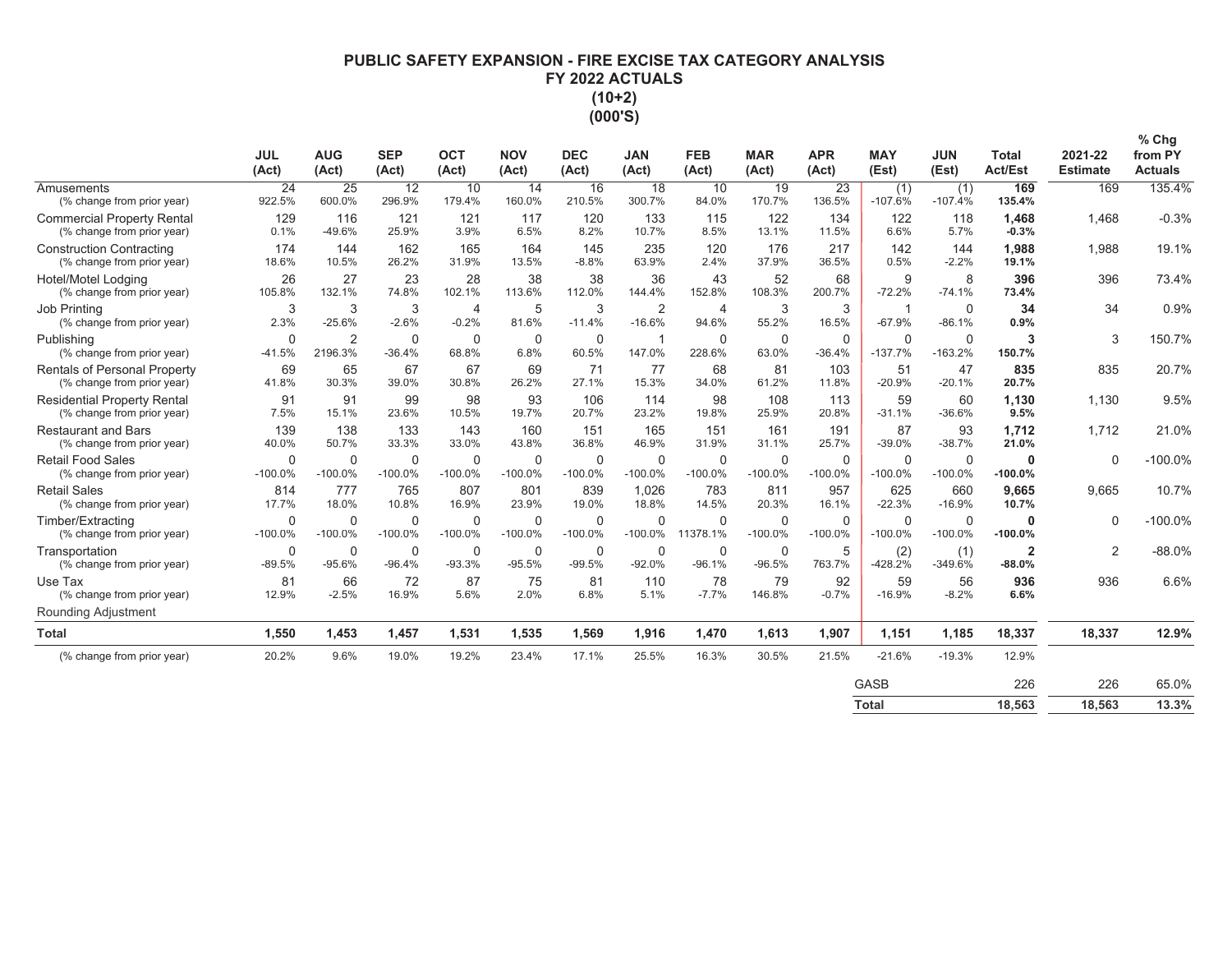# PUBLIC SAFETY EXPANSION - POLICE EXCISE TAX CATEGORY ANALYSIS FY 2022 ACTUALS  $(10+2)$ (000'S)

|                                                                     | <b>JUL</b>               | <b>AUG</b>               | <b>SEP</b>               | <b>OCT</b>                | <b>NOV</b>                | <b>DEC</b>               | <b>JAN</b>               | <b>FEB</b>               | <b>MAR</b>               | <b>APR</b>               | <b>MAY</b>               | <b>JUN</b>               | <b>Total</b>     | 2021-22         | % Chg<br>from PY |
|---------------------------------------------------------------------|--------------------------|--------------------------|--------------------------|---------------------------|---------------------------|--------------------------|--------------------------|--------------------------|--------------------------|--------------------------|--------------------------|--------------------------|------------------|-----------------|------------------|
|                                                                     | (Act)                    | (Act)                    | (Act)                    | (Act)                     | (Act)                     | (Act)                    | (Act)                    | (Act)                    | (Act)                    | (Act)                    | (Est)                    | (Est)                    | <b>Act/Est</b>   | <b>Estimate</b> | <b>Actuals</b>   |
| Amusements<br>(% change from prior year)                            | 97<br>922.5%             | 100<br>600.0%            | 46<br>296.9%             | 41<br>179.4%              | 55<br>160.0%              | 63<br>210.5%             | 71<br>300.7%             | 38<br>84.0%              | 76<br>170.7%             | 93<br>136.5%             | (3)<br>$-107.6%$         | (3)<br>$-107.4%$         | 674<br>135.4%    | 674             | 135.4%           |
| <b>Commercial Property Rental</b><br>(% change from prior year)     | 515<br>0.1%              | 463<br>$-49.6%$          | 483<br>25.9%             | 484<br>3.9%               | 468<br>6.5%               | 481<br>8.2%              | 530<br>10.7%             | 461<br>8.5%              | 489<br>13.1%             | 535<br>11.5%             | 486<br>6.6%              | 476<br>5.7%              | 5,871<br>$-0.3%$ | 5,871           | $-0.3%$          |
| <b>Construction Contracting</b><br>(% change from prior year)       | 695<br>18.6%             | 576<br>10.5%             | 650<br>26.2%             | 661<br>31.9%              | 656<br>13.5%              | 578<br>$-8.8%$           | 938<br>63.9%             | 478<br>2.4%              | 705<br>37.9%             | 869<br>36.5%             | 568<br>0.5%              | 579<br>$-2.2%$           | 7,953<br>19.1%   | 7,953           | 19.1%            |
| Hotel/Motel Lodging<br>(% change from prior year)                   | 106<br>105.8%            | 106<br>132.1%            | 94<br>74.8%              | 114<br>102.1%             | 150<br>113.6%             | 151<br>112.0%            | 142<br>144.4%            | 173<br>152.8%            | 209<br>108.3%            | 273<br>200.7%            | 35<br>$-72.2%$           | 31<br>$-74.1%$           | 1,584<br>73.4%   | 1,584           | 73.4%            |
| <b>Job Printing</b><br>(% change from prior year)                   | 12<br>2.3%               | 10<br>$-25.6%$           | 11<br>$-2.6%$            | 14<br>$-0.2%$             | 21<br>81.6%               | 11<br>$-11.4%$           | 10<br>$-16.6%$           | 17<br>94.6%              | 13<br>55.2%              | 14<br>16.5%              | 3<br>$-67.9%$            | 2<br>$-86.1%$            | 138<br>0.9%      | 138             | 0.9%             |
| Publishing<br>(% change from prior year)                            | $\mathbf 0$<br>$-41.5%$  | 8<br>2196.3%             | $\Omega$<br>$-36.4%$     | 68.8%                     | $\mathbf 0$<br>6.8%       | $\mathbf 0$<br>60.5%     | $\overline{2}$<br>147.0% | 1<br>228.6%              | $\mathbf 0$<br>63.0%     | $\mathbf 0$<br>$-36.4%$  | $\mathbf 0$<br>$-137.7%$ | 2<br>$-163.2%$           | 14<br>150.7%     | 14              | 150.7%           |
| <b>Rentals of Personal Property</b><br>(% change from prior year)   | 276<br>41.8%             | 262<br>30.3%             | 270<br>39.0%             | 268<br>30.8%              | 276<br>26.2%              | 282<br>27.1%             | 309<br>15.3%             | 270<br>34.0%             | 324<br>61.2%             | 410<br>11.8%             | 204<br>$-20.9%$          | 188<br>$-20.1%$          | 3,339<br>20.7%   | 3,339           | 20.7%            |
| <b>Residential Property Rental</b><br>(% change from prior year)    | 365<br>7.5%              | 364<br>15.1%             | 395<br>23.6%             | 390<br>10.5%              | 371<br>19.7%              | 423<br>20.7%             | 458<br>23.2%             | 393<br>19.8%             | 431<br>25.9%             | 453<br>20.8%             | 236<br>$-31.1%$          | 240<br>$-36.6%$          | 4,519<br>9.5%    | 4,519           | 9.5%             |
| <b>Restaurant and Bars</b><br>(% change from prior year)            | 557<br>40.0%             | 551<br>50.7%             | 534<br>33.3%             | 572<br>33.0%              | 639<br>43.8%              | 605<br>36.8%             | 658<br>46.9%             | 602<br>31.9%             | 645<br>31.1%             | 766<br>25.7%             | 346<br>$-39.0%$          | 371<br>$-38.7%$          | 6,846<br>21.0%   | 6,846           | 21.0%            |
| <b>Retail Food Sales</b><br>(% change from prior year)              | $\mathbf 0$<br>$-100.0%$ | $\mathbf 0$<br>$-100.0%$ | $\mathbf 0$<br>$-100.0%$ | $\mathbf 0$<br>$-100.0%$  | $\mathbf 0$<br>$-100.0%$  | $\mathbf 0$<br>$-100.0%$ | 0<br>$-100.0%$           | $\mathbf 0$<br>$-100.0%$ | $\mathbf 0$<br>$-100.0%$ | 0<br>$-100.0%$           | $\mathbf 0$<br>$-100.0%$ | $\mathbf 0$<br>$-100.0%$ | 0<br>$-100.0%$   | $\mathbf 0$     | $-100.0%$        |
| <b>Retail Sales</b><br>(% change from prior year)                   | 3,256<br>17.7%           | 3,107<br>18.0%           | 3,059<br>10.8%           | 3,229<br>16.9%            | 3,202<br>23.9%            | 3,357<br>19.0%           | 4.103<br>18.8%           | 3,133<br>14.5%           | 3,243<br>20.3%           | 3,828<br>16.1%           | 2,500<br>$-22.3%$        | 2,643<br>$-16.9%$        | 38,660<br>10.7%  | 38,660          | 10.7%            |
| Timber/Extracting<br>(% change from prior year)                     | $\mathbf 0$<br>$-100.0%$ | $\Omega$<br>$-100.0%$    | $\Omega$<br>$-100.0%$    | $\mathbf 0$<br>$-100.0\%$ | $\mathbf 0$<br>$-100.0\%$ | $\mathbf 0$<br>$-100.0%$ | $-100.0%$                | 1<br>11378.1%            | $\mathbf 0$<br>$-100.0%$ | $\mathbf 0$<br>$-100.0%$ | $\mathbf 0$<br>$-100.0%$ | (2)<br>$-100.0%$         | 0<br>$-100.0%$   | $\Omega$        | $-100.0%$        |
| Transportation<br>(% change from prior year)                        | $\mathbf 0$<br>$-89.5%$  | $\Omega$<br>$-95.6%$     | $\mathbf 0$<br>$-96.4%$  | $\mathbf 0$<br>$-93.3%$   | $\mathbf 0$<br>$-95.5%$   | 0<br>$-99.5%$            | 0<br>$-92.0%$            | 0<br>$-96.1%$            | $\mathbf 0$<br>$-96.5%$  | 20<br>763.7%             | (8)<br>$-428.2%$         | (4)<br>$-349.6%$         | 8<br>$-88.0%$    | 8               | $-88.0%$         |
| Use Tax<br>(% change from prior year)<br><b>Rounding Adjustment</b> | 323<br>12.9%             | 263<br>$-2.5%$           | 287<br>16.9%             | 349<br>5.6%               | 301<br>2.0%               | 325<br>6.8%              | 439<br>5.1%              | 312<br>$-7.7%$           | 318<br>146.8%            | 369<br>$-0.7%$           | 237<br>$-16.9%$          | 219<br>$-8.2%$           | 3.742<br>6.6%    | 3,742           | 6.6%             |
| <b>Total</b>                                                        | 6,202                    | 5,810                    | 5,829                    | 6,123                     | 6,139                     | 6,276                    | 7,663                    | 5,880                    | 6,452                    | 7,630                    | 4,604                    | 4,740                    | 73,348           | 73,348          | 12.9%            |
| (% change from prior year)                                          | 20.2%                    | 9.6%                     | 19.0%                    | 19.2%                     | 23.4%                     | 17.1%                    | 25.5%                    | 16.3%                    | 30.5%                    | 21.5%                    | $-21.6%$                 | $-19.3%$                 | 12.9%            |                 |                  |
|                                                                     |                          |                          |                          |                           |                           |                          |                          |                          |                          |                          | <b>GASB</b>              |                          | 902              | 902             | 65.5%            |

| ິ     | $\cdots$ | $\sim$ $\sim$ $\sim$ | $\sim\!\!\sim\!$ |
|-------|----------|----------------------|------------------|
| Total | 74,250   | 74,250               | 13.4             |
|       |          |                      |                  |

 $13.4%$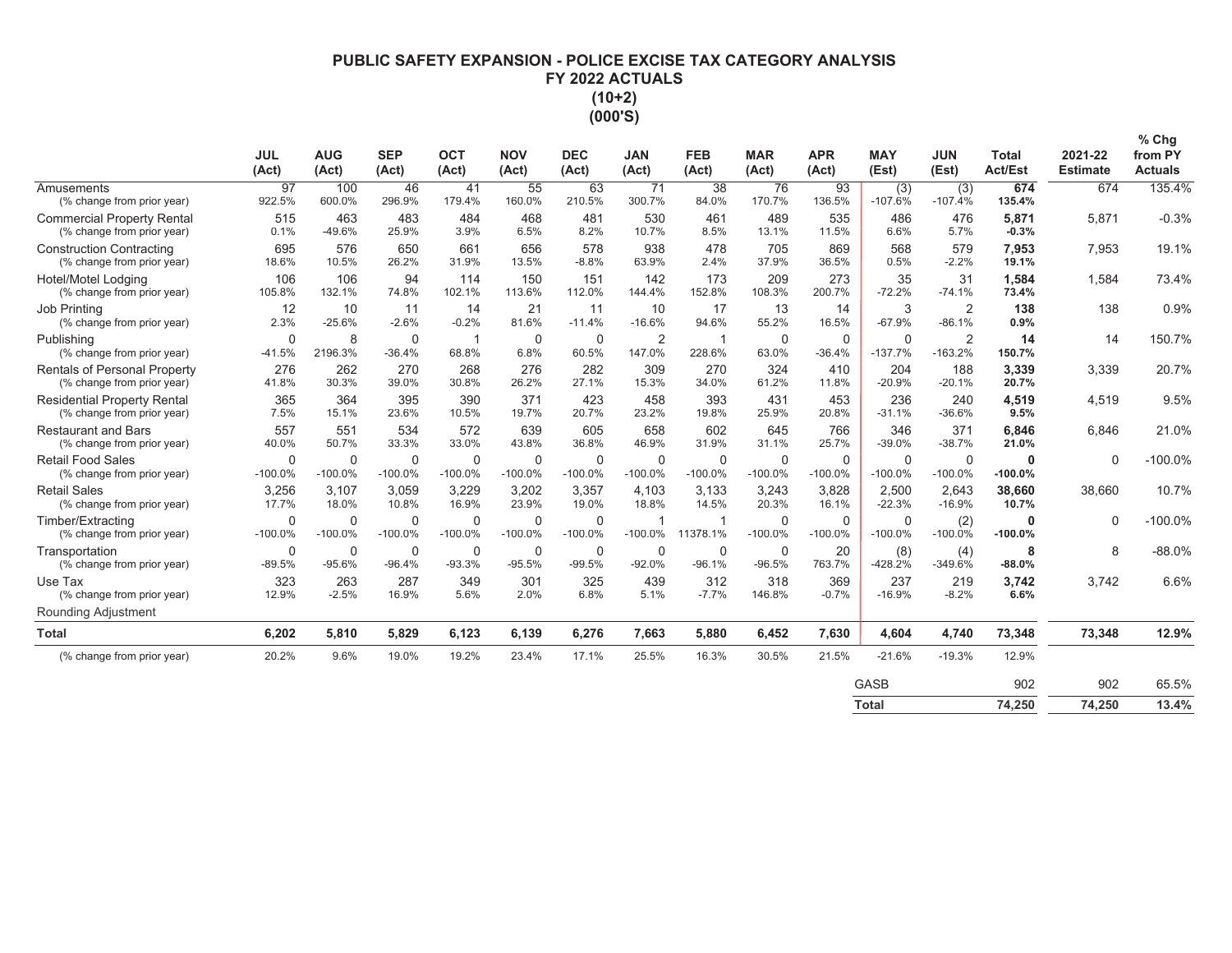### (In Thousands) **STATE SALES TAX BY MONTH PHOENIX SHARE**

**10+2**

|                            | 2020-21       | 2021-22       | % Change<br>from    | 2021-22         | % Change<br>from    | 2022-23                   | % Change<br>from      |
|----------------------------|---------------|---------------|---------------------|-----------------|---------------------|---------------------------|-----------------------|
|                            | <b>Actual</b> | <b>Actual</b> | <b>PY</b><br>Actual | <b>Estimate</b> | <b>PY</b><br>Actual | Proposed<br><b>Budget</b> | <b>PY</b><br>Estimate |
| July                       | \$15,466      | \$18,856      | 21.9%               | \$18,856        | 21.9%               | \$17,959                  | $-4.8%$               |
| August                     | 14,866        | 17,238        | 16.0%               | 17,238          | 16.0%               | 17,329                    | 0.5%                  |
| September                  | 15,244        | 17,194        | 12.8%               | 17,194          | 12.8%               | 17,718                    | 3.0%                  |
| <b>October</b>             | 15,603        | 17,888        | 14.6%               | 17,888          | 14.6%               | 17,650                    | $-1.3%$               |
| <b>November</b>            | 15,466        | 18,136        | 17.3%               | 18,136          | 17.3%               | 18,217                    | 0.4%                  |
| <b>December</b>            | 15,894        | 18,796        | 18.3%               | 18,796          | 18.3%               | 18,875                    | 0.4%                  |
| January                    | 18,864        | 21,923        | 16.2%               | 21,923          | 16.2%               | 22,156                    | 1.1%                  |
| February                   | 15,274        | 17,697        | 15.9%               | 17,697          | 15.9%               | 18,099                    | 2.3%                  |
| <b>March</b>               | 15,794        | 18,254        | 15.6%               | 18,254          | 15.6%               | 18,019                    | $-1.3%$               |
| April                      | 19,810        | 22,044        | 11.3%               | 22,044          | 11.3%               | 20,909                    | $-5.1%$               |
| May                        | 18,370        | $\Omega$      | <b>NA</b>           | 16,120          | $-12.2%$            | 19,021                    | 18.0%                 |
| June                       | 18,769        | 0             | <b>NA</b>           | 17,143          | $-8.7%$             | 20,197                    | 17.8%                 |
| <b>Subtotal</b>            | \$199,421     | \$188,026     | <b>NA</b>           | \$221,290       | 11.0%               | \$226,149                 | 2.2%                  |
| Year end adjust.<br>(GASB) | 1,871         | $\mathbf 0$   | <b>NA</b>           | 2,069           | 10.6%               | 1,006                     | $-51.4%$              |
| <b>TOTAL:</b>              | \$201,292     | \$188,026     | <b>NA</b>           | \$223,359       | 11.0%               | \$227,155                 | 1.7%                  |

### **Actual vs. Prior Year**

| <b>YTD Actual Revenue:</b>    | \$188,026 | <b>IYTD Actual Revenue:</b> | \$188,026 |
|-------------------------------|-----------|-----------------------------|-----------|
| <b>YTD Prior Year Actual:</b> | 162,282   | <b>YTD Estimate:</b>        | 183.567   |
| Dollars Over/(Under):         | \$25,744  | Dollars Over/(Under):       | \$4,459   |
| Percent Over/(Under):         | 15.9%     | Percent Over/(Under):       | 2.4%      |

| ×   |           | <b>Actual vs. Estimate</b> |           |
|-----|-----------|----------------------------|-----------|
|     | \$188,026 | <b>YTD Actual Revenue:</b> | \$188,026 |
| al: | 162,282   | <b>IYTD Estimate:</b>      | 183,567   |
|     | \$25,744  | Dollars Over/(Under):      | \$4,459   |
|     | 15.9%     | Percent Over/(Under):      | 2.4%      |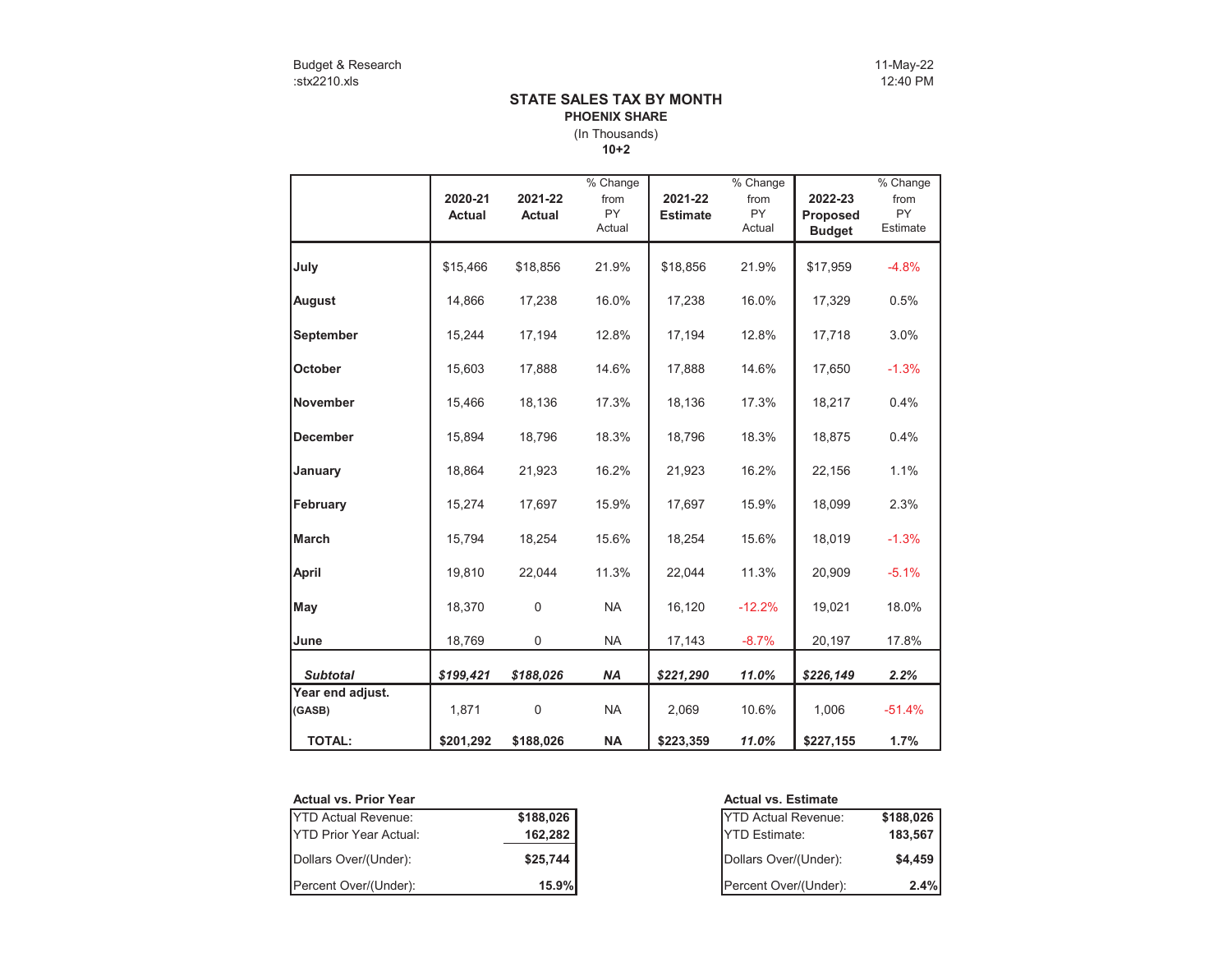|                                      | <b>JUL</b> | <b>AUG</b> | <b>SEP</b> | <b>OCT</b> | <b>NOV</b> | <b>DEC</b> | <b>JAN</b> | <b>FEB</b> | <b>MAR</b> | <b>APR</b> | <b>MAY</b> | <b>JUN</b> |              | % Change   |
|--------------------------------------|------------|------------|------------|------------|------------|------------|------------|------------|------------|------------|------------|------------|--------------|------------|
| Category                             | (Act)      | (Act)      | (Act)      | (Act)      | (Act)      | (Act)      | (Act)      | (Act)      | (Act)      | (Act)      | (Est)      | (Est)      | <b>TOTAL</b> | fr PY Acts |
|                                      |            |            |            |            |            |            |            |            |            |            |            |            |              |            |
| <b>Transportation &amp; Towing</b>   | \$28       | \$26       | \$32       | \$29       | \$26       | \$27       | \$29       | \$21       | \$26       | \$459      | (\$118)    | (\$151)    | \$435        | $-64.3%$   |
| % change from PY actual              | $-44.4%$   | $-52.8%$   | $-45.8%$   | $-86.8%$   | $-89.3%$   | $-88.9%$   | $-54.3%$   | $-58.5%$   | $-60.4%$   | 694.9%     | $-338.2%$  | $-344.6%$  |              |            |
| Mining-Oil & Gas Production          | \$201      | \$169      | \$185      | \$210      | \$211      | \$197      | \$202      | \$201      | \$213      | \$231      | \$125      | \$125      | \$2,270      | 5.5%       |
| % change from PY actual              | 1.6%       | 8.0%       | $-4.5%$    | 37.3%      | 7.7%       | 15.3%      | 17.2%      | 22.2%      | 28.1%      | 12.8%      | $-34.8%$   | $-31.9%$   |              |            |
| <b>Utilities</b>                     | \$11,042   | \$12,495   | \$11,957   | \$11,060   | \$8,696    | \$8,152    | \$5,628    | \$9,219    | \$6,921    | \$7,848    | \$6,474    | \$7,537    | \$107,029    | $-0.6%$    |
| % change from PY actual              | 21.6%      | 4.6%       | $-5.8%$    | $-6.4%$    | $-11.0%$   | 9.9%       | $-22.6%$   | 16.2%      | $-6.4%$    | 10.2%      | $-12.7%$   | $-3.6%$    |              |            |
| <b>Communications</b>                | \$1,109    | \$1,050    | \$1.090    | \$1,083    | \$1,069    | \$1,040    | \$1,072    | \$1,013    | \$999      | \$1,075    | \$1,021    | \$1,016    | \$12,637     | $-8.9%$    |
| % change from PY actual              | $-22.8%$   | $-23.2%$   | $-11.5%$   | $-2.0%$    | $-2.5%$    | $-5.3%$    | $-4.0%$    | $-2.5%$    | $-6.1%$    | $-6.6%$    | $-5.9%$    | $-6.4%$    |              |            |
| <b>Private Car &amp; Pipelines</b>   | \$40       | \$38       | \$38       | \$38       | \$39       | \$38       | \$40       | \$38       | \$39       | \$40       | \$149      | \$150      | \$688        | 35.4%      |
| % change from PY actual              | 4.5%       | $-1.7%$    | 1.2%       | $-1.6%$    | 2.8%       | $-0.3%$    | $-44.1%$   | 0.2%       | 3.0%       | $-23.0%$   | 272.4%     | 284.3%     |              |            |
| <b>Publishing</b>                    | \$37       | \$264      | \$27       | \$33       | \$30       | \$27       | \$42       | \$29       | \$26       | \$27       | \$32       | \$29       | \$602        | 84.9%      |
| % change from PY actual              | 26.6%      | 959.0%     | $-0.8%$    | 12.1%      | 7.8%       | 8.7%       | 21.0%      | 13.2%      | 11.0%      | $-1.7%$    | 14.7%      | 21.7%      |              |            |
| <b>Printing</b>                      | \$186      | \$169      | \$156      | \$196      | \$259      | \$185      | \$187      | \$202      | \$179      | \$201      | \$121      | \$123      | \$2,163      | 16.7%      |
| % change from PY actual              | 23.9%      | 6.6%       | 2.8%       | 3.5%       | 71.1%      | 18.1%      | 10.6%      | 47.9%      | 35.1%      | 23.2%      | $-7.9%$    | $-24.5%$   |              |            |
| <b>Restaurants &amp; Bars</b>        | \$29,239   | \$29,224   | \$28,192   | \$29,760   | \$32,953   | \$31,012   | \$34,108   | \$30,570   | \$33,897   | \$39,380   | \$22,809   | \$24,856   | \$366,000    | 20.0%      |
| % change from PY actual              | 31.9%      | 44.0%      | 30.2%      | 29.9%      | 37.7%      | 30.4%      | 40.8%      | 26.6%      | 28.4%      | 22.1%      | $-25.8%$   | $-23.5%$   |              |            |
| <b>Amusements</b>                    | \$3,689    | \$2,896    | \$1,779    | \$2,030    | \$2,653    | \$3,253    | \$3,527    | \$2,352    | \$3,187    | \$3,926    | \$946      | \$1,073    | \$31,313     | 78.0%      |
| % change from PY actual              | 338.3%     | 301.6%     | 126.7%     | 106.8%     | 118.7%     | 128.3%     | 147.5%     | 69.3%      | 69.1%      | 54.3%      | $-55.0%$   | $-52.9%$   |              |            |
| <b>Rentals-Personal Property</b>     | \$9,429    | \$9,442    | \$9,564    | \$10,121   | \$9,592    | \$10,230   | \$10,882   | \$9,158    | \$10,634   | \$12,342   | \$7,165    | \$6,996    | \$115,555    | 15.7%      |
| % change from PY actual              | 26.3%      | 24.2%      | 27.7%      | 24.5%      | 22.4%      | 31.2%      | 17.8%      | 19.8%      | 40.5%      | 7.2%       | $-21.0%$   | $-18.1%$   |              |            |
| <b>Contracting</b>                   | \$16,236   | \$14,160   | \$14,827   | \$16,095   | \$15,392   | \$15,292   | \$18,658   | \$14,606   | \$16,857   | \$18,810   | \$8,036    | \$8,830    | \$177,799    | $-1.1%$    |
| % change from PY actual              | $-0.9%$    | $-9.5%$    | 0.1%       | 6.2%       | $-6.3%$    | 9.2%       | 7.1%       | 9.9%       | 32.6%      | 28.7%      | $-40.6%$   | $-44.1%$   |              |            |
| <b>Retail</b>                        | \$175,989  | \$164,151  | \$166,126  | \$170,831  | \$172,326  | \$183,831  | \$223,999  | \$170,733  | \$170,591  | \$208,242  | \$176,968  | \$186,762  | \$2,170,549  | 13.9%      |
| % change from PY actual              | 18.3%      | 17.3%      | 15.4%      | 16.5%      | 19.7%      | 18.6%      | 17.4%      | 16.7%      | 13.8%      | 10.5%      | 0.8%       | 5.8%       |              |            |
| Severance - Mining                   | \$3,743    | \$2.999    | \$3,379    | \$4.107    | \$3,346    | \$3,545    | \$3,239    | \$3,103    | \$2.431    | \$3,668    | \$3,676    | \$4,730    | \$41,966     | 47.3%      |
| % change from PY actual              | 192.3%     | 41.6%      | 80.0%      | 128.4%     | 132.2%     | 92.8%      | 22.5%      | 36.4%      | $-16.5%$   | 8.3%       | 26.6%      | 17.9%      |              |            |
| <b>Bed Tax - Hotel/Motel</b>         | \$8,885    | \$8,551    | \$7,657    | \$9,294    | \$11,851   | \$11,004   | \$10,787   | \$10,925   | \$14,117   | \$17,874   | \$2,300    | \$2,212    | \$115,457    | 37.3%      |
| % change from PY actual              | 71.1%      | 79.1%      | 51.2%      | 58.1%      | 73.0%      | 82.0%      | 100.1%     | 81.8%      | 90.6%      | 56.5%      | $-77.8%$   | $-77.2%$   |              |            |
| <b>Other</b>                         | \$0        | \$0        | \$0        | \$17       | (\$17)     | \$0        | \$0        | \$0        | \$0        | \$0        | \$0        | \$0        | \$0          | <b>NA</b>  |
|                                      |            |            |            |            |            |            |            |            |            |            |            |            |              |            |
| <b>State Total</b>                   | \$259,854  | \$245,636  | \$245,010  | \$254,901  | \$258,428  | \$267,832  | \$312,399  | \$252,170  | \$260,117  | \$314,122  | \$229,704  | \$244,288  | \$3,144,462  | 14.4%      |
|                                      |            |            |            |            |            |            |            |            |            |            |            |            |              |            |
| Cities Share (25%)                   | \$64,964   | \$61,409   | \$61,253   | \$63,725   | \$64,607   | \$66,958   | \$78,100   | \$63,042   | \$65,029   | \$78,531   | \$57,426   | \$61,072   | \$786,115    | 14.4%      |
| <b>Phoenix Population Percentage</b> | 29.03%     | 28.07%     | 28.07%     | 28.07%     | 28.07%     | 28.07%     | 28.07%     | 28.07%     | 28.07%     | 28.07%     | 28.07%     | 28.07%     |              |            |
| <b>Phoenix TOTAL</b>                 | \$18,856   | \$17,238   | \$17.194   | \$17.888   | \$18,136   | \$18,796   | \$21.923   | \$17.697   | \$18,254   | \$22,044   | \$16,120   | \$17.143   | \$221,290    | 11.0%      |

Year End GASB Adjustment **2,069** 10.6% **Total \$223,359** 11.0%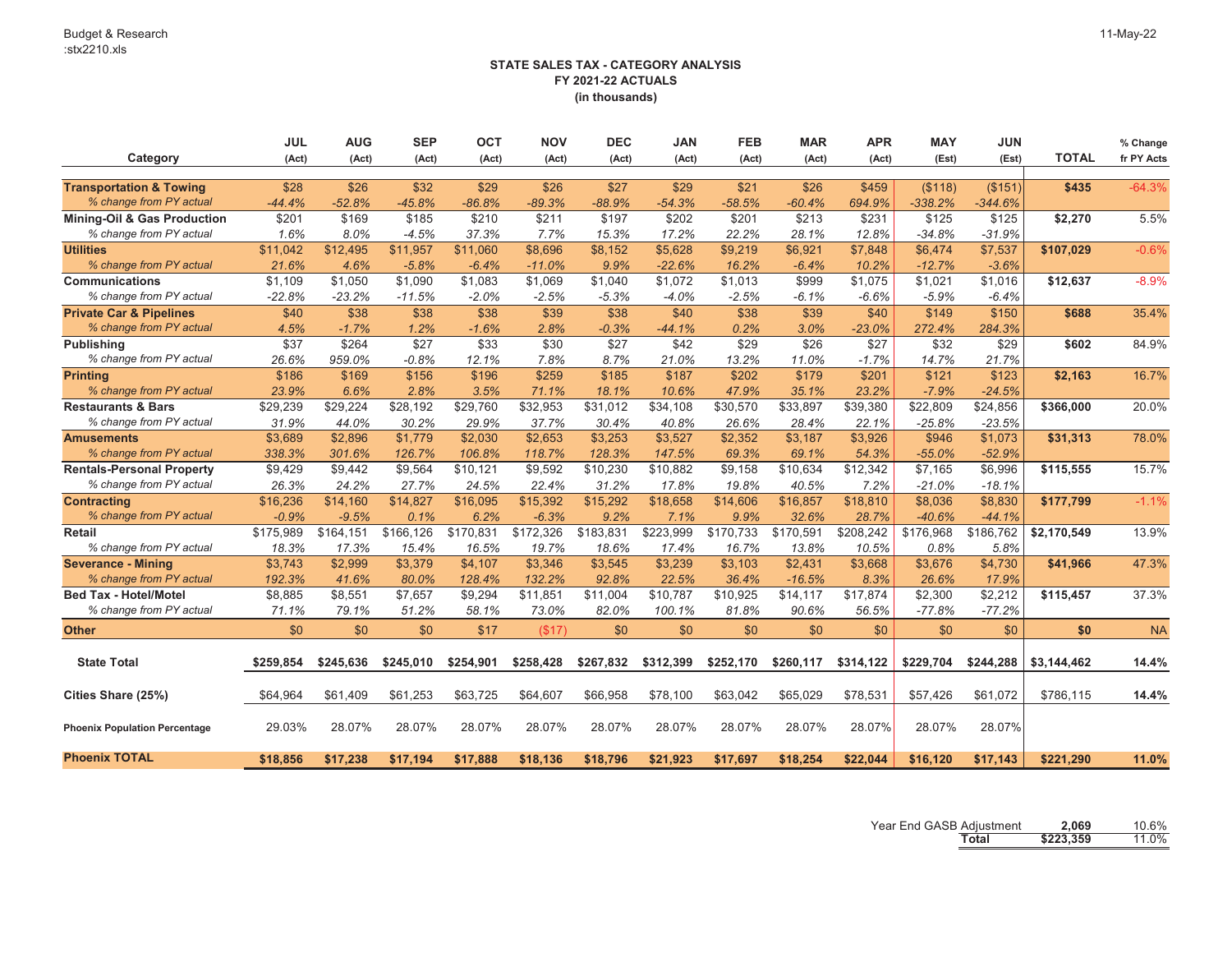### **STATE SALES TAX CATEGORY ANALYSIS STATEWIDE COLLECTIONS (000's) 10+2**

|                                                                    | <b>Prior Year</b> |               | <b>Current Year</b> |             | <b>CY Actual/PY Actual</b> |           | <b>CY Actual/CY Estimate</b> |           |
|--------------------------------------------------------------------|-------------------|---------------|---------------------|-------------|----------------------------|-----------|------------------------------|-----------|
| Category                                                           | Actual            | <b>Budget</b> | Estimate            | Actual      | Amount                     | Percent   | Amount                       | Percent   |
| <b>Transportation &amp; Towing</b>                                 | \$58              | \$184         | \$41                | \$459       | \$401                      | 694.9%    | \$418                        | 1020.2%   |
| Mining-Oil & Gas Production                                        | 205               | 189           | 187                 | 231         | 26                         | 12.8%     | 44                           | 23.4%     |
| <b>Utilities</b>                                                   | 7,122             | 6,918         | 7,113               | 7,848       | 726                        | 10.2%     | 735                          | 10.3%     |
| Communications                                                     | 1,151             | 1,251         | 1,063               | 1,075       | (76)                       | $-6.6%$   | 12                           | 1.1%      |
| Private Car & Pipelines                                            | 52                | 25            | 75                  | 40          | (12)                       | $-23.0%$  | (35)                         | $-47.1%$  |
| Publishing                                                         | 27                | 26            | 31                  | 27          | (0)                        | $-1.7%$   | (4)                          | $-13.1%$  |
| Printing                                                           | 163               | 167           | 175                 | 201         | 38                         | 23.2%     | 26                           | 14.7%     |
| <b>Restaurants &amp; Bars</b>                                      | 32,249            | 26,570        | 33,306              | 39,380      | 7,131                      | 22.1%     | 6,074                        | 18.2%     |
| Amusements                                                         | 2,544             | 2,201         | 3,177               | 3,926       | 1,382                      | 54.3%     | 749                          | 23.6%     |
| <b>Rentals-Personal Property</b>                                   | 11,515            | 8,994         | 11,097              | 12,342      | 827                        | 7.2%      | 1,245                        | 11.2%     |
| Contracting                                                        | 14,620            | 17,020        | 14,746              | 18,810      | 4,190                      | 28.7%     | 4,064                        | 27.6%     |
| Retail                                                             | 188,487           | 171,516       | 199,150             | 208,242     | 19,755                     | 10.5%     | 9,092                        | 4.6%      |
| Severance - Mining                                                 | 3,386             | 1,102         | 3,212               | 3,668       | 282                        | 8.3%      | 456                          | 14.2%     |
| Bed Tax - Hotel/Motel                                              | 11,421            | 10,414        | 12,759              | 17,874      | 6,453                      | 56.5%     | 5,115                        | 40.1%     |
| Other                                                              | 0                 | $\mathbf 0$   | $\mathbf 0$         | $\mathbf 0$ | 0                          | <b>NA</b> | $\mathbf 0$                  | <b>NA</b> |
| <b>DISTRIBUTION BASE TOTAL</b>                                     | \$273,001         | \$246,576     | \$286,132           | \$314,122   | \$41,121                   | 15.1%     | \$27,990                     | 9.8%      |
| <b>Distribution to Cities</b>                                      |                   |               |                     |             |                            |           |                              |           |
| (25% of distribution base)<br><b>Phoenix Share of Distribution</b> | \$68,250          | \$61,644      | \$71,533            | \$78,531    | \$10,280                   | 15.1%     | 6,998                        | 9.8%      |
| (actual is 28.07%)                                                 | \$19,810          | \$17,893      | \$20,080            | \$22,044    | \$2,234                    | 11.3%     | 1,964                        | 9.8%      |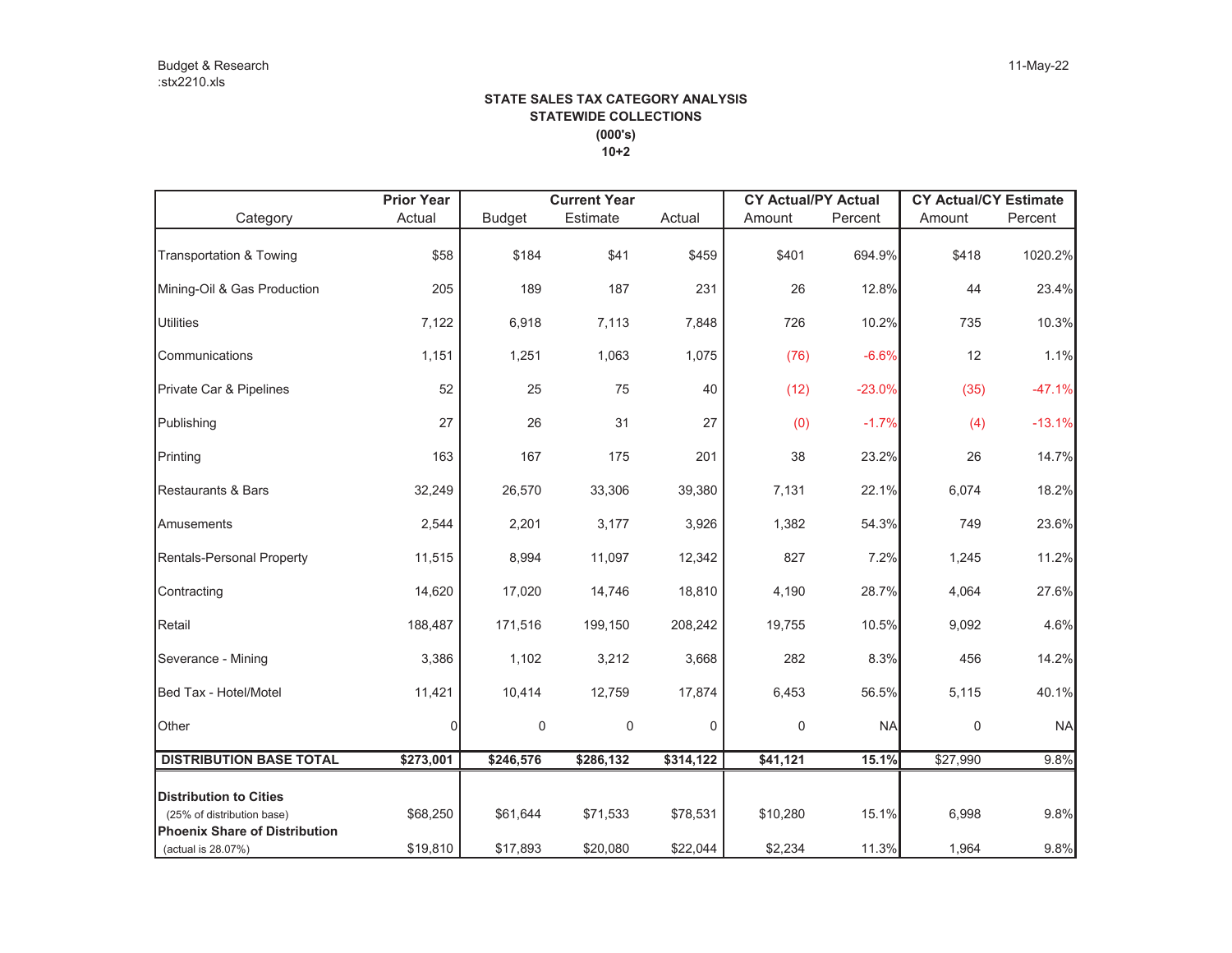# **CUMULATIVE YEAR-TO-DATE PERCENTAGE CHANGE 2021-22 COMPARED TO 2020-21**

**10+2**

|                              |           |            |            |           |            |            |            |            |            |            |          |          | Revised Est.      |
|------------------------------|-----------|------------|------------|-----------|------------|------------|------------|------------|------------|------------|----------|----------|-------------------|
| Category                     | JUL       | <b>AUG</b> | <b>SEP</b> | OCT       | <b>NOV</b> | <b>DEC</b> | <b>JAN</b> | <b>FEB</b> | <b>MAR</b> | <b>APR</b> | MAY      |          | JUN Annual Growth |
| Transportation & Towing      | $-44.4%$  | $-48.8%$   | $-47.7%$   | $-69.9%$  | $-77.5%$   | $-80.7%$   | $-78.9%$   | $-77.9%$   | $-76.8%$   | $-36.5%$   | ---      | ---      | $-64.3%$          |
| Mining-Oil & Gas Production  | 1.6%      | 4.4%       | 1.3%       | 9.1%      | 8.8%       | 9.8%       | 10.9%      | 12.2%      | 13.9%      | 13.7%      | ---      | ---      | 5.5%              |
| <b>Utilities</b>             | 21.6%     | 11.9%      | 5.2%       | 2.2%      | $-0.1%$    | 1.1%       | $-1.4%$    | 0.4%       | $-0.2%$    | 0.6%       | ---      | ---      | $-0.6%$           |
| Communications               | $-22.8%$  | $-23.0%$   | $-19.5%$   | $-15.7%$  | $-13.4%$   | $-12.2%$   | $-11.1%$   | $-10.2%$   | $-9.7%$    | $-9.4%$    | ---      | ---      | $-8.9%$           |
| Private Car & Pipelines      | 4.5%      | 1.4%       | 1.3%       | 0.6%      | 1.0%       | 0.8%       | $-9.7%$    | $-8.6%$    | $-7.4%$    | $-9.3%$    | ---      | ---      | 35.3%             |
| Publishing                   | 26.6%     | 453.5%     | 303.2%     | 226.2%    | 182.6%     | 156.4%     | 132.7%     | 118.8%     | 108.5%     | 97.5%      | ---      | ---      | 84.7%             |
| Printing                     | 23.9%     | 15.0%      | 11.0%      | 8.8%      | 20.5%      | 20.1%      | 18.7%      | 21.9%      | 23.1%      | 23.1%      | ---      | ---      | 16.7%             |
| Restaurants & Bars           | 31.9%     | 37.7%      | 35.1%      | 33.8%     | 34.6%      | 33.9%      | 34.9%      | 33.8%      | 33.2%      | 31.7%      | $---$    | $\cdots$ | 20.0%             |
| Amusements                   | 338.3%    | 321.4%     | 256.3%     | 212.2%    | 187.3%     | 173.2%     | 168.2%     | 152.6%     | 137.8%     | 121.8%     | ---      | ---      | 78.0%             |
| Rentals-Personal Property    | 26.3%     | 25.2%      | 26.0%      | 25.6%     | 25.0%      | 26.0%      | 24.6%      | 24.1%      | 25.8%      | 23.2%      | ---      | ---      | 15.7%             |
| Contracting                  | $-0.9%$   | $-5.1%$    | $-3.4%$    | $-1.1%$   | $-2.2%$    | $-0.4%$    | 0.8%       | 1.7%       | 4.6%       | 7.0%       | ---      | ---      | $-1.1%$           |
| Retail                       | 18.3%     | 17.8%      | 17.0%      | 16.9%     | 17.4%      | 17.6%      | 17.6%      | 17.5%      | 17.1%      | 16.3%      | ---      | ---      | 13.9%             |
| Severance - Mining           | 192.3%    | 98.4%      | 91.8%      | 101.1%    | 106.4%     | 104.0%     | 87.4%      | 79.8%      | 64.4%      | 55.6%      | $---$    | ---      | 47.3%             |
| Bed Tax - Hotel/Motel        | 71.1%     | 74.9%      | 66.9%      | 64.4%     | 66.5%      | 69.3%      | 73.5%      | 74.6%      | 76.9%      | 73.2%      | ---      | ---      | 37.3%             |
| Other                        | <b>NA</b> | <b>NA</b>  | <b>NA</b>  | <b>NA</b> | <b>NA</b>  | <b>NA</b>  | <b>NA</b>  | <b>NA</b>  | <b>NA</b>  | <b>NA</b>  | $\cdots$ | $\cdots$ | <b>NA</b>         |
| Subtotal (State)             | 21.9%     | 20.9%      | 19.5%      | 19.2%     | 19.7%      | 20.1%      | 20.1%      | 20.1%      | 20.0%      | 19.4%      | $\cdots$ | $\cdots$ | 14.4%             |
| Cities Share (25%)           | 21.9%     | 20.9%      | 19.5%      | 19.2%     | 19.7%      | 20.1%      | 20.1%      | 20.1%      | 20.0%      | 19.4%      | ---      | $\cdots$ | 14.4%             |
| <b>TOTAL (Phoenix Share)</b> | 21.9%     | 19.0%      | 16.9%      | 16.3%     | 16.5%      | 16.8%      | 16.7%      | 16.6%      | 16.5%      | 15.9%      | ---      | $\cdots$ | 11.0%             |

GASB (Y/E Adj) 10.6% 10.6%

11.0% 11.0%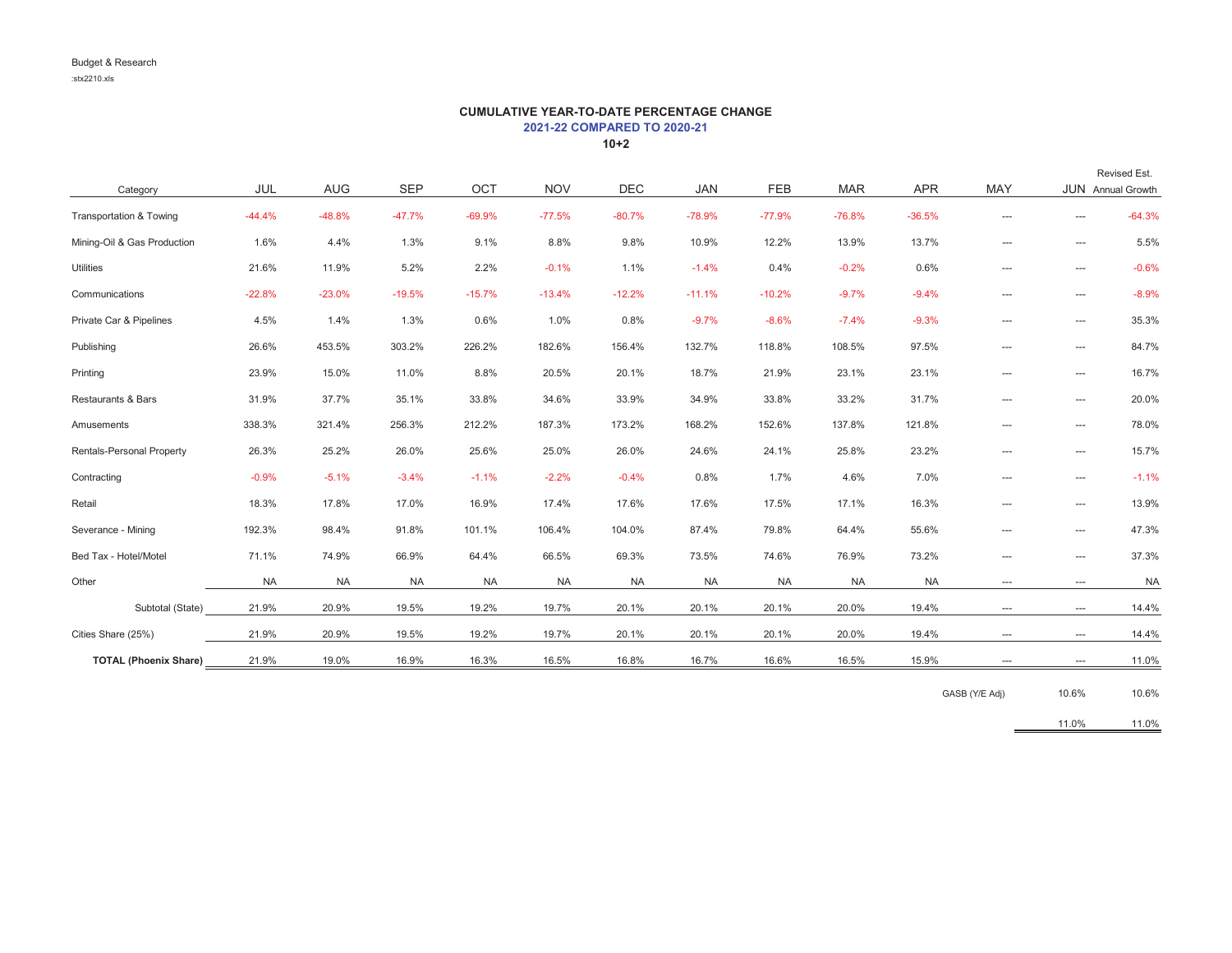#### **City of Phoenix Recreational (Non-Medical) Marijuana (MJ) Retail Sales Tax Report<sup>1</sup> Tax Revenue from July 2021 through April 2022 (June 2021-March 2022 Activity) (In Thousands)**

|                                                                                    |           | <b>Prior Fiscal Year</b> |           |           |           |       |     |           |           |           |                                  |                   |       |
|------------------------------------------------------------------------------------|-----------|--------------------------|-----------|-----------|-----------|-------|-----|-----------|-----------|-----------|----------------------------------|-------------------|-------|
| Recreational (Non-Medical) MJ Retail Sales Taxes                                   |           | Aug                      | Sept      | Oct       | Nov       | Dec   | Jan | Feb       | Mar       | Apr       | <b>Fiscal YTD</b>                | <b>Fiscal YTD</b> | Total |
|                                                                                    |           |                          |           |           |           |       |     |           |           |           | FY 2021-22 FY 2020-21 FY 2020-21 |                   |       |
| City Sales Tax Collection from Recreational MJ Retail Sales                        | 296       | 359                      | 324       | 336       | 365       | 348   | 383 | 387       | 413       | 409       | 3.620                            | 496               | 1,174 |
| State-Shared Sales Tax Collection from MJ Retail Sales                             | 76        |                          |           | 75        | 84        | 88    |     | 94        | 94        | 94        | 845                              | 127               | 283   |
| 16% Excise Tax on MJ Retail Sales for Police and Fire Personnel Costs <sup>2</sup> | <b>NA</b> | NA.                      | <b>NA</b> | <b>NA</b> | <b>NA</b> | 4.762 | NA  | <b>NA</b> | <b>NA</b> | <b>NA</b> | 4.762                            | <b>NA</b>         | 2,811 |
| 16% Excise Tax on MJ Retail Sales for AHUR <sup>23</sup>                           | <b>NA</b> | <b>NA</b>                | <b>NA</b> | <b>NA</b> | <b>NA</b> | 1,369 | ΝA  | <b>NA</b> | <b>NA</b> | <b>NA</b> | 1,369                            | NA                | 850   |
| <b>Total COP Recreational (Non-Medical) MJ Retail Sales Taxes</b>                  | 372       | 435                      | 395       | 411       | 449       | 6,566 | 476 | 481       | 507       | 503       | 10,596                           | 623               | 5,118 |

|                                                                                    | <b>Current Fiscal Year</b> |     |           |     |           |       |     |           |           |           |                                  |                   | <b>Prior Fiscal Year</b> |  |
|------------------------------------------------------------------------------------|----------------------------|-----|-----------|-----|-----------|-------|-----|-----------|-----------|-----------|----------------------------------|-------------------|--------------------------|--|
| Recreational MJ Sales Taxes Earmarked for Public Safety Pension <sup>4</sup>       |                            | Aug | Sept      | Oct | Nov       | Dec   | Jan | Feb       | Mar       | Apr       | Fiscal YTD                       | <b>Fiscal YTD</b> | Total                    |  |
|                                                                                    |                            |     |           |     |           |       |     |           |           |           | FY 2021-22 FY 2020-21 FY 2020-21 |                   |                          |  |
| GF City Retail Sales Tax from Recreational MJ Retail Sales (1.2% of 2.3% tax rate) | 154                        | 187 | 169       | 175 | 190       | 182   | 200 | 202       | 215       | 213       | 1.888                            | 259               | 612                      |  |
| 16% Excise Tax on MJ Retail Sales for Police and Fire Personnel Costs <sup>2</sup> | <b>NA</b>                  |     | <b>NA</b> | NA  | <b>NA</b> | 4.762 | ΝA  | <b>NA</b> | <b>NA</b> | <b>NA</b> | 4.762                            | <b>NA</b>         | 2.811                    |  |
| Total Recreational MJ Sales Taxes Earmarked for Public Safety Pension              | 154                        | 187 | 169       | 175 | 190       | 4.944 | 200 | 202       | 215       | 213       | 6.650                            | 259               | 3.423                    |  |

Notes:

<sup>1</sup> In the November 3, 2020 General Election, voters approved the Smart and Safe Arizona Act (Proposition 207), which has become effective to govern the possession, sale, and taxation of Recreational marijuana in Arizona. City started collecting sales tax from Recreational marijuana sales. However, the business activity in January was not reported until February 2021.

<sup>2.</sup> The additional 16% excise tax is deposited into the Smart and Safe Arizona Fund (SSAF). SSAF monies are first used to pay administrative costs of certain state agencies. The remainder of these monies will then be dist June 30 and December 31 of each year as follows:

• 33.0% to community colleges

• 31.4% to local law enforcement and fire departments for personnel costs

• 25.4% to the Arizona Highway User Revenue fund (AHUR)

• 10.0% to the Justice Reinvestment fund

• 0.2% to the Attorney General, or to grant to localities for enforcement

<sup>3.</sup> The City received the AHUR portion of the MJ Excise Tax for FY 2020-21 in September 2021.

<sup>4.</sup> On June 16, 2021, the City Council adopted the pension funding policy that designated the General Fund (GF) portion of the City Sales tax from Recreational (non-medical) MJ retail sales and the state-shared 16% excise Police and Fire personnel costs to paying down public safety pension liability.